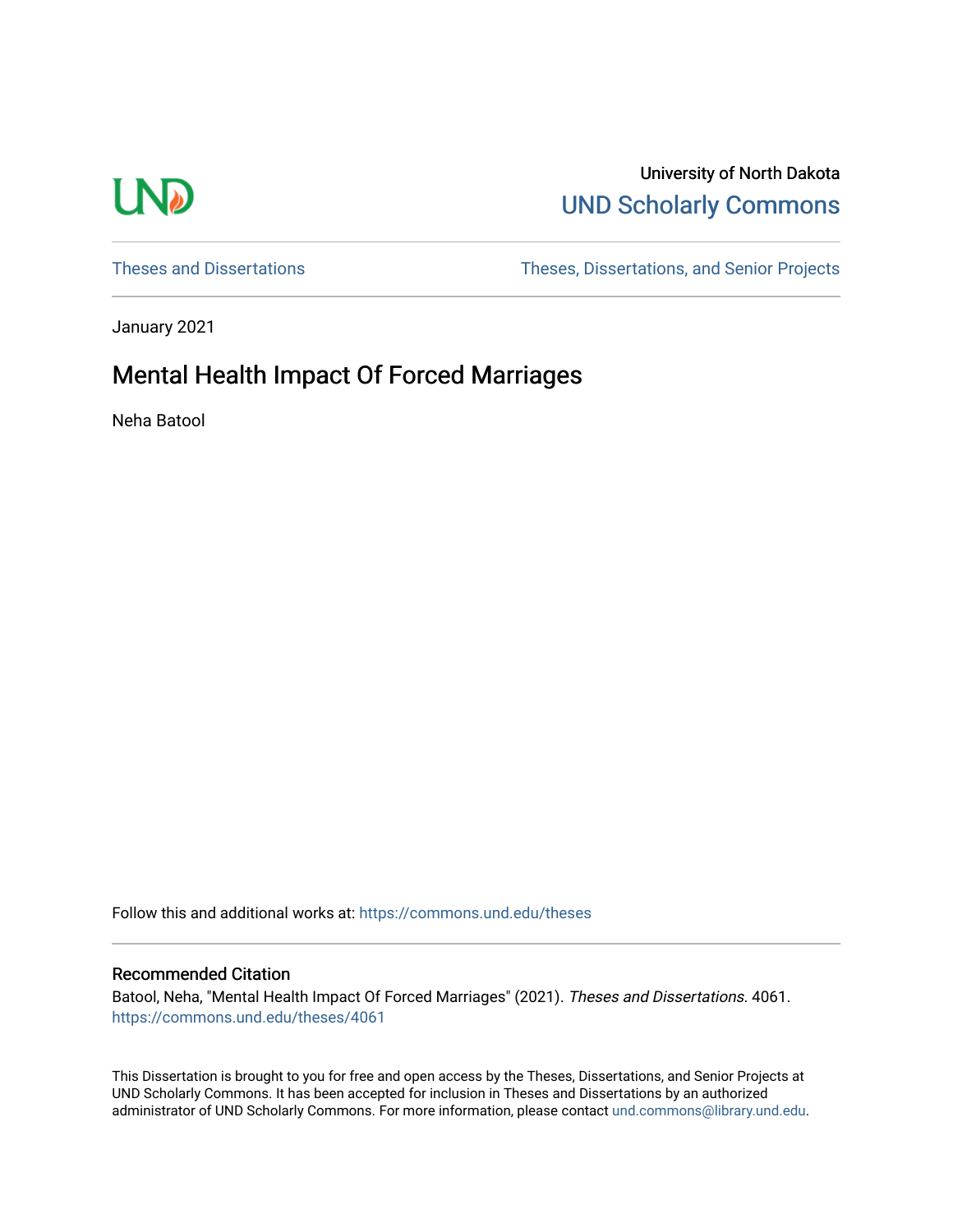### MENTAL HEALTH IMPACT OF FORCED MARRIAGES

by

Neha S. Batool Bachelor of Arts, Hollins University, 2016 Master of Arts, University of North Dakota, 2018

A Dissertation

Submitted to the Graduate Faculty

of the

University of North Dakota

in partial fulfillment of the requirements

for the degree of

Doctor of Philosophy

Grand Forks, North Dakota August 2021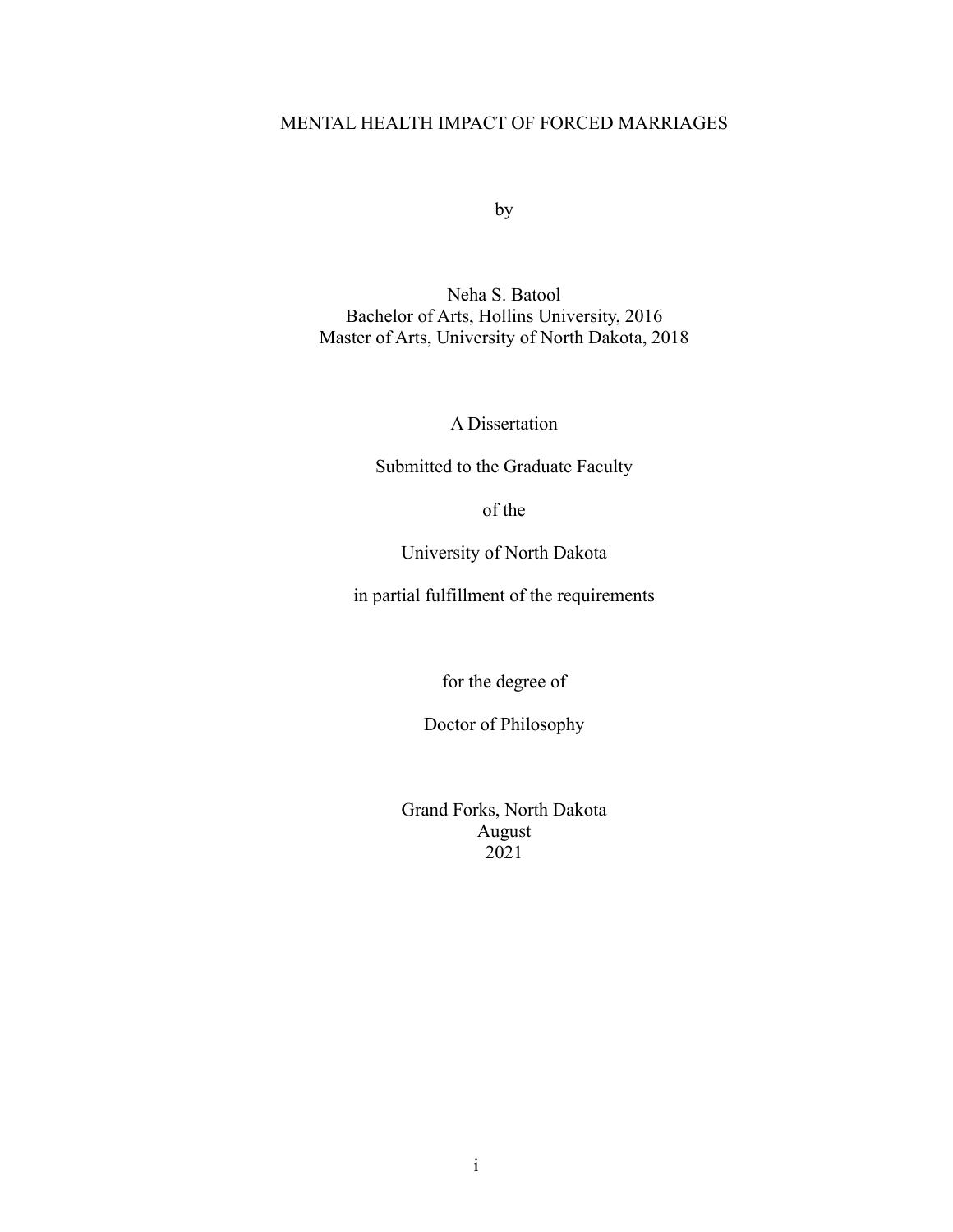Copyright 2021 Neha S. Batool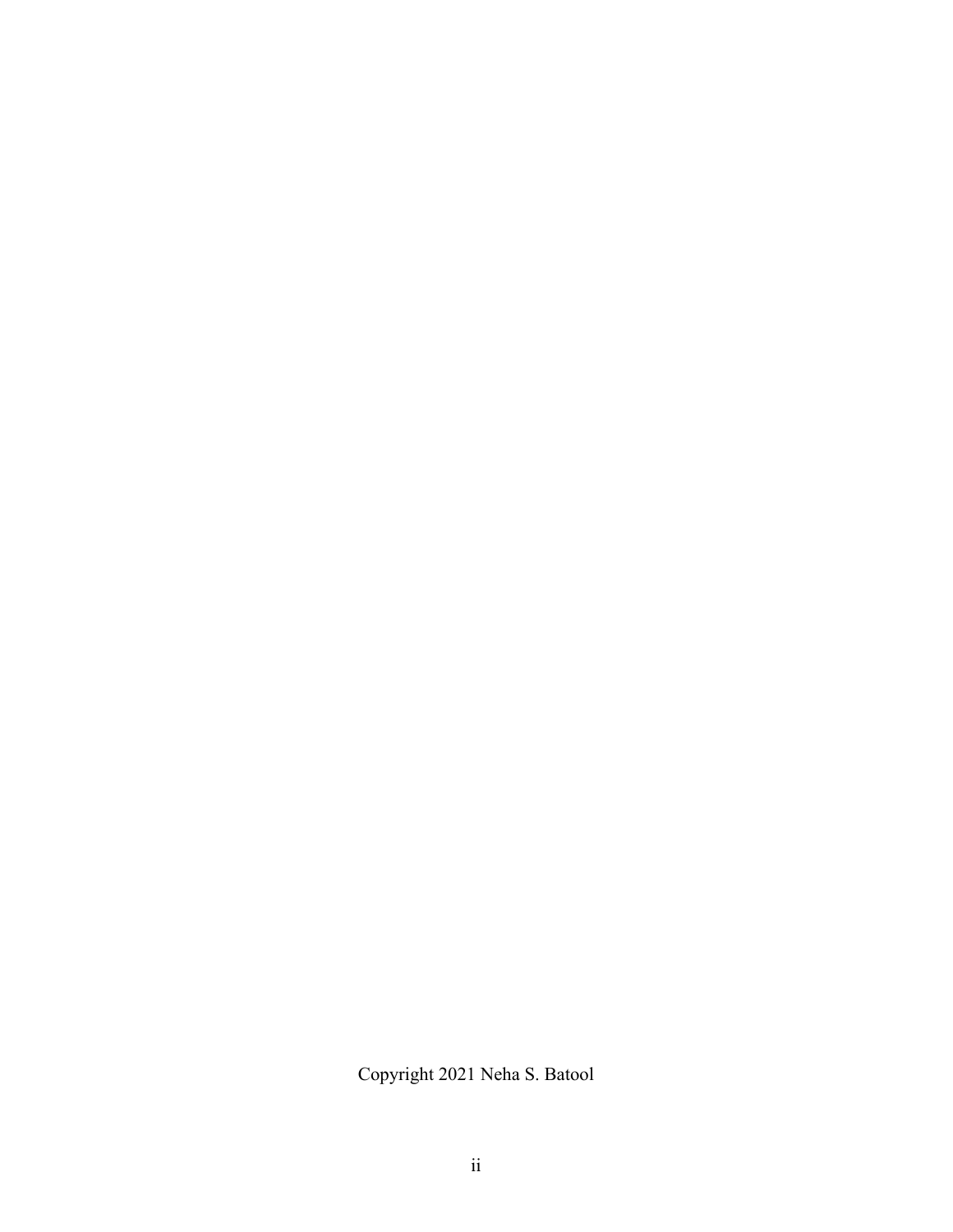This **dissertation**, submitted by Neha S. Batool in partial fulfillment of the requirements for the Degree of Doctor of Philosophy from the University of North Dakota, has been read by the Faculty Advisory Committee under whom the work has been done and is hereby approved.

Dr. Rachel Navarro

Dr. Kara Wettersten

Dr. Joshua Hunter

Dr. Nikki Berg Burin

This dissertation is being submitted by the appointed advisory committee as having met all of the requirements of the School of Graduate Studies at the University of North Dakota and is hereby approved.

Dean of the School of Graduate Studies

Date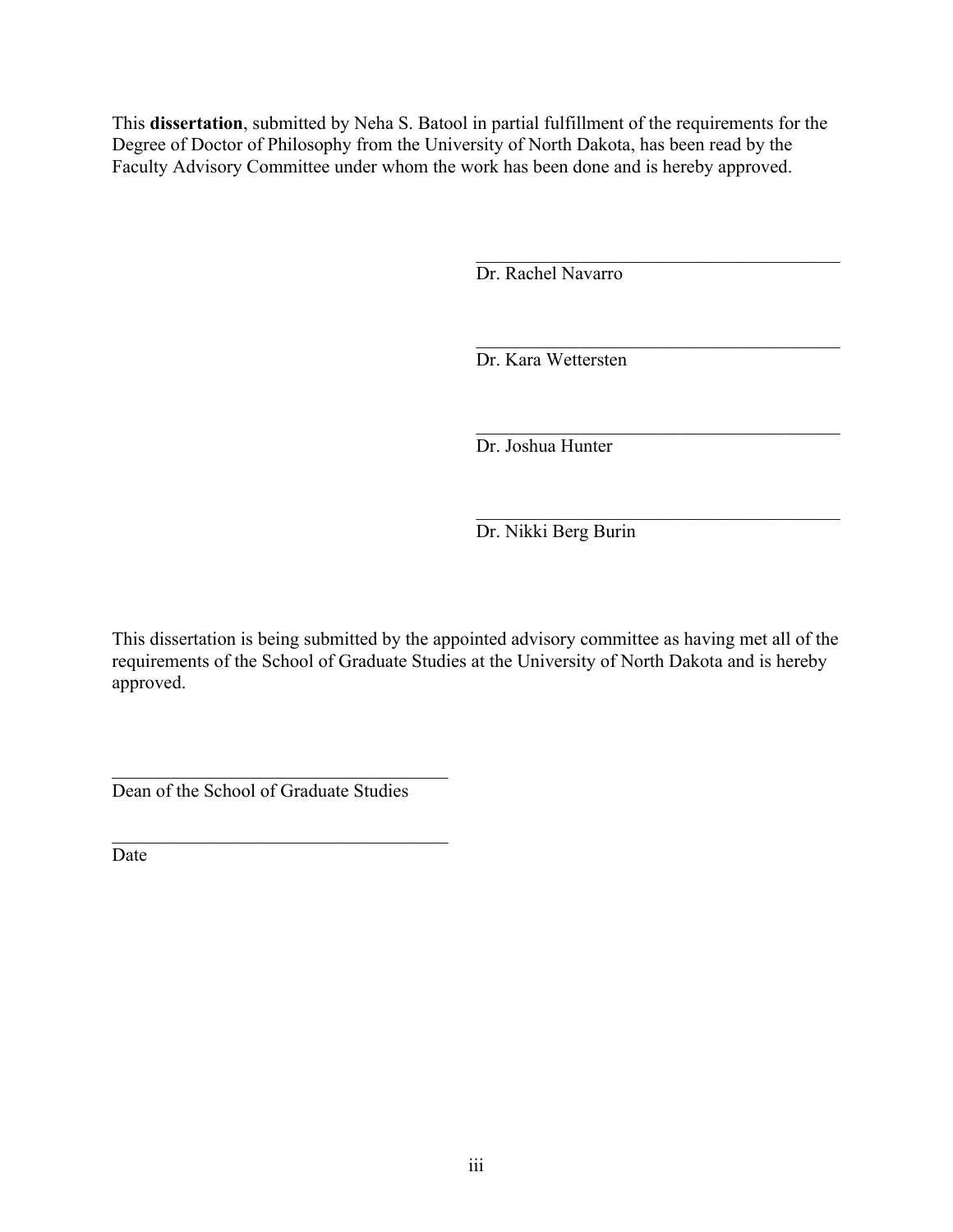#### PERMISSION

| Title  | Mental Health Impact of Forced Marriages              |
|--------|-------------------------------------------------------|
|        | Department College of Education and Human Development |
| Degree | Doctor of Philosophy                                  |

In presenting this dissertation in partial fulfillment of the requirements for a graduate degree from the University of North Dakota, I agree that the library of this University shall make it freely available for inspection. I further agree that permission for extensive copying for scholarly purposes may be granted by the professor who supervised my dissertation work or, in her absence, by the Chairperson of the department or the dean of the School of Graduate Studies. It is understood that any copying or publication or other use of this dissertation or part thereof for financial gain shall not be allowed without my written permission. It is also understood that due recognition shall be given to me and to the University of North Dakota in any scholarly use which may be made of any material in my dissertation.

> Neha S. Batool 05-21-2021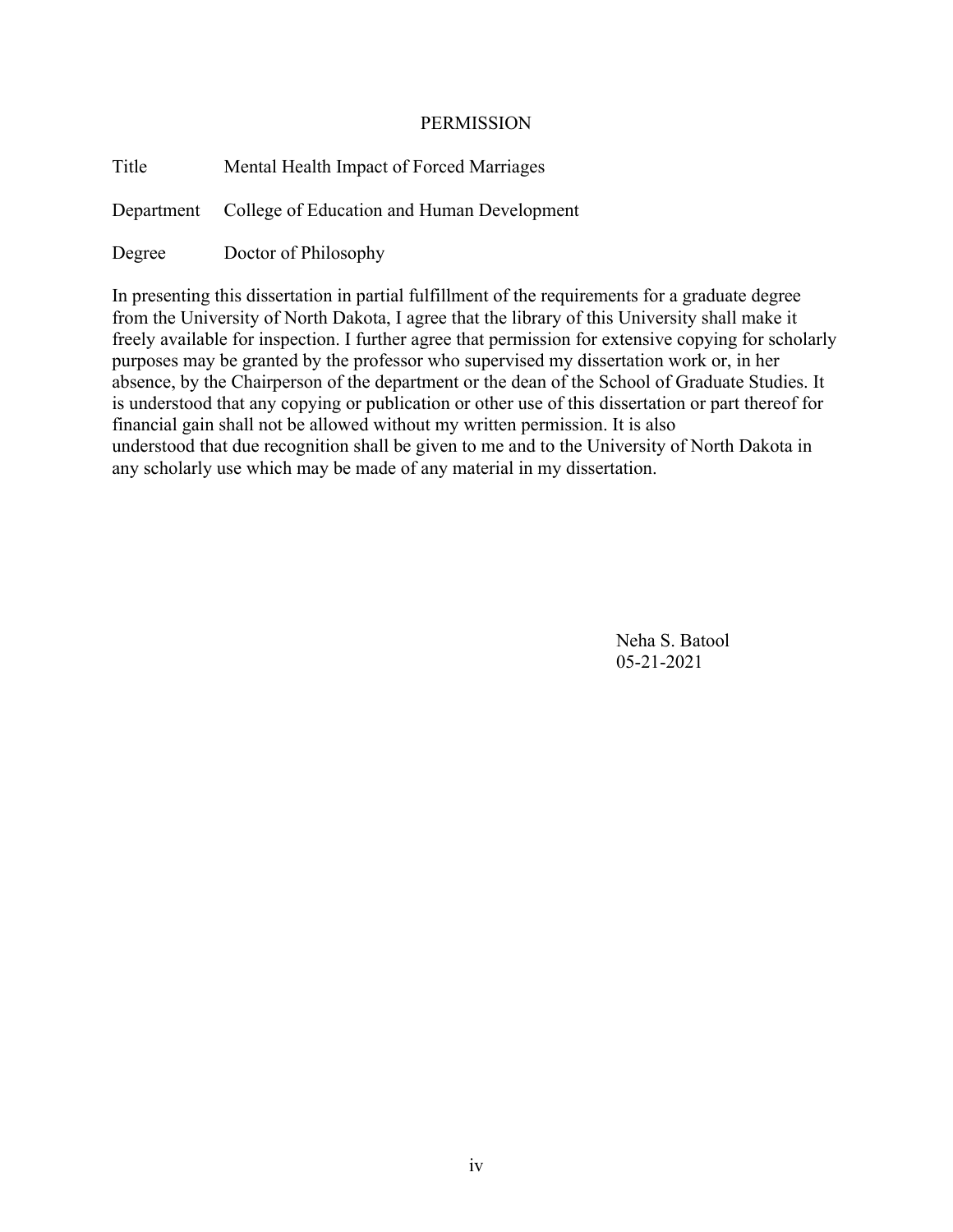| <b>IADLE UP CUNTENTS</b>                                                               |
|----------------------------------------------------------------------------------------|
|                                                                                        |
|                                                                                        |
|                                                                                        |
|                                                                                        |
|                                                                                        |
|                                                                                        |
|                                                                                        |
|                                                                                        |
|                                                                                        |
|                                                                                        |
|                                                                                        |
|                                                                                        |
|                                                                                        |
|                                                                                        |
|                                                                                        |
| Superordinate Theme 1: Violent Homes and Longing for Love 19                           |
| Superordinate Theme 2: Taming Young Hearts: Gender Socialization and Emerging          |
|                                                                                        |
| Superordinate Theme 3: Fighting a Losing Battle: an Interplay of Awareness, Endurance, |
|                                                                                        |
|                                                                                        |
| Superordinate Theme 1: Handed over: Turning Daughters into Wives and                   |

## TABLE OF CONTENTS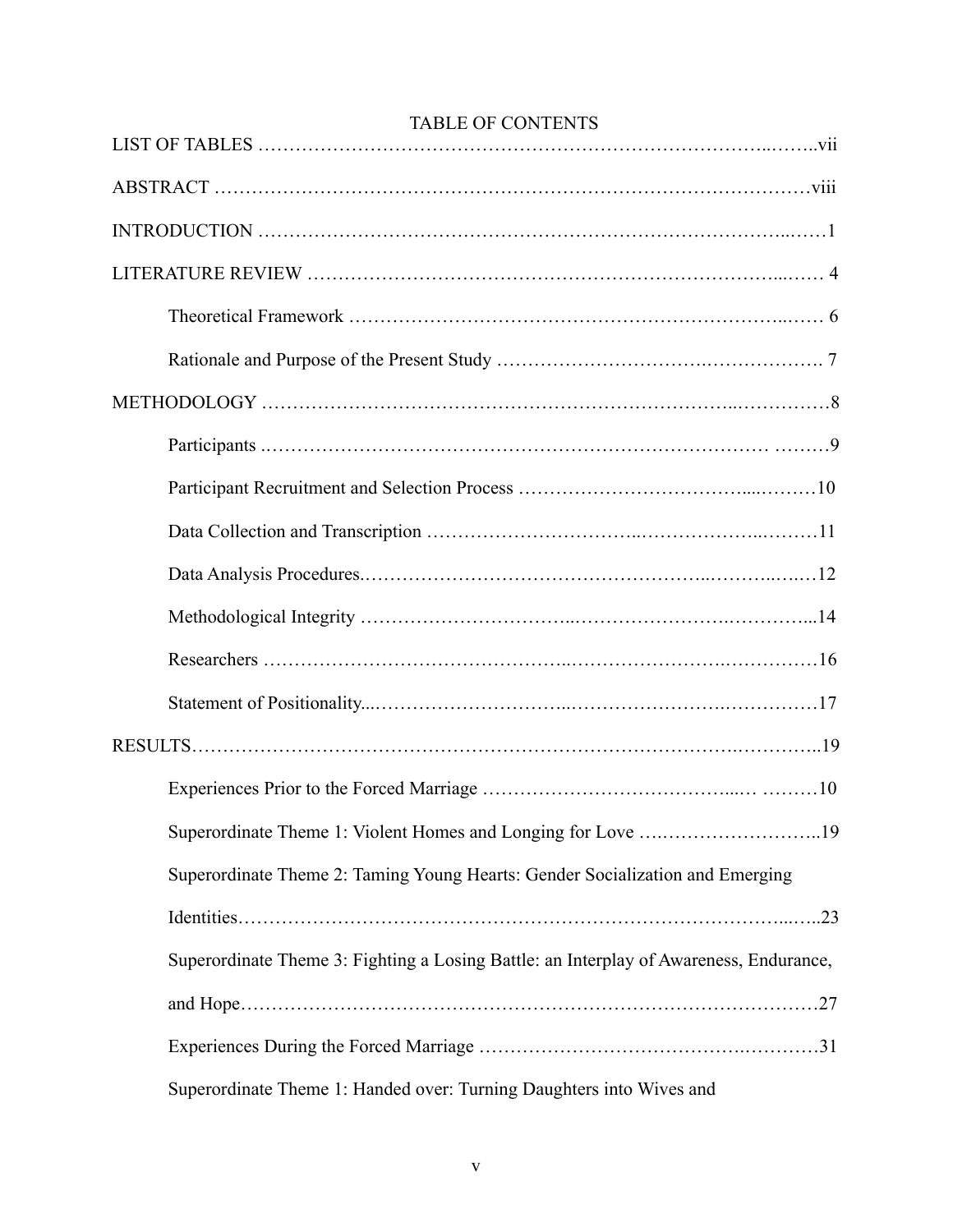| Superordinate Theme 2: Battling for the Second Wind: Self-preservation, Courage, and |
|--------------------------------------------------------------------------------------|
|                                                                                      |
| Superordinate Theme 3: Parting Clouds: the Path to Freedom 39                        |
|                                                                                      |
| Superordinate Theme 1: Attending to the Wounds: a Bittersweet Journey 43             |
| Superordinate Theme 2: Silenced no more: Transforming Pain into Purpose 45           |
|                                                                                      |
|                                                                                      |
|                                                                                      |
|                                                                                      |
|                                                                                      |
|                                                                                      |
|                                                                                      |
|                                                                                      |
|                                                                                      |
|                                                                                      |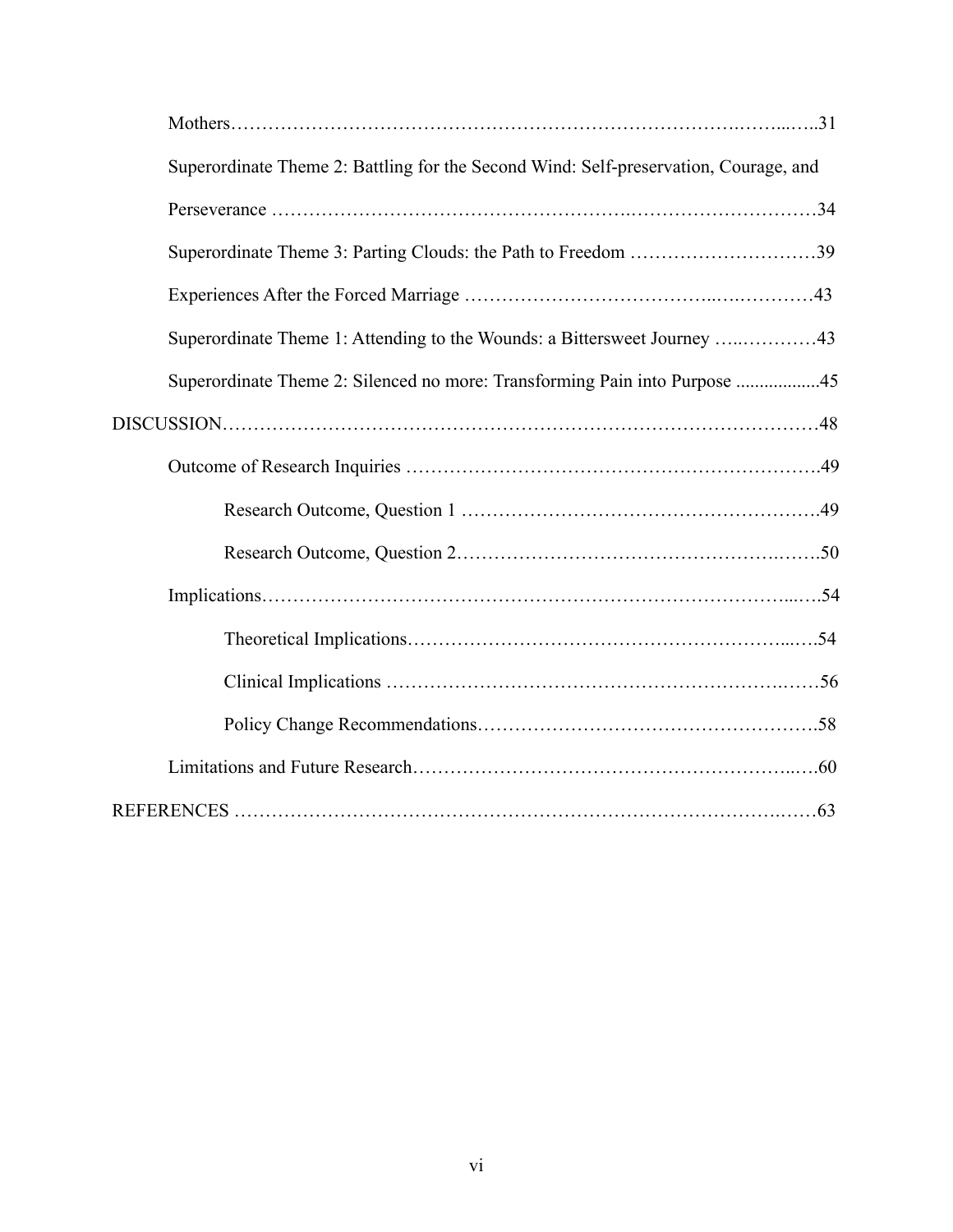# LIST OF TABLES

| <b>Tables</b>                                                                              | Page |
|--------------------------------------------------------------------------------------------|------|
|                                                                                            |      |
|                                                                                            |      |
| 3.                                                                                         |      |
| 4.                                                                                         |      |
| Summary of superordinate and sub themes related to experiences prior to, during, and<br>5. |      |
|                                                                                            |      |
|                                                                                            |      |
| 7.                                                                                         |      |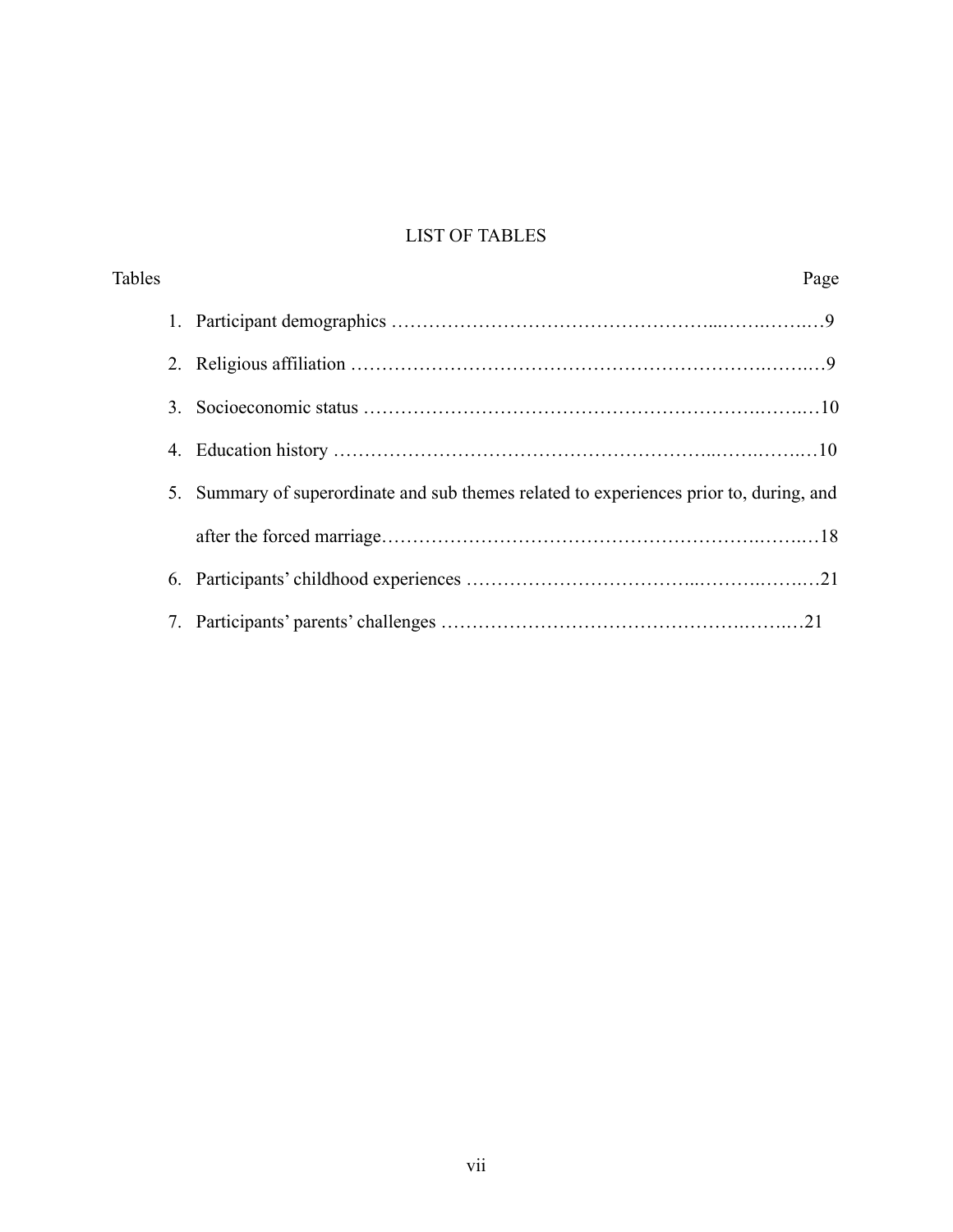#### ABSTRACT

To address the mental health impact of forced marriages in the United States, this study examined the lived experiences of nine women who were forced to marry between the ages of 10 and 25. Semi structured interviews, Interpretive Phenomenological Analysis (IPA), and Feminist Standpoint theory were utilized to explore their experiences prior to, during, and after their forced marriage, with a particular focus on their psychological wellbeing, coping mechanisms, help seeking behaviors, barriers, and needs. A total of eight superordinate themes emerged that highlighted the role of gender socialization, intergenerational violence and trauma, and adverse childhood experiences in forced marriages, all of which led to lifelong mental health challenges and consequences. Participants described the impact of violence on their identity development, attachment styles and interpersonal relationships. They reported internal and external barriers that led to their forced marriage and prolonged their stay in the marriage and emphasized a need for short-and long-term resources, including social support and economic stability. Their coping styles reflected appraisal-focused, emotion focused, and adaptive behavioral strategies. Results highlight the importance of further examining the role of systemic patriarchal structures that maintain status of privilege and oppression. Findings also reflect the importance of social justice framework in psychological interventions to prevent marginalization, stigma, and pathology and to increase help seeking behaviors, empowerment, and resiliency for this underserved community.

Keywords: forced marriages, child marriages, mental health, trauma, violence against Women (VAW), adverse childhood experiences, gender socialization/grooming.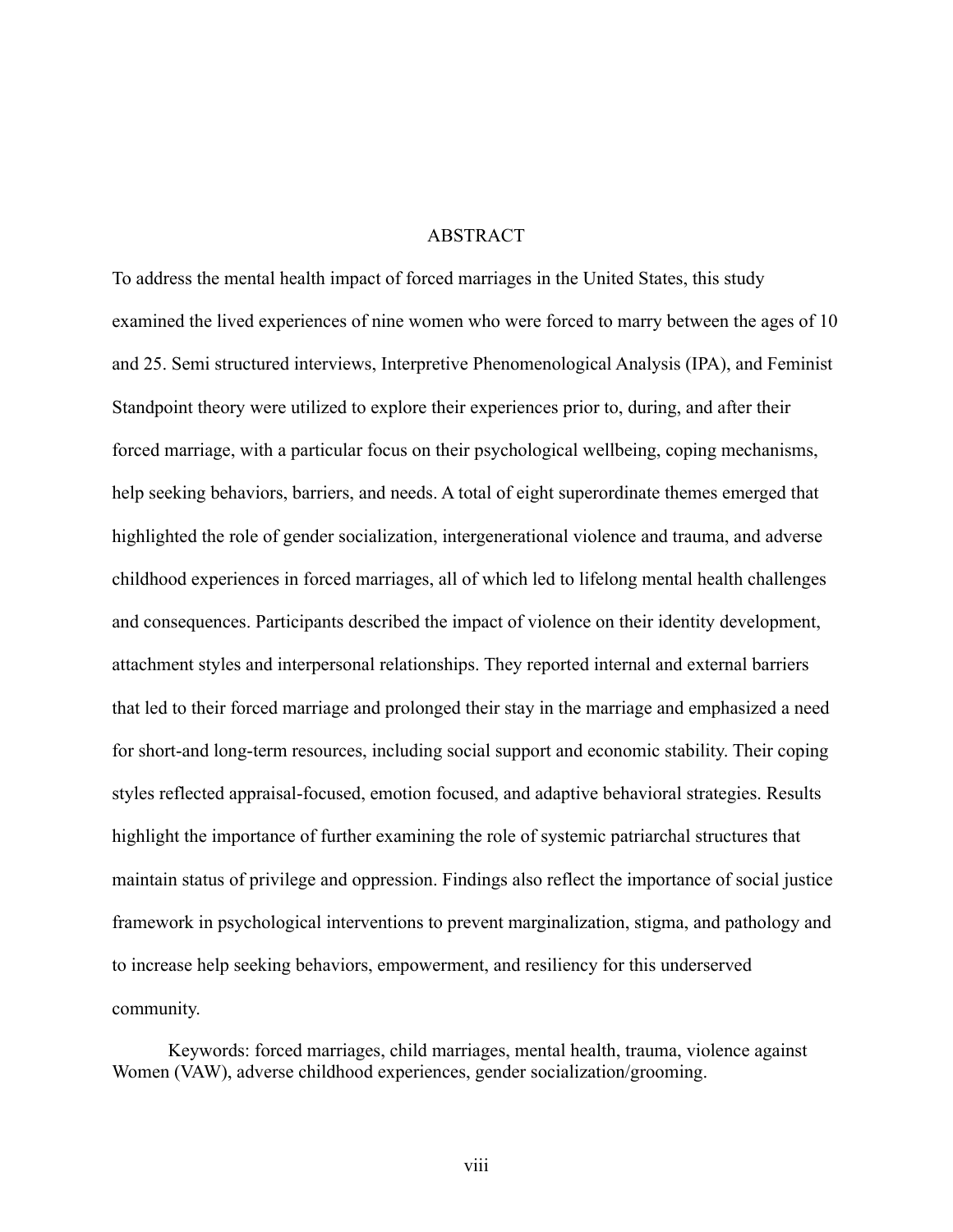#### Mental Health Impact of Forced Marriages

#### **Introduction**

Forced marriages occur without free and full consent of at least one of the partners and often involve the use of physical, sexual, psychological, and financial duress (Tahirih Justice Center, 2011, 2016; Swegman, 2016). The absence of free and full consent may be due to the lack of perceived choice to select whether, when, or whom to marry, or to express such decisions without experiencing negative consequences. Additionally, forced marriages may result from incapability to give informed consent due to incapacity, disability or of being under the legal age of consent, also referred to as child marriages. Although forced marriages are not limited to a particular religion, race, ethnicity, or gender, it has been conceptualized as a form of violence against women since majority of the individuals experiencing victimization are women and girls under the age of 18 (Tahirih Justice Center, 2011).

Cases of forced marriages remain underexamined despite evidence of it being a significant problem in the United States. In a national survey of 500 agencies providing services to immigrant communities in the U.S., the Tahirih Justice Center (2011) found approximately 3000 cases of known and suspected forced marriages within a two-year period, 2009-2011. Of all the service providers, 67 percent indicated that forced marriage was underreported and numbers might be higher than 3000 cases. Sri & Raja (2013) administered 524 questionnaires to students, domestic violence professionals, and refugee service providers between 2011 and 2012. One in 3 participants from the sample reported witnessing cases of forced marriage (37%), with a total of 531 suspected or confirmed cases. Majority of the sample consisted of South Asian college students (57%). Furthermore, a survey of 12 organizations serving South Asian communities indicated that over 83% of all organizations had come across a case of forced marriage in the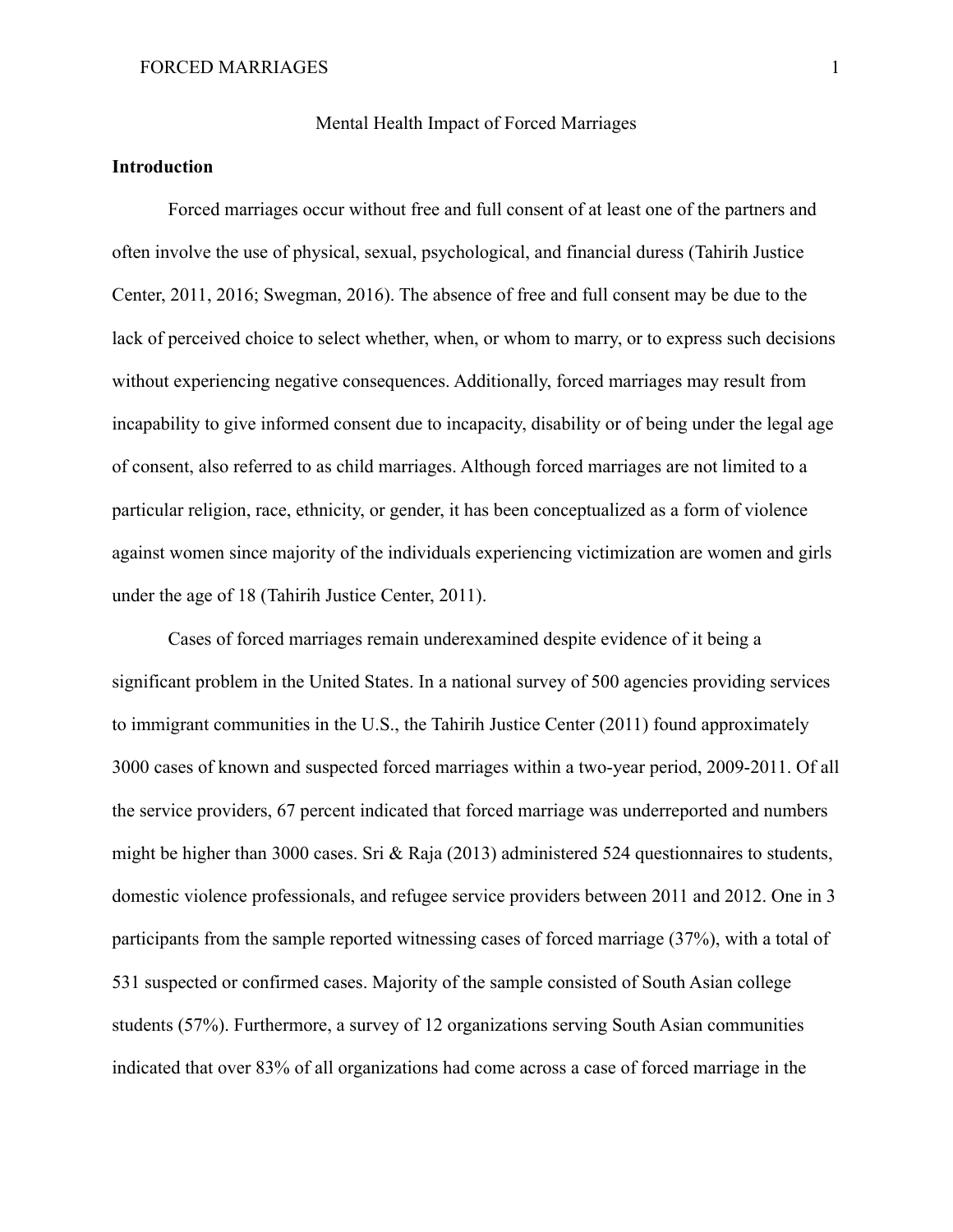past five years (Roy, 2011). One of the key findings from the study was that individuals sought help for domestic violence or sexual violence, but forced marriage was not identified unless it was explicitly screened for. Another study that comprised of 24 individuals with lived forced marriage experiences and 15 professionals who came across a forced marriage case identified that women were unaware of services which impacted their help seeking behaviors and they did not conceptualize their experiences as a forced marriage (Love et al., 2019). Majority of the sample reflected South Asian participants' (79%) perspectives. Lastly, a more recent national research examining the prevalence rates of forced marriages in the United States that did not focus primarily on an immigrant community documented 752 respondents who had experienced a threat or an actual forced marriage (Esthappan, et al., 2018). Contrary to previous research, higher number of forced marriages were reported by men. Researchers reported a potential for measurement error due to this being a web-based survey.

Given the coercive nature of forced marriages, research confirms women and girls experiencing multiple forms of violence or coercion (Esthappan et al., 2018; Kopelman, 2016; Swegman, 2016; Sri & Raja, 2013; Dank et al., 2019) that may lead to the development of mental health issues (Sri & Raja, 2013; Dank et al., 2019). Minors who are forced to marry may be vulnerable to experiencing greater violence without resources to protect themselves, with an increased risk of lifetime mental health challenges to themselves and their children (McFarlane, 2016). More specifically, McFarlane (2016) noted that child marriages increase the risk for statutory rape and likelihood of lifetime sexual abuse. Regardless of the age, women who experienced a forced marriage attempt reported increased intimate partner sexual violence, somatic symptoms, and behavioral concerns of their children. Recently, Wahi et al., (2019) interviewed adults who were forced to marry as children, and they reported 18 of 21 participants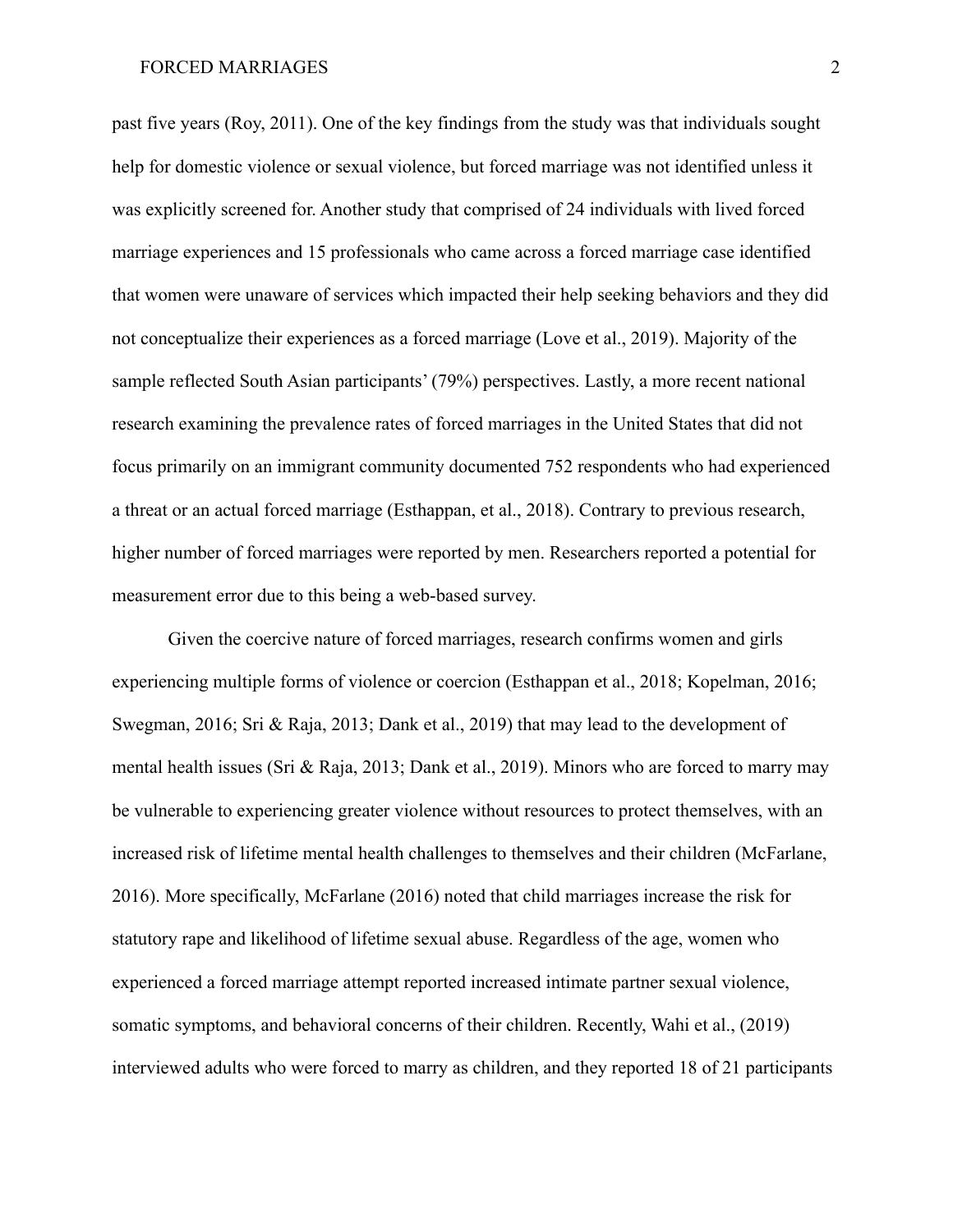experiencing multiple forms of violence. A lack of understanding regarding marriage, pregnancy, and consent at the time of marriage was also notable. Although limited, sufficient data exists that warrants further exploration.

Over the past several years, the research trend shows greater attention to child marriages, with exploration of prevalence rates and the physical, psychological, and economic impact of marrying young. A recent study discovered a high number of child marriages taking place in the U.S. Data gathered through the state health department identified 207, 459 child marriages occurring between 2000 and 2015 (Tsui, et al., 2017). Forced marriages or the context under which these child marriages took place were not identified. Although insightful, this approach risks marginalizing individuals who are forced to marry as adults and limiting the opportunities to fully comprehend additional contextual factors beyond age that result in forced marriages. Additionally, prevalence rates of child marriages and interventions dependent on this data, without context under which they took place, can be misleading and mask crucial details necessary for creating effective and multiculturally appropriate strategies to support individuals of any age.

Given the complexity of forced marriages and the sparse data primarily focused on experiences of immigrant communities, attention to detail without a focus on specific community is necessary to prevent marginalization and to fill in the existing research gaps. We must dissect patterns and seek answers directly from those impacted and the current study is a reflection of this effort as it voices women's lived experiences who were forced to marry between the ages of 10-25, representing various identities and backgrounds. Through semi-structured interviews, a particular attention was given to understanding women's psychological wellbeing across their lifespan with contextual factors that resulted in said experiences. All women had left their forced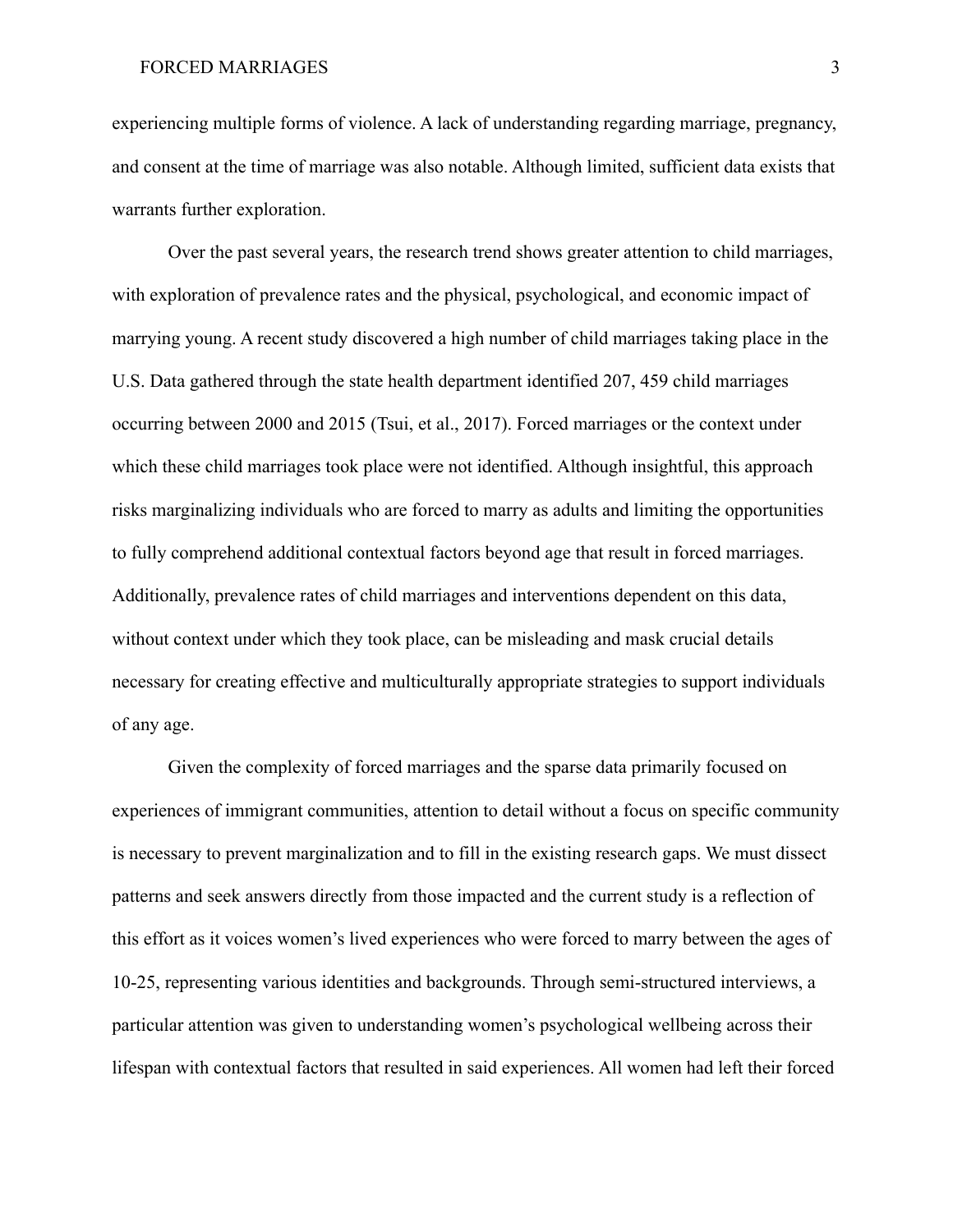marriages at the time of the interview, offering a holistic perspective of circumstances prior to, during, and after their forced marriage. The purpose of this investigation was to highlight mental health challenges women experienced as a result of encountering various dynamics throughout their lives associated with forced marriages and their journey toward healing.

#### **Literature Review**

Only a handful of empirical research exists examining women's experiences with forced marriages in the United States, with selective samples. The Tahirih (2011) survey with community service providers identified women experiencing family pressures to marry, such as the expectation to respect an arrangement between families, being told what was in their best interest, or the pressure to maintain family's honor against something that might have soiled the family's reputation (e.g. pregnancy before marriage or sexual identity). Service providers described their clients experiencing various forms of violence, including emotional blackmail, isolation, and threats related to one's life, physical violence, financial restrictions, and immigration status. Although insightful, this survey gathered data specific to immigrants' experiences and may not be fully representative of non-immigrant individuals' experiences in the United States.

Similarly, an ethnographic study explored experiences of African immigrant women through focus groups in New York (Yetu, 2012). This study identified family pressures contributing to forced marriages as well. Participants described the practice as a "cultural tradition" that they could not change and as a "rite of passage" which would lead them to more privileges after marriages (p.14). Refusal to give in to these pressures could mean increased life restrictions such as discontinuation of education. The sample however, only included immigrant participants who had recently married or were soon expected to be married. Another study that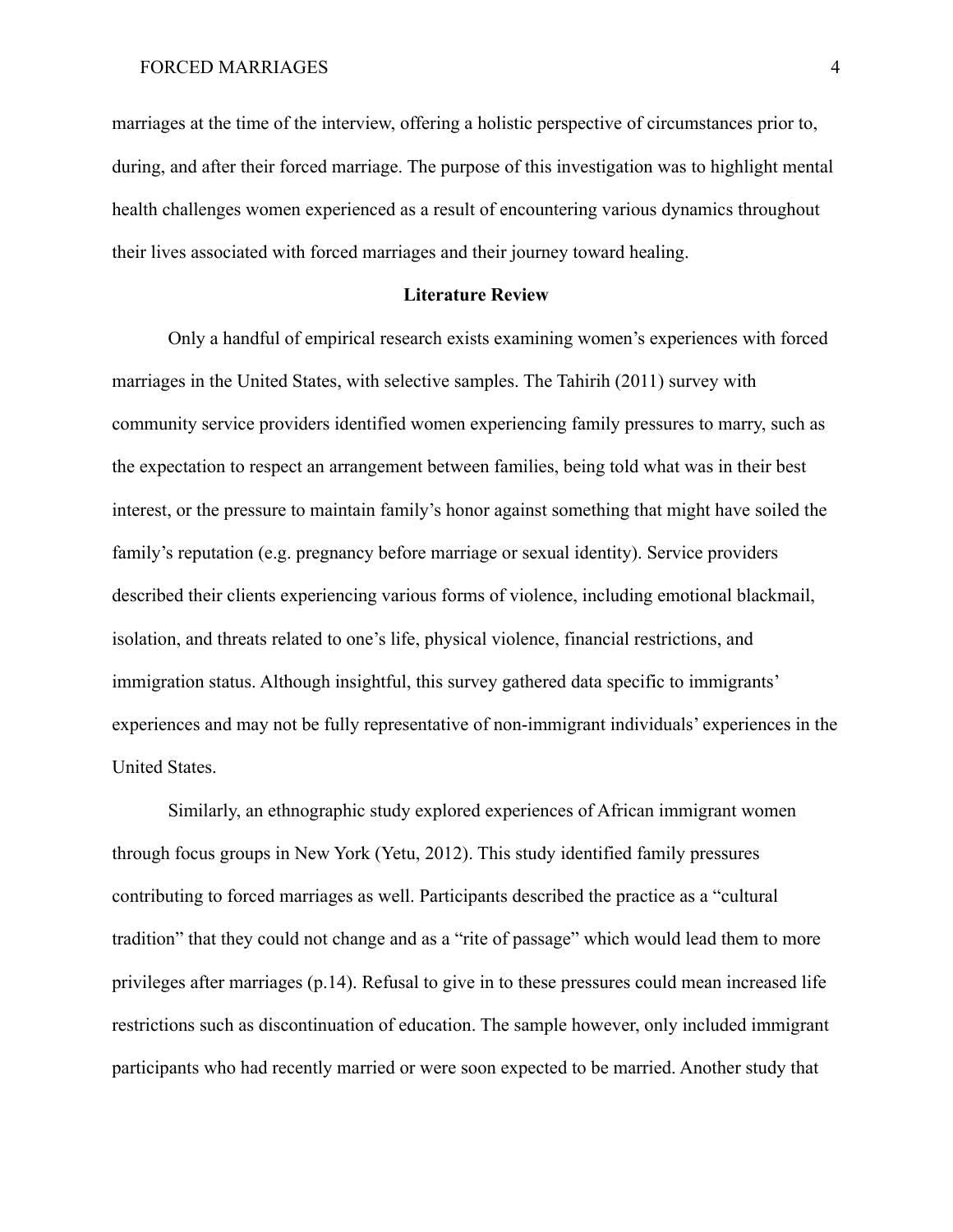focused mainly on an immigrant community explored experiences of MENASA migrants with familial conflicts related to marital choice (Marcus, 2016). Marcus (2016) broadly discussed and identified marital conflicts in families, including arrange marriages, but did not directly ask about forced marriages. They also engaged in ethnic profiling by reaching out to individuals who appeared to be from the MENASA communities. Additionally, Sri & Raja (2013) administered 524 questionnaires to professional and students at forced marriages trainings and workshops, with follow up interviews of professional who had previously worked with cases of forced marriages. Findings identified violence and abuse in forced marriages and its consequences, including emotional, physical, sexual, financial, and domestic abuse, depression, completed or attempted suicide, alcohol dependence, and substance abuse.

Furthermore, in one study that did not only focus on immigrant community, Dank (2013), utilized qualitative interviews to examine South Asian women's perspectives, with eventually including participants from any backgrounds when the sample did not meet the study requirements. They found pressures related to family, culture, immigration status, religion, increasing age, and 'westernization' as potential reasons for forced marriages (p.7). Participants explained that pressure to marry someone would result from their family's refusal in accepting the partner of their choice. The findings also revealed participants' experiences with emotional, psychological, physical, and sexual abuse, as well as forced labor. The impact of such experiences was described as difficulty trusting others, feeling ashamed, alone, or not being understood. Participants also reported difficulty functioning in the society as a result of mental health challenges, which impacted their life goals such as continuing their education. Moreover, interviews with service providers and stakeholders revealed a lack of working definition of forced marriage and training, impacting provision of services.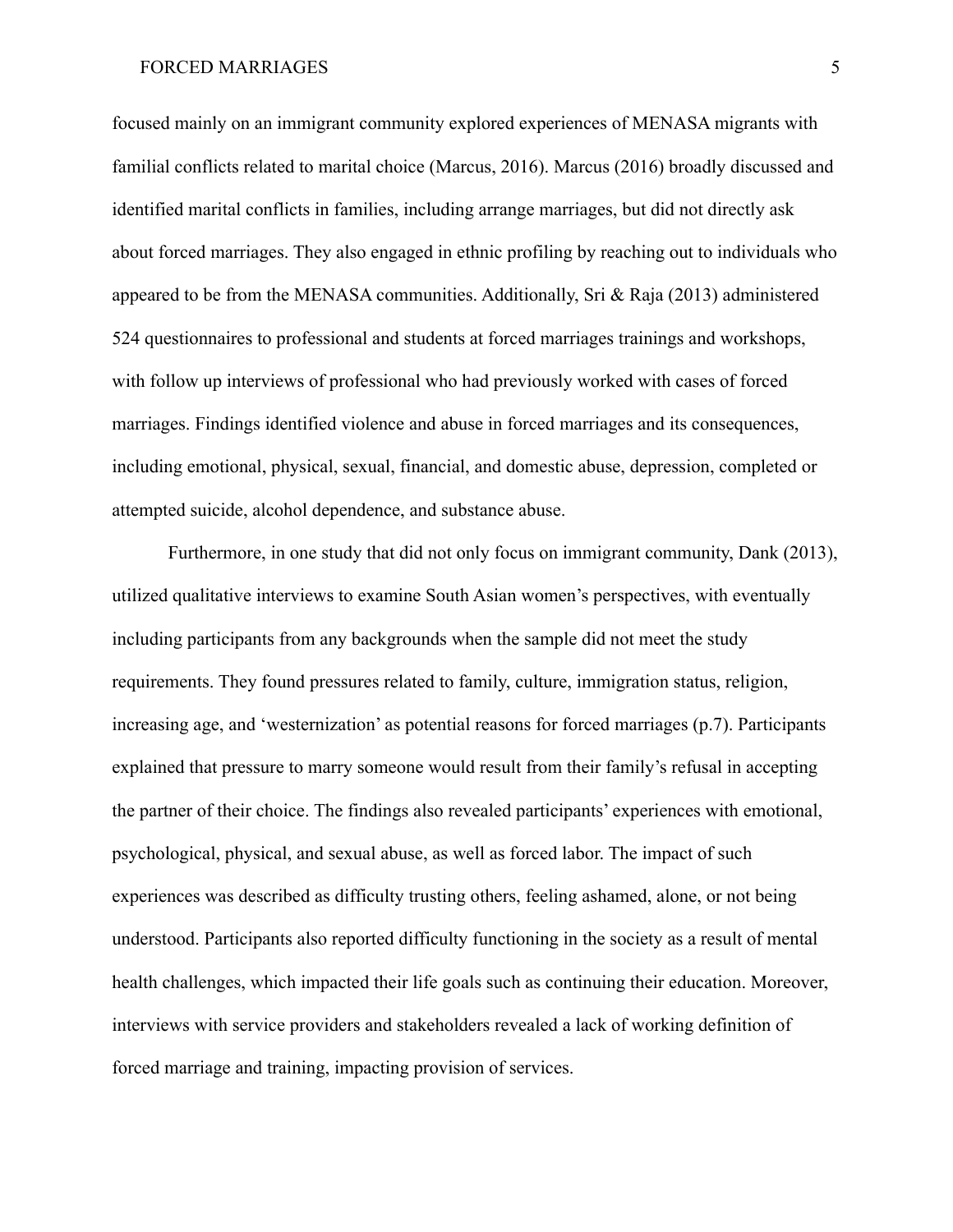Although research has reported significant impact of forced marriages, no research was discovered in the field of clinical or counseling psychology. While there is evidence of multiple forms of violence and its psychological influences, a more in-depth understanding is necessary to further highlight the underlying mechanism that lead to forced marriages and to contextualize the mental health challenges on a systemic level instead of focusing on specific cultural or religious communities, which may increase stigma and marginalization and exclude cases where culture or religion may not be a factor.

#### **Theoretical Conceptualization**

Due to strict gender roles imposed upon women and the serious consequences of forced marriage, Feminist Standpoint theory provides significant theoretical relevance in the present study. Feminist Standpoint accounts for influences related to social inequities, power, privilege, and oppression in women's experiences with violence (Kokushkin, 2014). Harding (1997) discusses that women's outlook on reality is systematically different from men's privileged reality and multiple standpoints exist based on people's experiences specific to their social location. While there is no one form of truth, Harding (1997) claims that the perspectives of the privileged group dominate social structures and negatively influence marginalized individuals. Therefore, Feminist Standpoint attempts to decentralize dominant androcentric knowledge and centralize alternative forms of knowledge that better capture the reality of those in disadvantaged positions. Furthermore, Allen & Baber (1992) advocate for identifying marginalized groups and engaging them in research for critical social analysis. Given the limited understanding of forced marriages and their consequences for women, it is crucial to gather more information through the lens of systemic social structures and intersecting identities to look beyond family and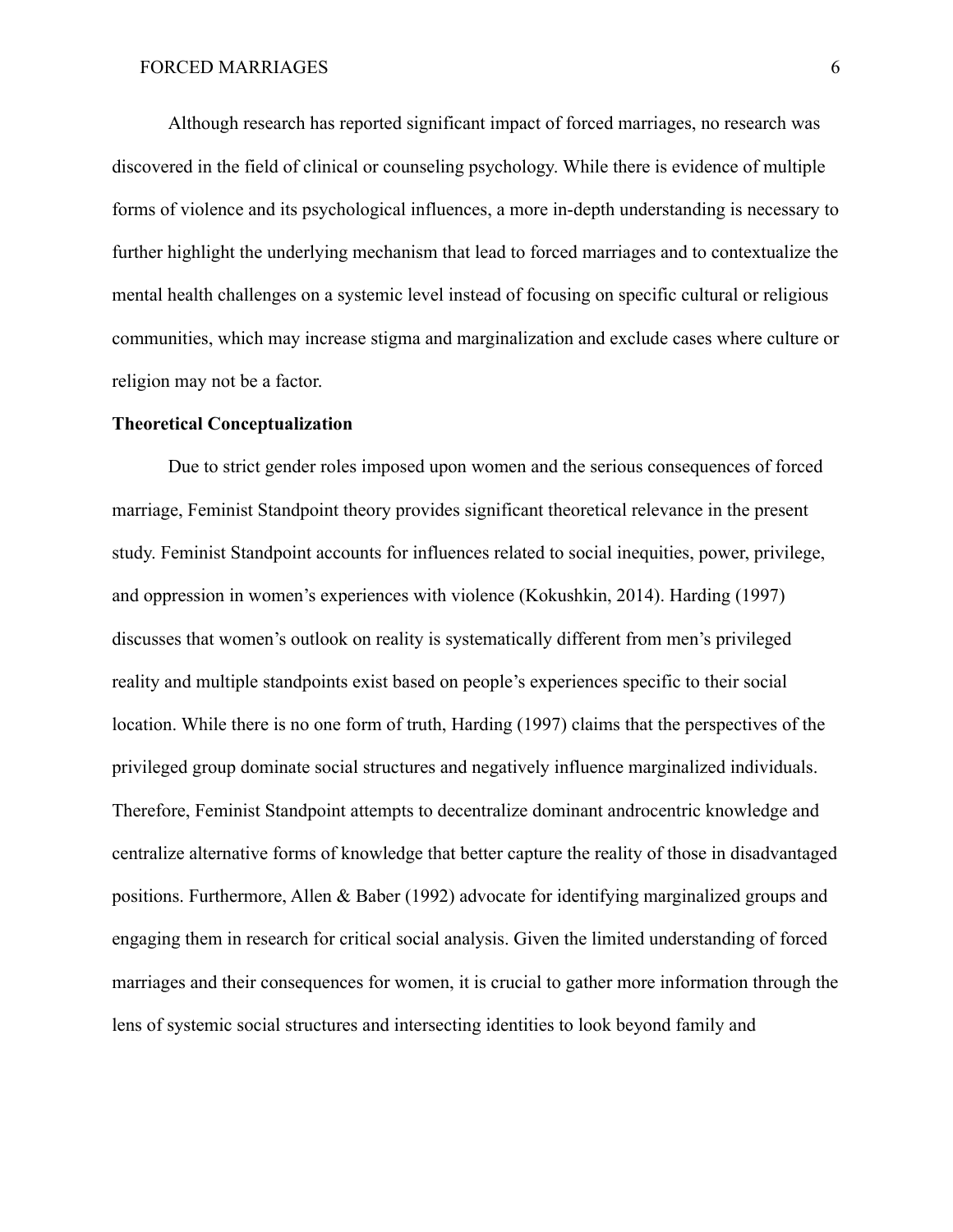community level influences that can be addressed to create social change and better understand women's mental health.

#### **Rationale and purpose of this study**

Research shows that agencies lack a working definition of forced marriages as well as assessment and screening tools to identify forced marriages and needs, which leads to limited resources and services (Tahirih, 2011; Love et al., 2018; Dank, et al., 2017; Sri & Raja, 2013). Majority of the data stems from work with immigrant communities and lacks clarification and context regarding underlying mechanisms. Although research has identified mental health challenges and psychopathology as a result of forced marriages (Dank, et al., 2017; Sri & Raja, 2013; McFarlane, 2016), it is yet to be acknowledged and discussed that people experience and relate to such circumstances differently based on the context, thus leading to various types of coping mechanisms, help seeking behaviors, and cognitive framework. Furthermore, research has emphasized experiences before and after the forced marriages, but understanding related to the healing process after individuals have left the forced marriage remains underexamined. Therefore, a thorough exploration of how women make meaning of their experiences throughout their lives is crucial to guiding provision of effective mental health services.

Specific to this research is the focus on the developmental trajectory of how women experienced their lives prior to, during, and after the forced marriage, providing an in-depth examination of factors impacting their psychological wellbeing at various levels, with the effects on their development into adulthood and lifelong challenges they still experience after having left their forced marriage. Findings from an interpretive phenomenological analysis will offer increased insight into short-term and long-term mental health difficulties with an emphasis on identity development, attachment styles and interpersonal relationships, manifestations of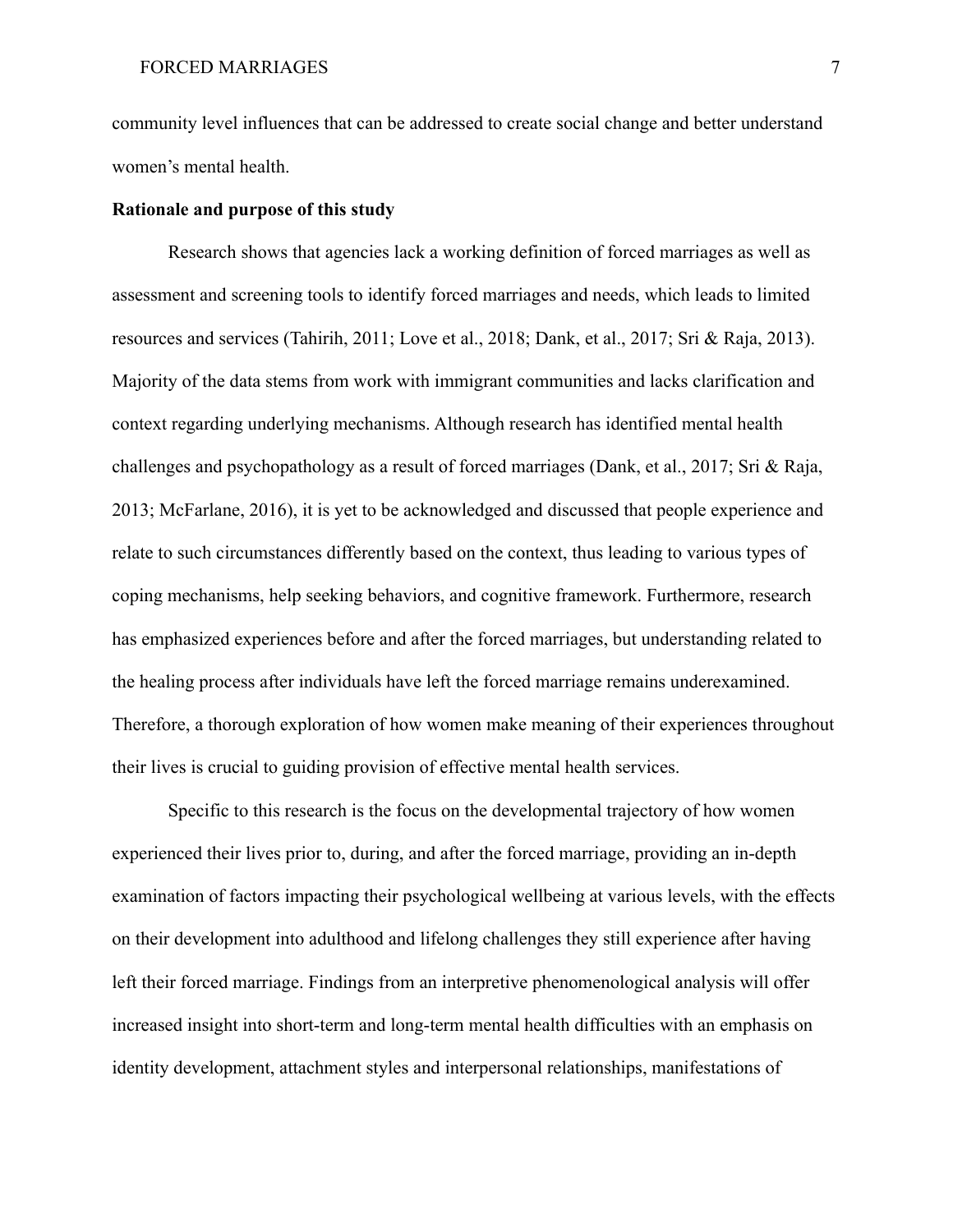trauma, coping mechanisms, help seeking behaviors, and intergenerational influence. An overview of their entire lifespan may also help identity loopholes in our system that can be corrected to intervene earlier to prevent forced marriages and offer common language to help communities, survivors, and service providers identify forced marriages, as to some it may appear an occurrence of interpersonal violence resulting in failure to identify crucial details. The following two primary research questions will guide this process: 1) what are the lived experiences of women who have been forced into a marriage, and 2) how does the experience with forced marriage impact their psychological well-being?

#### **Methodology**

A qualitative research approach was used for this study, as it allowed for an in depth understanding of participant's experiences. Unlike quantitative approaches, which tend to answer "why" questions, qualitative analysis is most appropriate for answering "how" or "what" questions (Morrow, 2005). Likewise, quantitative approaches test theories and relationship between variables, whereas, qualitative approaches allow for an examination of participants' personal accounts of their experiences (Merriam, 2009, p.14). This approach was particularly helpful with not just understanding what participants experienced, but how it influenced their lives and how they interpreted and made sense of their experiences. Additionally, a qualitative approach is beneficial in gathering in-depth data if there is a research area that has not already been explored or if there is lack of clarity in the existing data (Morrow, 2005). Given that there is limited research regarding mental health impact of forced marriages, this approach was considered to be most effective in understanding how women experience a forced marriage and its affects, particularly as they relate to their mental health.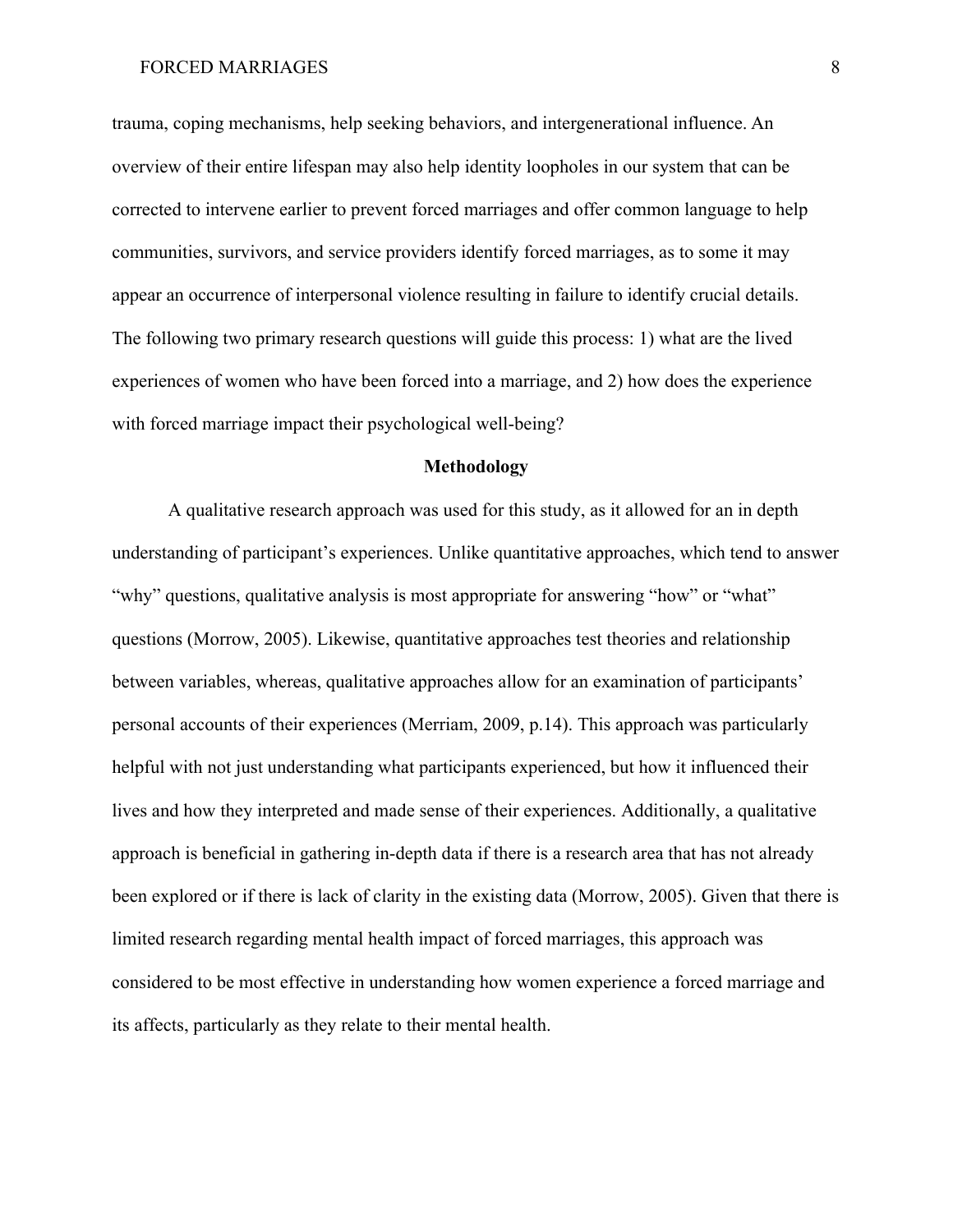#### **Participants**

Nine women volunteered to participate in the study and all interviews were included in the analysis. Participants ages ranged between 22-48, with an average age of 37 years. All participants were forced to marry between the ages of 10-25, at an average age of 16 years. At the time of leaving their forced marriage, participants' average age was 26 and they had spent an average of 10 years in their forced marriage. Eight participants identified as heterosexual and one identified as bisexual. All participants reported being employed and two identified as students. All participants had children except one. Participant's socioeconomic status ranged from lower middle class to upper middle class. Six participants were married or in a domestic partnership at the time of the interview. Five participants identified as multiracial and four identified as White.

Table 1. Participant Demographics

| Demographics              | Age Range |
|---------------------------|-----------|
| Current age               | $20s-40s$ |
| Age at the time of FM     | $13-19$   |
| Age when left the FM      | 16-40     |
| Time spent in the FM      | $2 - 20$  |
| Time since leaving the FM | $3 - 30$  |

Table 2. Religious Affiliation

| Before the FM                  | Participants | After the FM           | Participants |
|--------------------------------|--------------|------------------------|--------------|
| <b>Islam</b>                   | $N = 3$      | Islam                  | $N = 3$      |
| Christianity                   | $N = 2$      | Christianity           | $N = 2$      |
| Ultra-orthodox Judaism         | $N=1$        | <b>Buddhism</b>        | $N = 1$      |
| Cult affiliation               | $N = 1$      | Atheism                | $N = 1$      |
| No affiliation/Unknown $N = 2$ |              | No affiliation/Unknown | $N=2$        |
|                                |              |                        |              |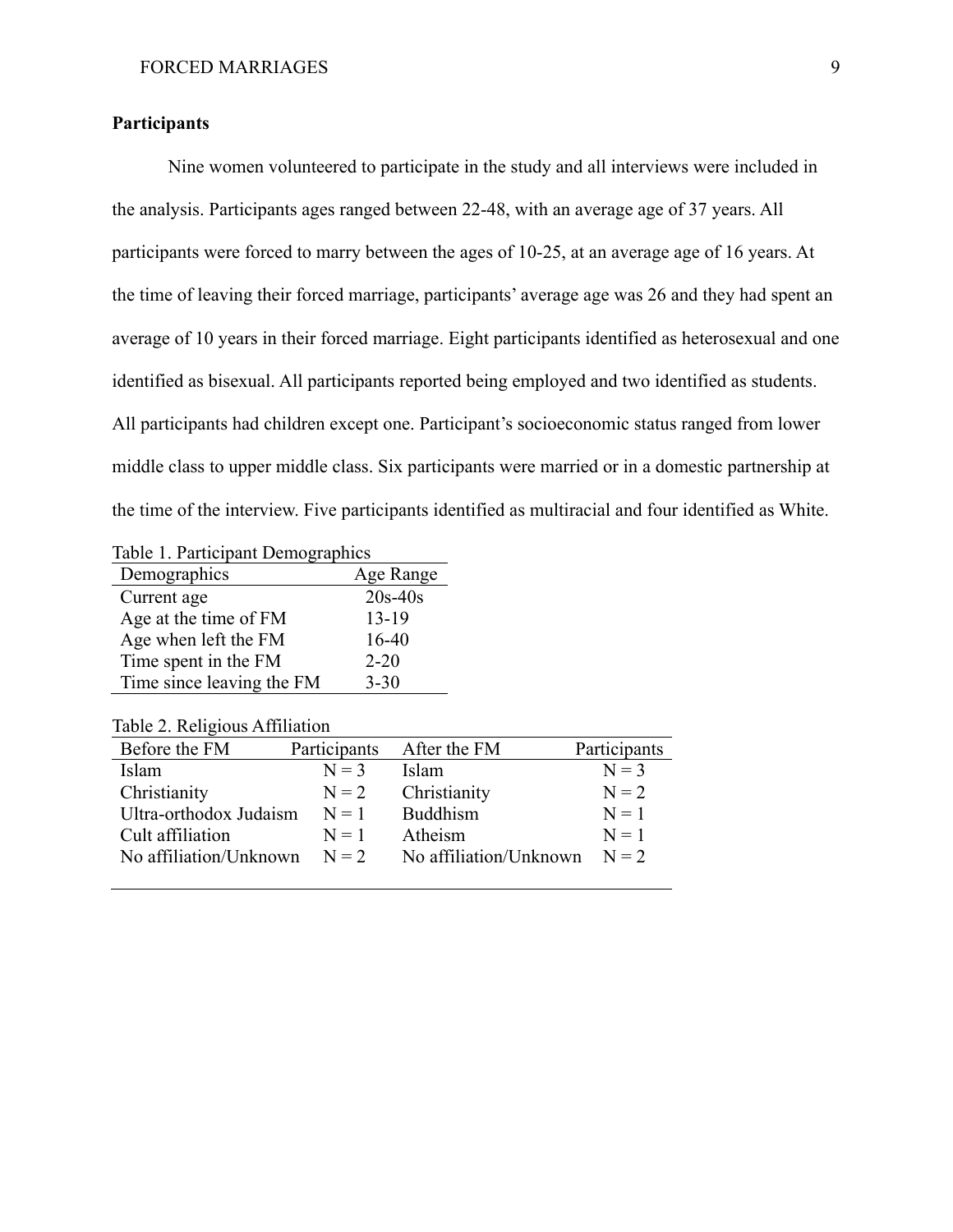| Before the FM             | Participants | After the FM              | Participants |
|---------------------------|--------------|---------------------------|--------------|
| Lower/Lower middle Class  | $N = 5$      | Lower/Lower middle Class  | $N = 1$      |
| Middle Class              | $N=1$        | Middle Class              | $N = 2$      |
| <b>Upper Middle Class</b> | $N = 2$      | <b>Upper Middle Class</b> | $N = 5$      |
| Unknown-                  | $N = 1$      | Unknown                   | $N=1$        |

Table 3. Socioeconomic Status

\*One participant reported change from upper to lower class as a result of parent's physical disability and mental health concerns

\*One participant reported class status transitioning from upper class to lower class after parents immigrated to the U.S.

Table 4. Education History

| Education                                                 | Participants |
|-----------------------------------------------------------|--------------|
| Formal education before FM                                | $N = 2$      |
| Home schooling with emphasis on religious teachings       | $N = 2$      |
| Infrequent opportunities – moving/inconsistent enrollment | $N = 5$      |
| Stopped education before/for FM                           | $N = 9$      |
| Started/continued education during FM                     | $N = 4$      |
| *2 needed husband's signature to begin                    |              |
| Continued/started education after FM                      | $N = 9$      |
| *High school diploma/GED                                  | $N = 4$      |
| *Higher education                                         | $N = 5$      |

#### **Participants Recruitment and Selection Process**

Upon receiving IRB approval, purposive sampling and snowballing sampling methods were utilized to recruit participants from August 2019 to November 2019. An advertisement for the study was posted on Facebook and reddit. *The Tahirih Justice Center* also recruited participants from their clientele network by emailing the study advertisement to their current and former clients as well as survivor advocates.

The study's advertisement consisted of a brief overview of the study, eligibility criteria with expected time commitment, compensation information (i.e., a \$25 Amazon gift card upon completion of the interview process), and a Qualtrics link to provide their contact information. The advertisement also stated that participants could choose to invite an advocate as a form of support during their interview. The recruitment process ended once the data reached saturation, after nine participants. To maintain homogeneity in the sample, women who had experienced a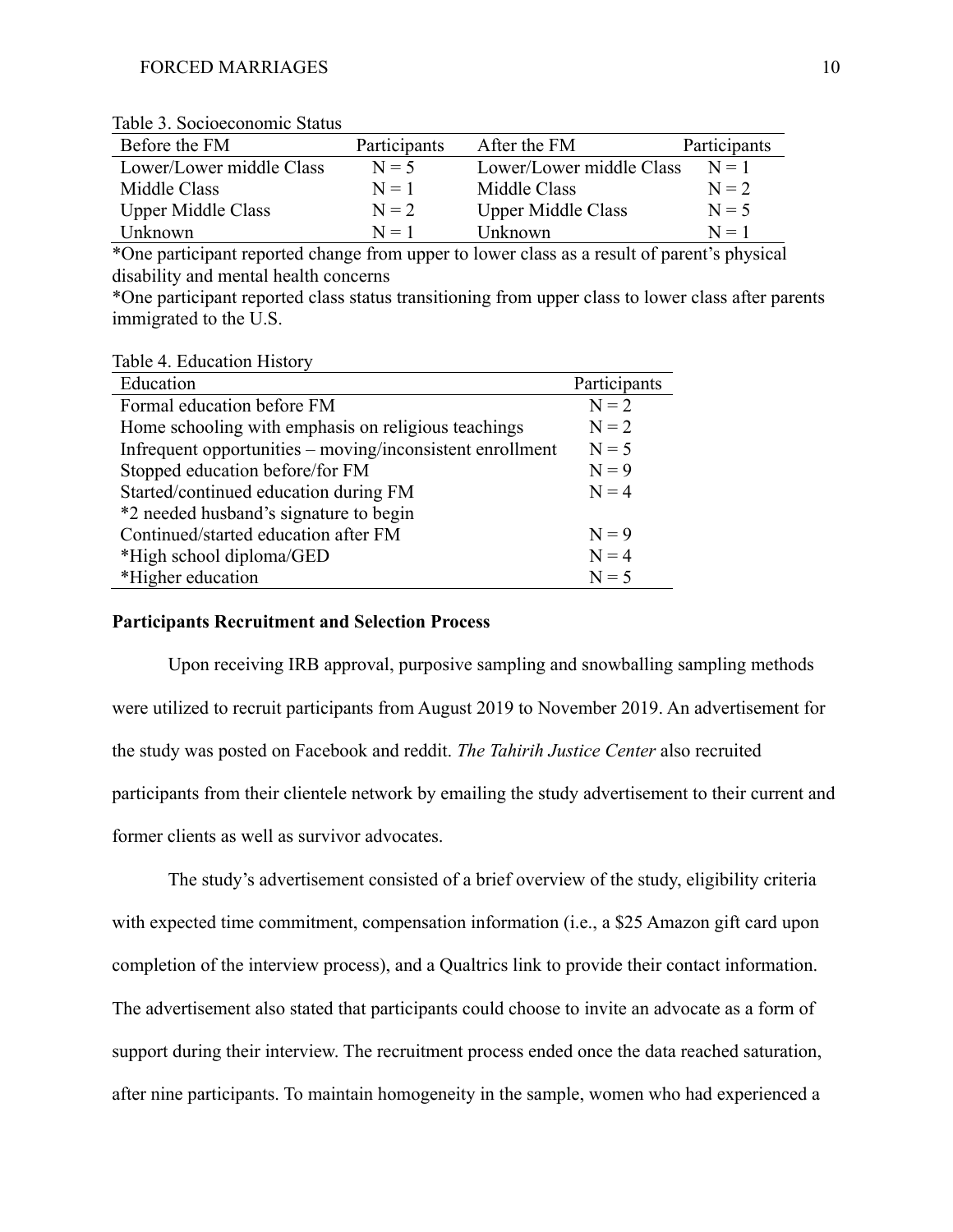forced marriage in the United States between the ages of 10 and 25 years were recruited. Additional inclusion criteria required that by the time of the interview, women must be over the age of 18, have left the forced marriage, and be residing in the United States.

#### **Data Collection and Transcription**

Once participants completed the initial Qualtrics survey (posted on the advertisement) and provided their contact information, they were sent another Qualtrics survey link to review informed consent form and provide demographic information as well as their availability for an interview. Once a time was finalized through email, the principal researcher conducted one-onone semi-structured interviews guided by the interview protocol, which was finalized after being reviewed by the dissertation committee and an expert who works directly with forced marriage clients. Additionally, two pilot interviews were conducted prior to official data collection for practice with two students at the University of North Dakota who did not meet the study criteria (due to potential limited number of participants). The interview protocol was divided into three sections (experiences prior to the forced marriage, experiences during the forced marriage, and experiences after the forced marriage). Follow up and open-ended questions were asked to fully explore the phenomena if necessary. All participants were interviewed once or twice. A second interview was scheduled if the participants offered more in-depth information and were unable to complete the interview. The interview times for each participant varied with an average of 150 minutes. Interviews took place using teleconferencing services (phone & zoom) from researcher's home and participants' place of choice. All interviews were recorded in zoom.

After data collection, interviews were transcribed through *Temi*, an encrypted advance speech recognition software. Data collection was completed within four months and participants were compensated for their contribution after their final interview. To maintain confidentiality,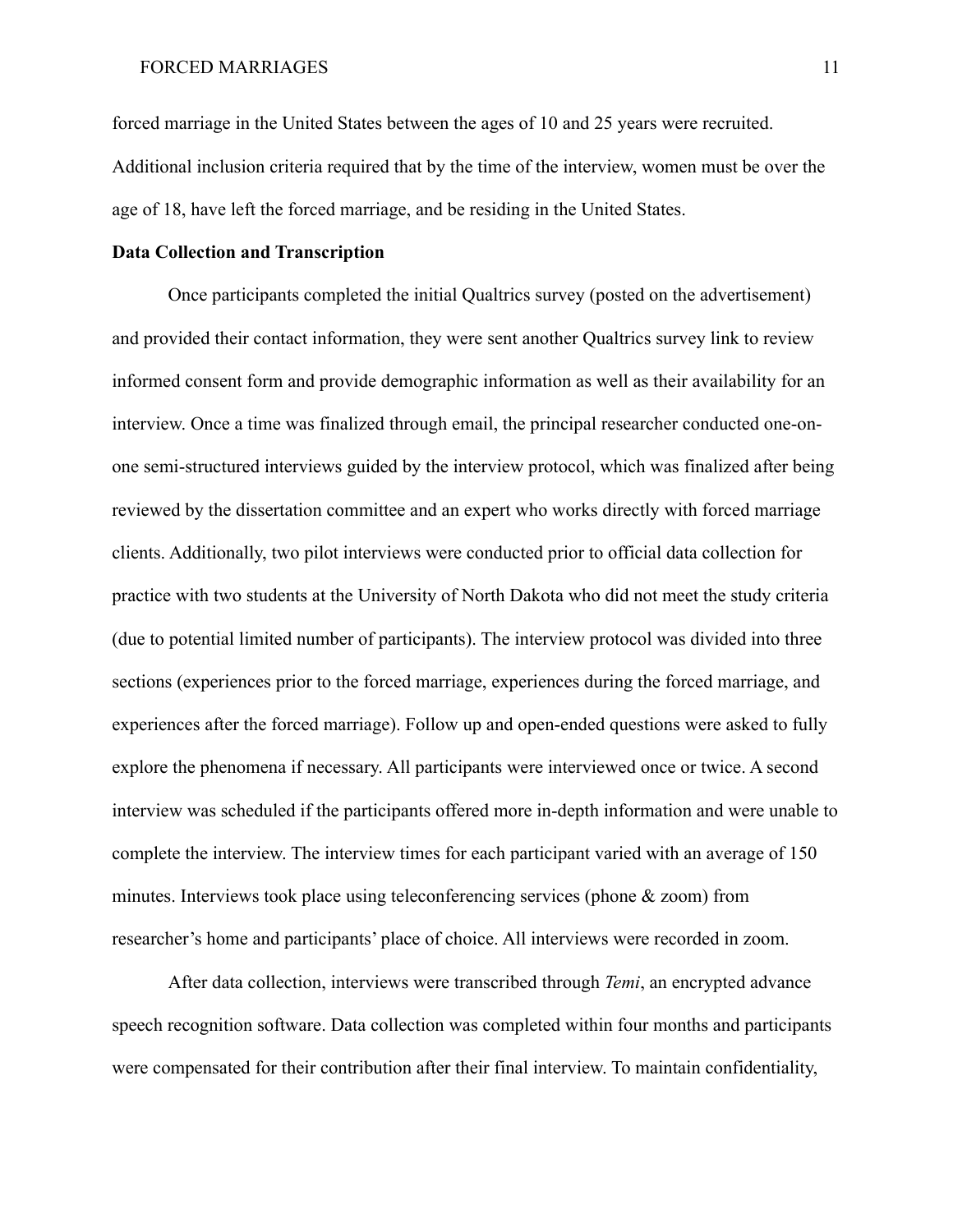no identified information for participants was included on the electronic files or the interview protocol. All files were in a password protected computer and under password protected files. Names of participants were substituted with pseudonyms prior to providing access to the readers and the auditor. Pseudonyms were left out of the results write up to maintain confidentiality given that five of the eight participants are advocates and their stories can be located online.

#### **Data Analysis Procedures**

Interpretive phenomenological analysis (IPA) was used to analyze and interpret the data. IPA is an experiential and psychological approach developed from a combination of phenomenology, hermeneutics, and ideography (Smith, Flowers, & Larkin, 2009). Phenomenology began as a philosophical movement, also considered a 'rigorous science' founded by Edmund Husserl and further developed by others, such as Martin Heidegger, Maurice Merleau-Ponty, and Jean Paul Sartre (Langdridge, 2007). IPA is consistent with their ideas of understanding people's experiences and world views in relationship to their social context, language and culture, and other forms of engagement with the world. This approach allowed the researcher to explore various contextual factors that contributed to participants' experiences such as family history of intergenerational trauma, adverse childhood experiences, social support, social location, and family and community values.

Hermeneutics, as a theory of interpretation, provides a theoretical basis for IPA (Smith, Flowers, & Larkin, 2009). Martin Heidegger claimed that although there are visible meanings for things, there can also be hidden or disguised meanings, which we always access through interpretation, symbolic interactionism, and creation of meaning within the social context through interactions with others. IPA also consists of double hermeneutics (Smith & Osborn, 2003). Not only are the participants making sense of their experiences, but the researcher is also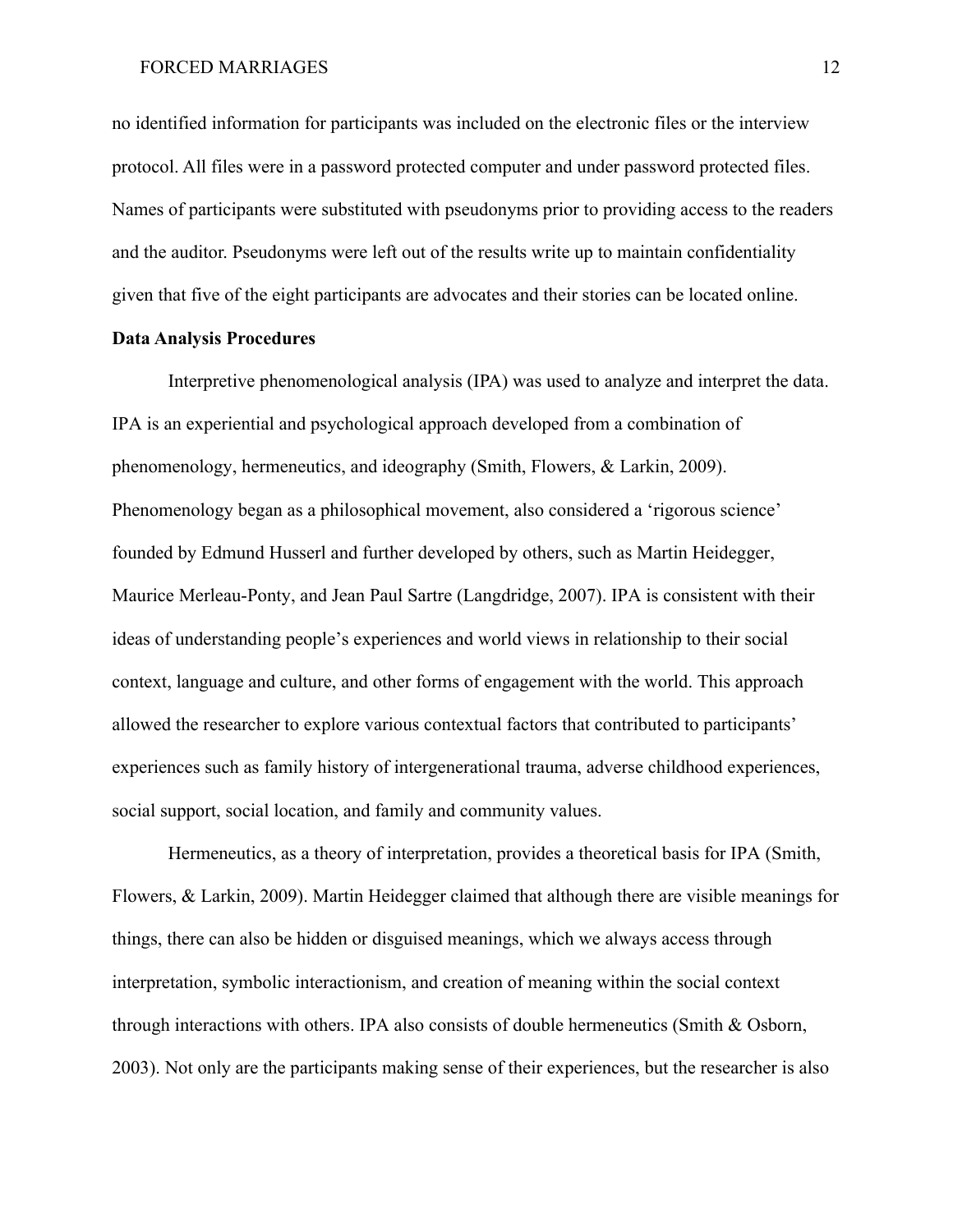trying to make sense of the participants telling their stories. This process leads to additional meaning and knowledge given the researcher's perspectives and prolonged engagement with the data. This aspect of IPA was fruitful to the researcher in providing the flexibility to explore meanings in the data that were not apparent such as introducing psychological constructs related to identity development process and attachment styles.

Lastly, a third component of IPA, idiography, emphasizes focus on the particular (Smith, Flowers, & Larkin, 2009). The particular shows in IPA through commitment to detail and depth of analysis as well as understanding how a phenomenon has been understood/perceived by a particular person, which is evidenced through purposive sampling and detailed data gathering. Although IPA engages in the process of generalization within the group of participants, they are embedded in the particular experiences of particular participants. This is evidenced in utilization of quotes from each participant to support the themes.

Shinebourne (2011) and Smith & Osborn (2003) describe the following stages that were used as a guide during the process of analysis. During the initial stage of analysis, the researcher began with the first transcript by reviewing it a few times to familiarize herself with the content and then listed any initial reflections, thoughts and reactions. In remaining congruent with the feminist standpoint lens, researcher paid close attention to how the language of the transcript portrayed power dynamics and how women perceived their experiences within various relationships in their lives. For example, most participants did not realize that had a choice in agreeing or disagreeing with the marriage proposal which was directly influenced by how they had been socialized as girls.

The second stage of analysis consisted of reviewing the entire transcript again and transforming the initial content of transcript into sub themes. Primary emphasis was placed on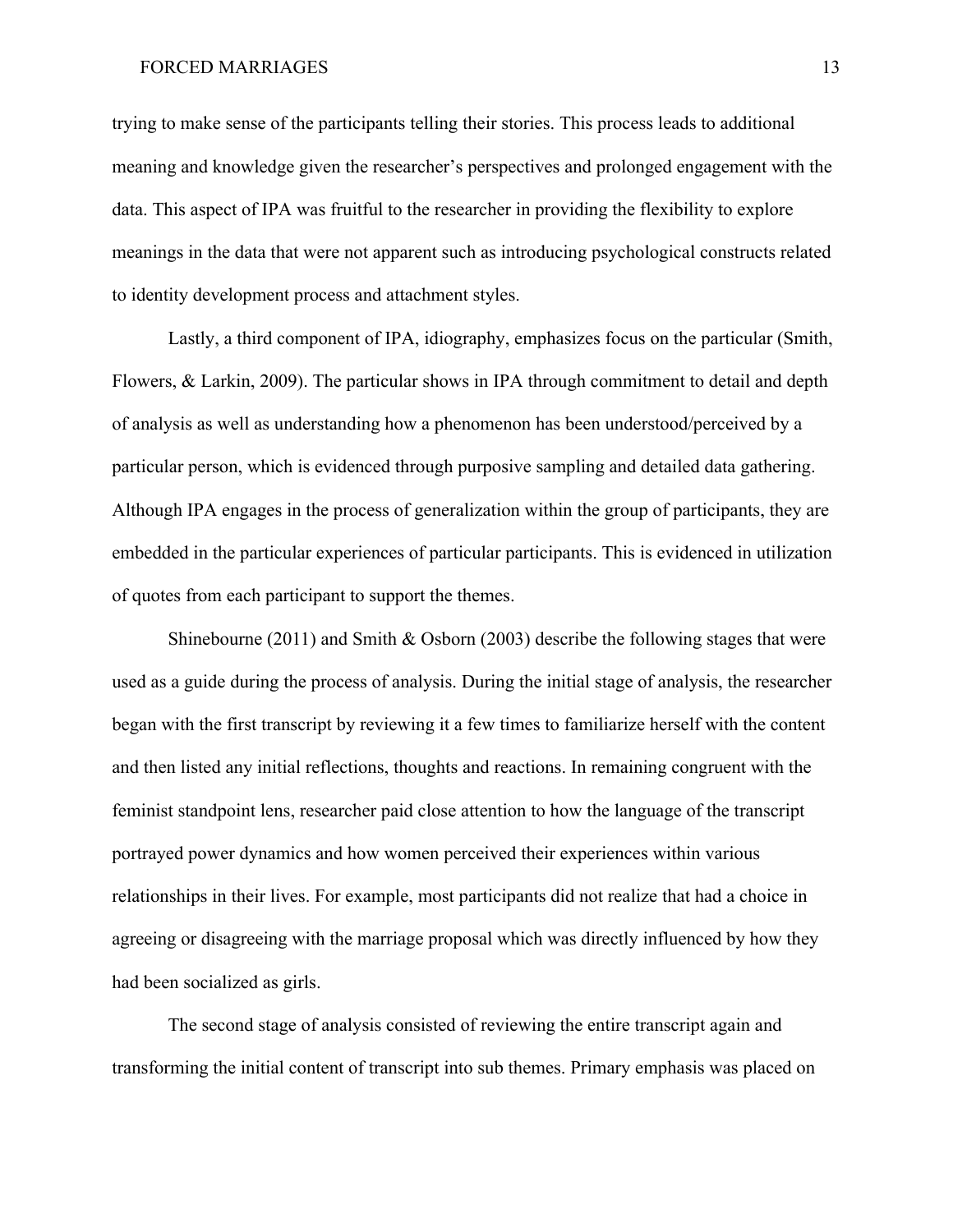concisely capturing the main idea that contributed to conceptual understanding of the transcript while maintaining the language. During the third stage, sub themes were clustered together based on their conceptual similarities, called superordinate themes. The final stage requires going through the four stages above for each of the transcripts and merging a comprehensive table of final themes from all the transcripts. The clusters from each transcript are also rearranged with the new comprehensive list of themes, the main findings. Findings were separated into participants' experiences prior, during, and after their forced marriage.

#### **Methodological Integrity**

Multiple strategies were utilized to ensure accuracy and trustworthiness of the data. Particularly, similar to standards of quantitative research, an emphasis is placed on establishing credibility, transferability, confirmability, and dependability (Morrow, 2005). As recommended in Morrow (2005), credibility was determined through researcher reflexivity, member checks, thick description, data saturation and working with a team of 3 members for auditing and providing feedback on the analysis.

Researcher reflexivity is encouraged to think critically about the process of research, acknowledge research bias, and challenge assumptions that may impact the interpretation (Mason, 2002). This is done by deep introspection with emphasis on both self and the other in order to expand the data (Crotty, 2016). Principle investigator engaged in this process before and after each interview regarding initial assumptions, thoughts, reactions, further areas to explore, or any confusion. This process continued through data analysis and the primary investigator also reflected on the decision-making process for finalizing the themes and the choice of language for themes. This process is also utilized to establish transferability in that it offers insights about the researcher as an instrument (Morrow, 2005), researcher's relationship with the data, and how it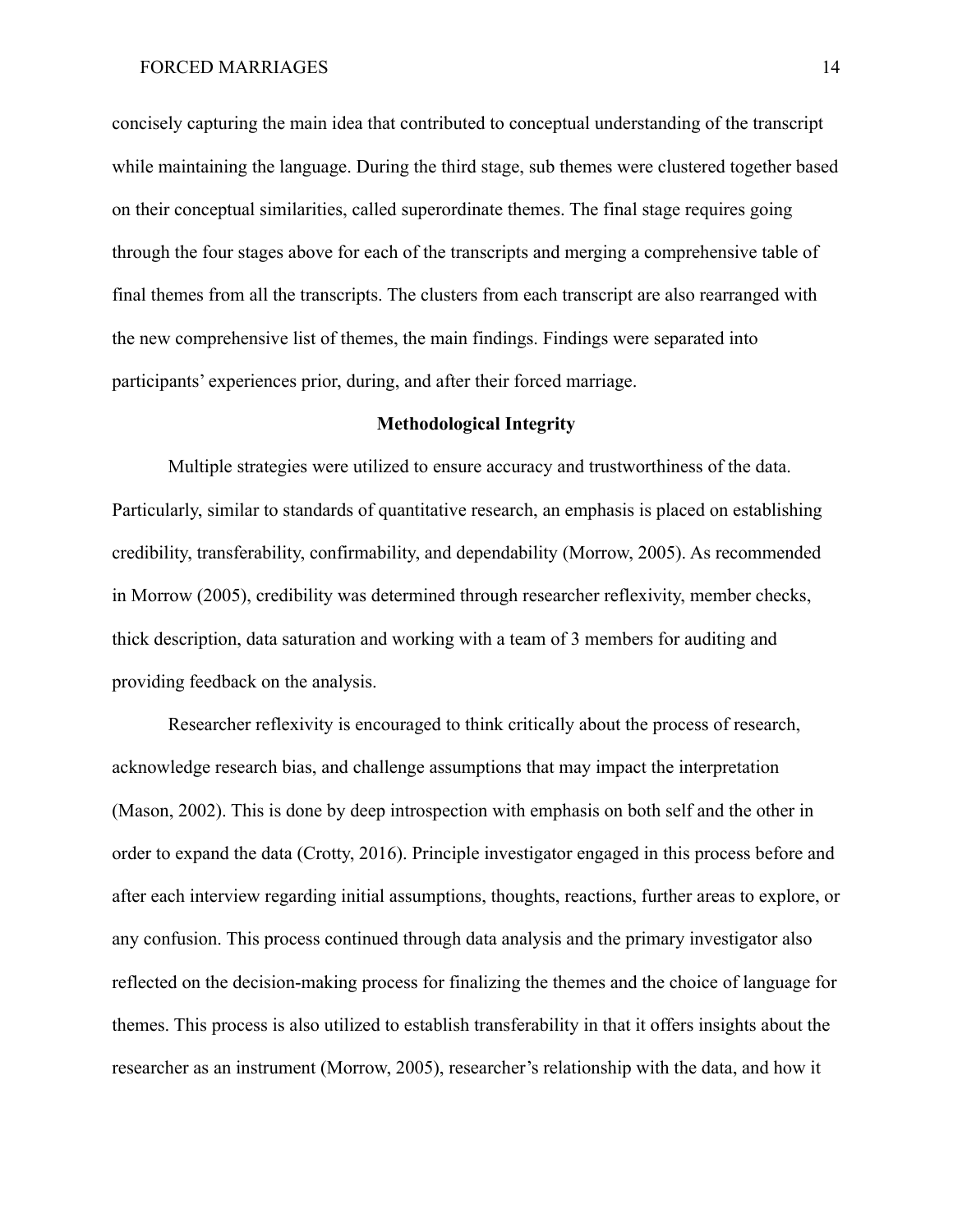may impact the interpretation process. Below, the primary investigator has provided information related to team member's ethnic backgrounds, intentionality with selecting team members, and a statement of positionality that reflects experiences and beliefs to help readers determine how findings may transfer. Additionally, the small sample of this study offered in-depth insight into participants' lives. Eight of the nine participants had mentoring experiences with other women who also had experienced a forced marriage or were at risk, which also contributes to the richness of participants' perspectives.

Due to the length and complexity of the data, member checking was completed by sending each participant a summary of results and feedback was requested specific to how well their experiences were represented in the findings. They were encouraged to provide any other feedback as well. Three participants responded and expressed approval. Given the emphasis on contextualizing participant's experiences, detailed interviews were completed with follow up clarification questions as needed, leading to thick descriptions (Morrow, 2005). Additionally, saturation determined when primary investigator had sufficient data. Saturation takes places when additional data is no longer producing new codes (Urquhart, 2013).

A team of 2 readers and an auditor (also the committee chair), was created to do quality check of the primary investigator's analysis. Both readers were given three transcripts for a comprehensive review and met with the primary researcher to review the final findings. The auditor received the same three transcripts as well as the final findings, which reflected the feedback of all reviews. The auditor also worked closely with designing the methodology, creating the interview protocol, and finalizing the interview procedures. All team members had prior experience with various qualitative analysis. Team members were familiarized with IPA approach prior to the analysis stage. As Rodham (2015) suggested, team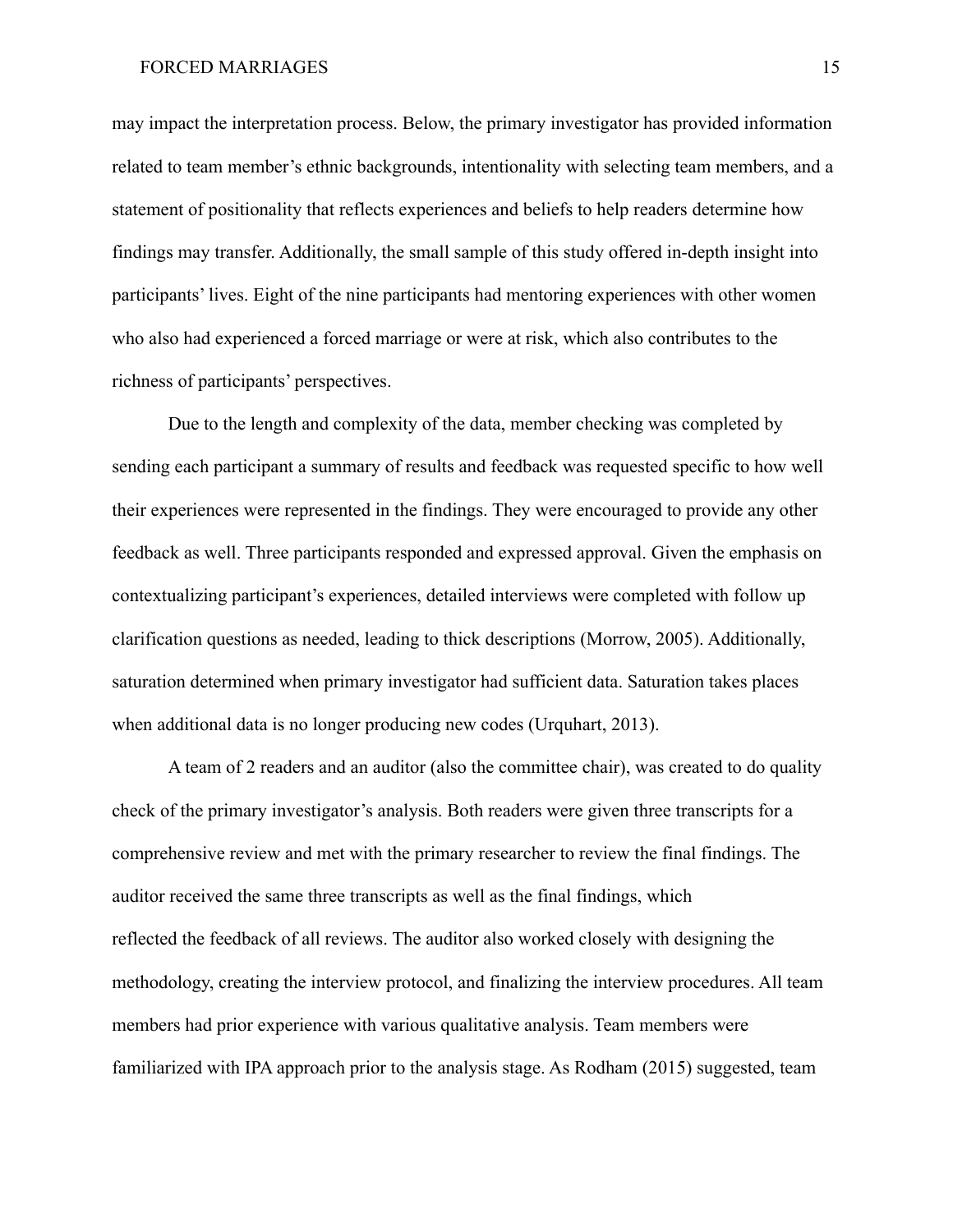members were encouraged to take a curious stance during the interpretation process rather than focusing on preconceived notions of the topic. The team was encouraged to engage in selfreflection and explore values and belief systems within the context of participants' identities and stories that may influence their perspectives as they review and provide feedback on the analysis (Levitt, et al.2018).

Confirmability of this research is reflected in the decision to utilize semi-structured interviews to prevent leading questions, reduce bias, and to ask open ended questions that allow the participants to guide what story they tell (Houshmand et al., 2014). Furthermore, audit trails were created to monitor the process of analysis. This is to ensure that IPA steps were followed carefully and can be traced back as needed (Morrow, 2005). This process reflects dependability as well given a structured analytical process that can be followed and repeated (Morrow, 2005). It provides a chronological and detailed process including data collection, as well as creation of the superordinate and subthemes.

#### **Researchers**

Research team members included the primary investigator's academic advisor and dissertation committee chair, Dr. Rachel Navarro who identifies as a Latina Woman, a fellow graduate student, Ayli Carrero Pinedo who identifies as an immigrant and a Latina Woman, and another colleague Maya Adelman Cabral, who identifies as a White Woman. Primary investigator identified graduate research team members who were experienced with qualitative research, were well-versed in multiculturalism, and shared an interest in working with marginalized communities. Given that most of the research about forced marriages have been with immigrant communities and the ambiguity related to potential participants' identities for this study, primary investigator intentionally selected a team member who identified as an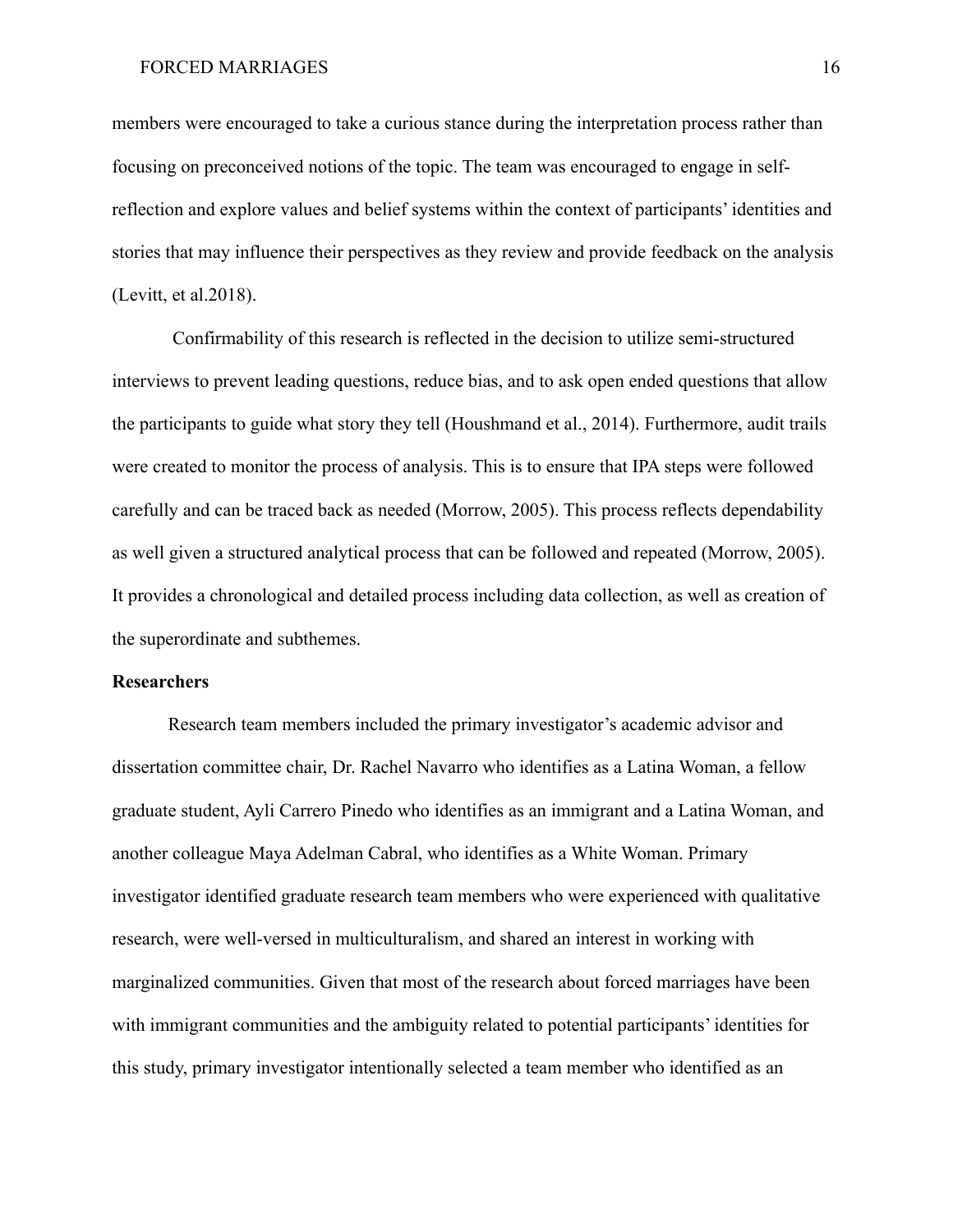immigrant and another without an immigration background. This was to ensure representation and inclusion of a variety of perspectives in analyzing the data. Overall, the team represented variable professional experiences to ensure that the primary researcher's analytical approach could be challenged as a means of quality control.

#### **Statement of Positionality**

The primary investigator is a naturalized citizen who immigrated from South Asia as an adolescent. The primary investigator was born and raised in a family and community that practices arranged marriages, but the line between arranged and forced marriage is often crossed. The primary investigator's initial interest in forced marriage research emerged after an experience with preventing her own forced marriage with the support of the Tahirih Justice Center. Ultimately, evidence of lack of awareness in academia and neglect of attention to this issue in mental health services influenced the primary investigator's decision to begin this research. The primary investigator initially believed forced marriages to be a concern in mostly immigrant communities due to religious and cultural factors, however, these beliefs have been challenged and shifted over the past few years since the beginning of this project. Factors that have influenced this include a thorough and consistent review of the literature, findings of this research, as well as continued family conversations with an enhanced understanding of their beliefs, values, and motives related to the practice of forced marriages. The primary investigator distinguishes between arranged and forced marriages, believes that personal and social identities as well as social location contributes to the practice of forced marriages, and that fear of loss of these identities is one of the core components that perpetuate violence and the misuse of power.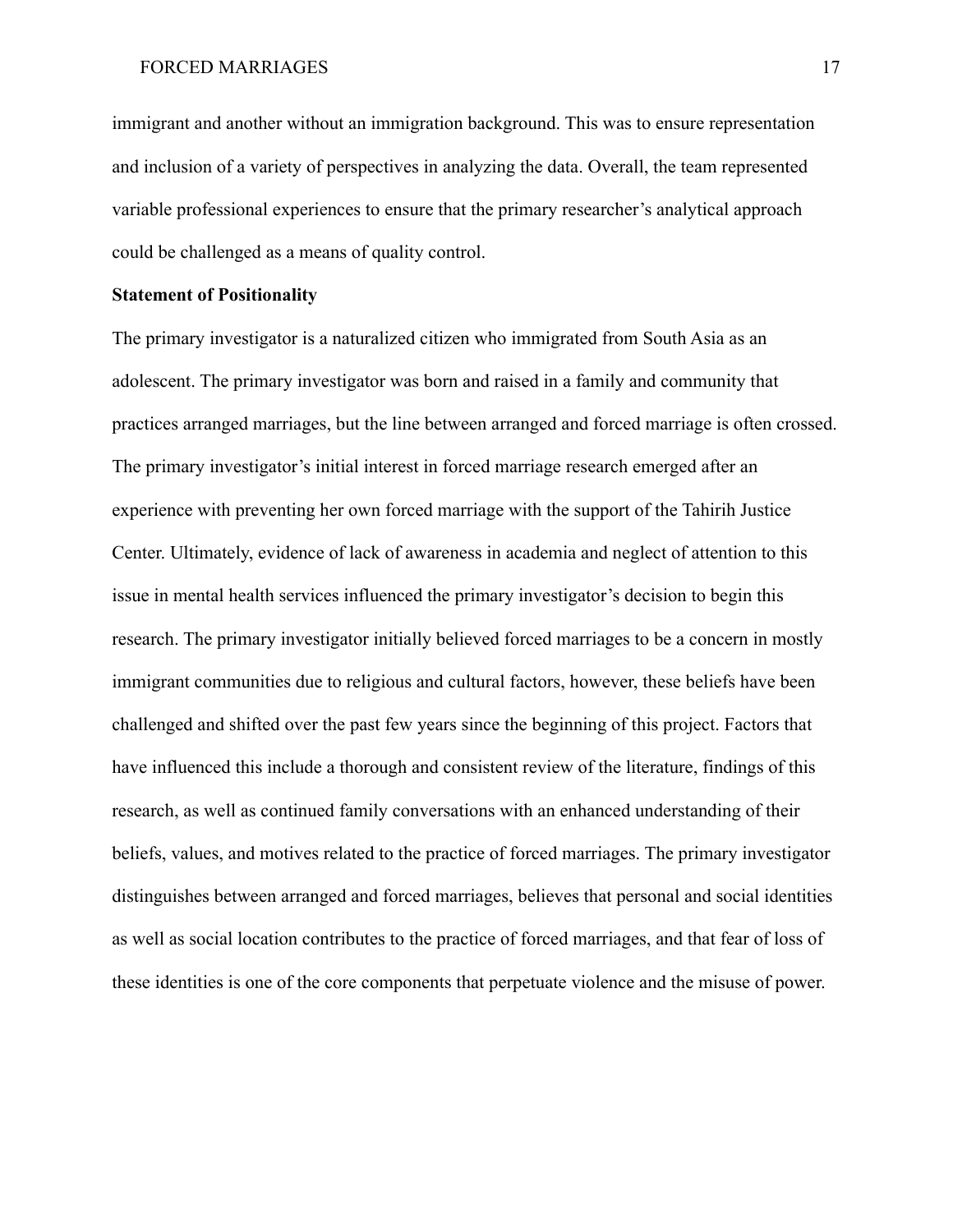## **Results**

| Time of                  | <b>Superordinate Themes</b>     | <b>Sub Themes</b>                                          |
|--------------------------|---------------------------------|------------------------------------------------------------|
| experience<br>Before the | Violent homes and longing for   | a. Festering family wounds and                             |
| forced marriage          | love                            | consequences                                               |
|                          |                                 | b. Neglected daughters: fulfilling                         |
|                          |                                 | the voids in their heart                                   |
|                          | Taming young hearts: gender     | Grooming and the self-fulfilling<br>a.                     |
|                          | socialization and emerging      | prophecy                                                   |
|                          | identities                      | b. Stripped of power, voice, and<br>choice                 |
|                          | Fighting a losing battle: an    | Caged: the longing for freedom<br>a.                       |
|                          | interplay of awareness,         | and survival                                               |
|                          | endurance, and hope             | b. Between a rock and a hard place                         |
| During the               | Handed over: turning daughters  | Chained: the silent, obedient,<br>a.                       |
| forced marriage          | into wives and mothers          | servant wife                                               |
|                          |                                 | b. Worn out: "why don't I feel like I<br>love?"            |
|                          | Battling for the second wind:   | A spark of resiliency in<br>a.                             |
|                          | self-preservation, courage, and | compromise and adaptation                                  |
|                          | perseverance                    | b. Weathering the storm                                    |
|                          |                                 | Nowhere to go: the search for a<br>$c_{\cdot}$<br>lifeline |
|                          | Parting clouds: the path to     | The Awakening<br>a.                                        |
|                          | freedom                         | b. Breaking through the cage                               |
| After the forced         | Attending to the wounds: a      | Living the trauma and mourning<br>a.                       |
| marriage                 | bittersweet journey             | the losses                                                 |
|                          |                                 | b. Healing and reclaiming the self                         |
|                          | Silenced no more: transforming  | a. Roaring back                                            |
|                          | pain into purpose               | Rebuilding the nest<br>$\mathbf{b}$ .                      |
|                          |                                 | Liberation: women empowering<br>c.<br>women                |
| Note. $N=9$              |                                 |                                                            |

Table 5. Summary of superordinate and sub themes related to experiences prior to, during, and after the forced marriage.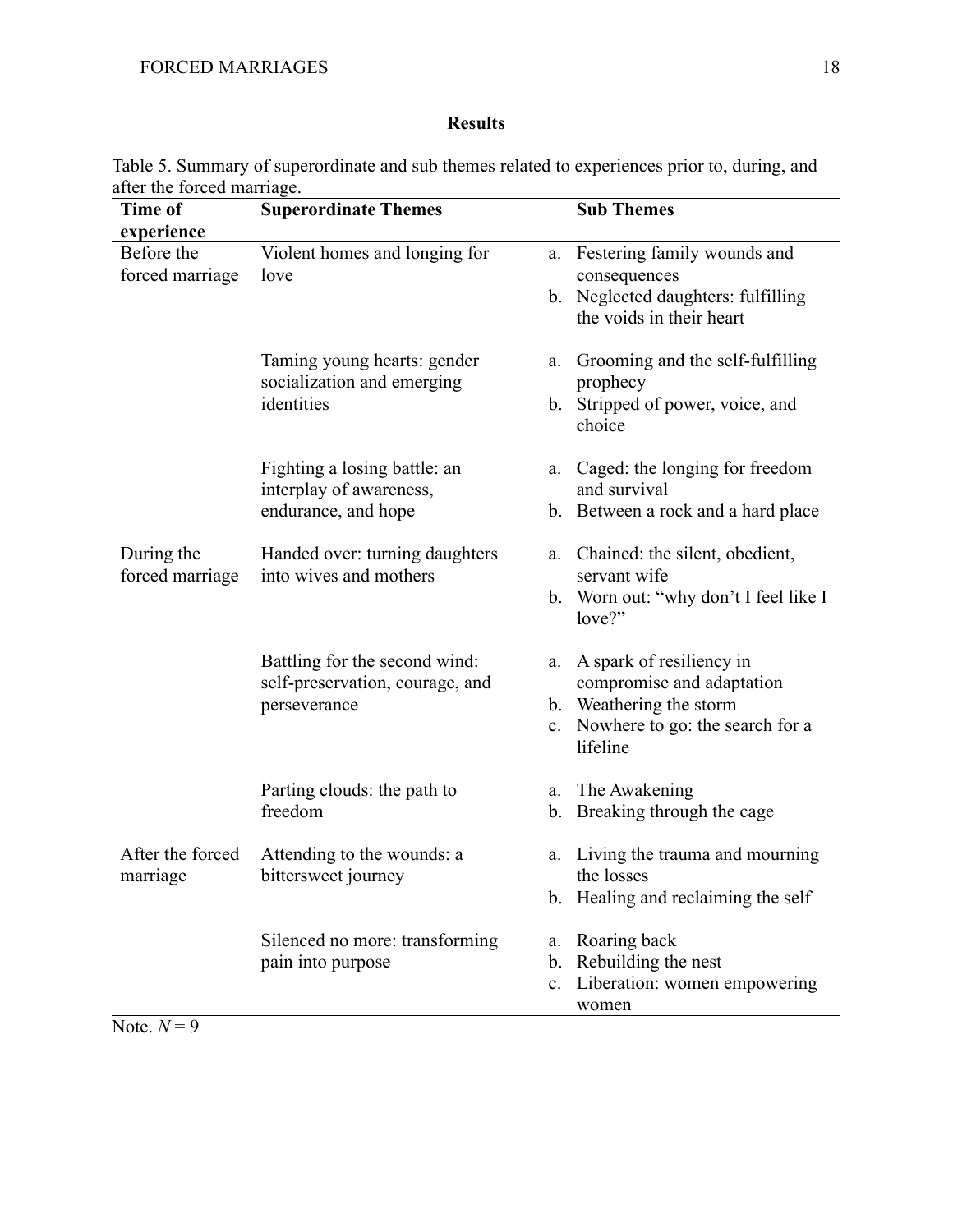#### **Experiences prior to the forced marriage**

#### **Violent Homes and Longing for Love**

This theme captures participants' experiences in their environment, with family and community relationships, and their understanding of the interpersonal family dynamics that negatively impacted their psychological wellbeing. Some participants' families lacked resources to provide physical and emotional safety and nurturing for themselves and for participants, reflecting intergenerational challenges. This led to missed opportunities for most participants to learn to effectively connect with others and to establish a sense of self-efficacy and worthiness, independent of a need for acceptance and approval from others. Individual, familial, community, and environmental factors that contributed to such experiences are highlighted. The two subthemes discussed here are 1) Festering family wounds and consequences and 2) Neglected daughters: fulfilling the voids in their hearts.

#### *Festering Family Wounds and Consequences*

Prior to the forced marriage, most participants described their upbringing as unstable and chaotic. They recalled a significant part of their childhood witnessing and/or experiencing various forms of violence in their families, including physical, sexual, emotional verbal, or spiritual abuse, leading to a lack of physical and psychological safety. These experiences were attributed to multiple factors including, but limited to, a history of forced marriages and other forms of violence in the family, parents' divorce or separation and the consequential circumstances (e.g, housing instability), and/or family members struggling with their own mental health and ineffective coping styles (e.g., unhealthy romantic relationships and substance abuse). Overall, their experiences reflect the presence of intergenerational violence and trauma that significantly impacted these participants' childhoods.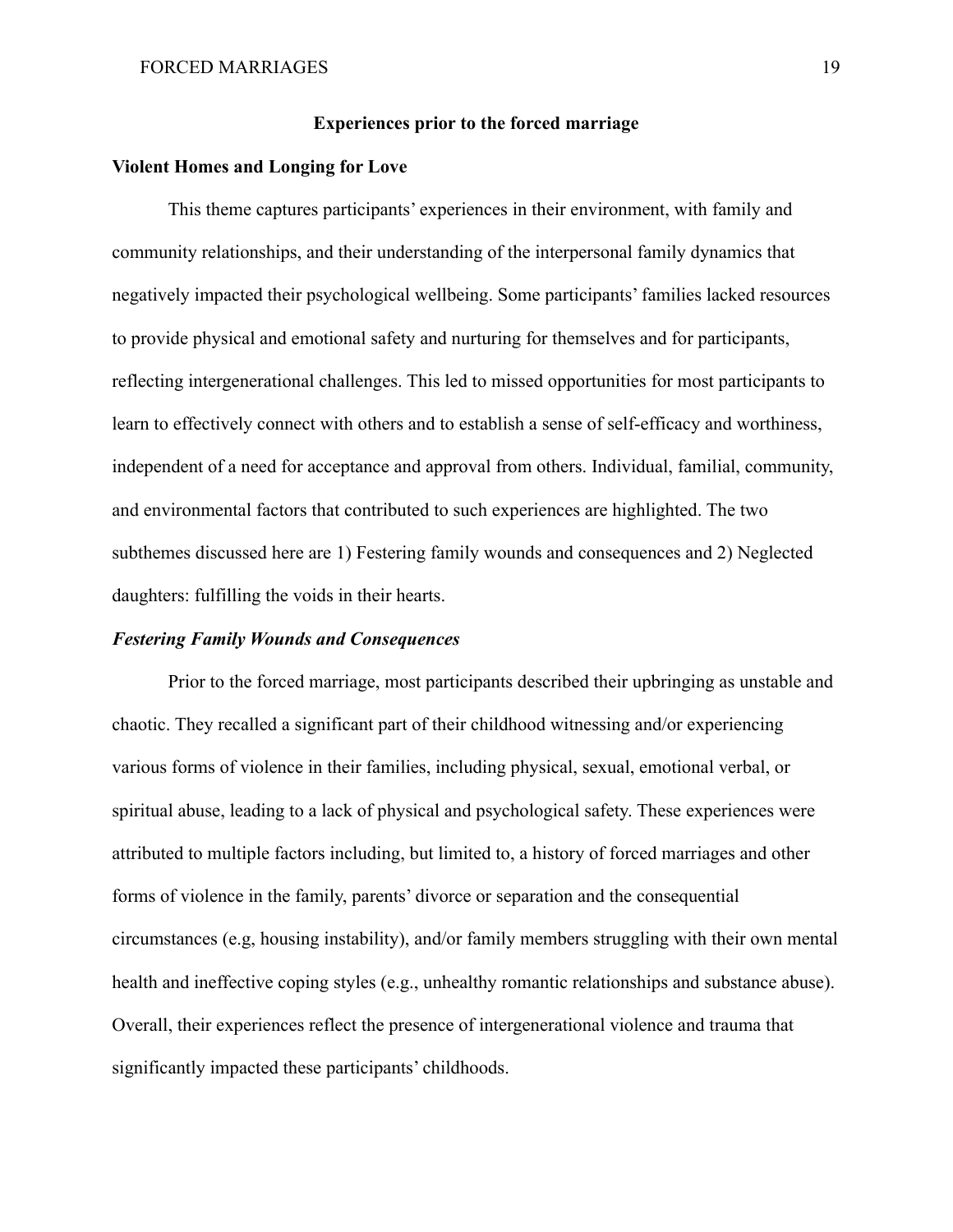The following excerpts illustrate the family circumstances that were harmful for some participants. Describing the chaotic upbringing and the lack of guidance and safety in her life, this participant shared that after her parents' separation, her "father [became] extremely abusive" and her mother, who was forced to marry her father, "was drinking a lot and I think she just was really a mess because of her kids being taken away." She said she and her brother often hid from their parents or stayed silent to protect themselves from emotional and physical abuse. Another participant reported being sexually abused as a child by their landlord and ignored by her mother after reaching out for help. She stated that, "he [landlord] just kept having unlimited access to me as much as he wanted to; I am pretty sure that I was the one paying rent on that household." When asked to discuss factors that might have contributed to this experience, she said, "I think she [mother] probably was bipolar" and "as a young adult, I know she was raped at time." These examples capture parents' challenges in taking care of themselves and the participants. There is also evidence of absence of power, predictability, protection, and normalization of violence.

Experiences such as those described above point to the festering family wounds that were not effectively managed, addressed, or healed. Indeed, none of the participants in the study reported their family members seeking long-term mental health services. One participant described mental health stigma in her community and said that "any sort of mental illness would not be treated or diagnosed or acknowledged, so she [mother] was just left to struggle with all that." Potentially, lack of resources and parents' ineffective attempts to cope with their own pain compromised most of participants' safety, leading to intergenerational violence and trauma. This cycle of violence might also represent family members' attempts to experience control and power to compensate for their vulnerability underneath the violent protective behaviors toward their children. Additionally, these patterns may have deprived participants of learning healthier coping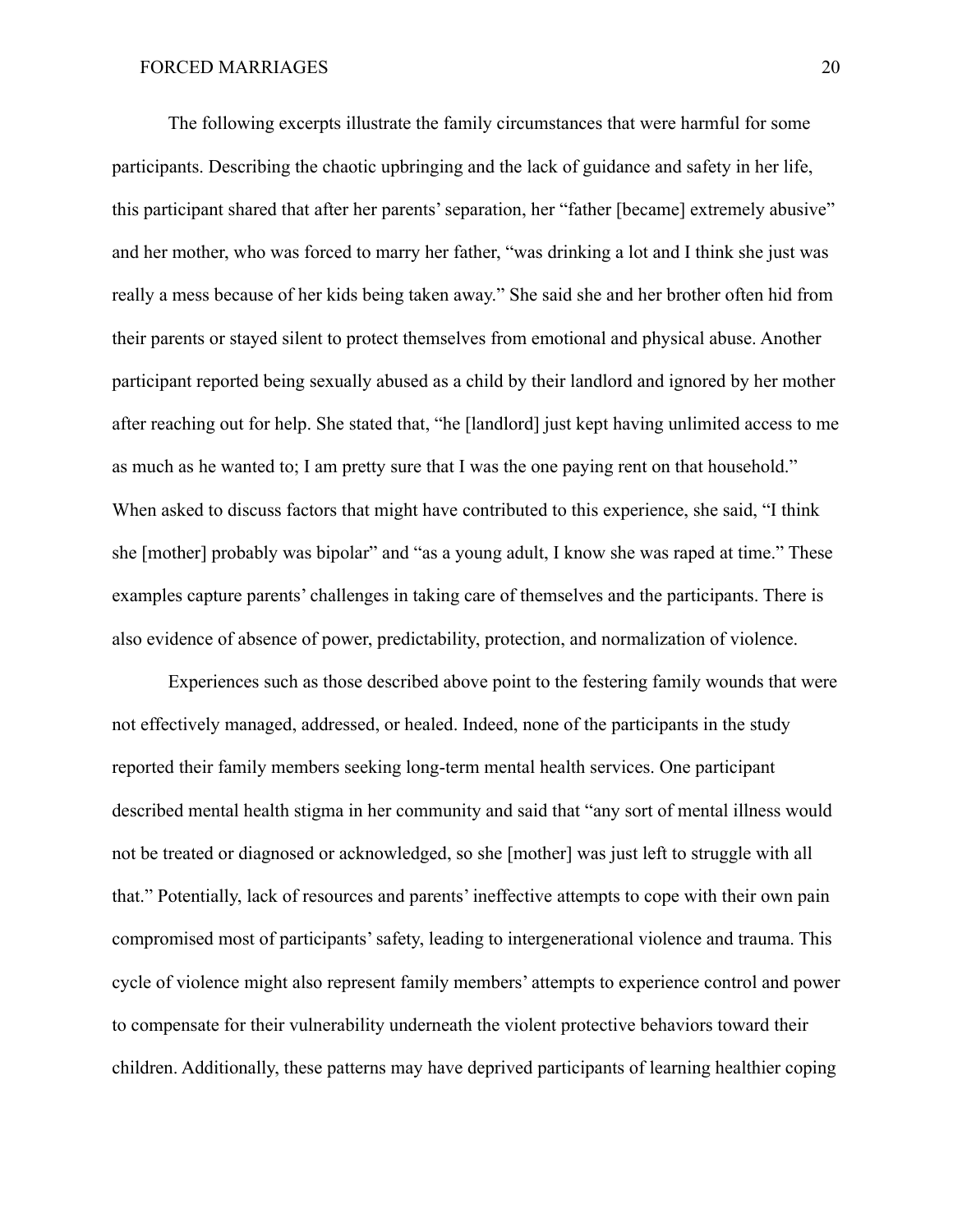mechanisms since so much of their energy was spent surviving, resulting in their own struggle to

break through the cycle.

| Table 6. Participants' Childhood Experiences |  |
|----------------------------------------------|--|

| Family dynamics                                               | Participants |
|---------------------------------------------------------------|--------------|
| Raised by biological parents together                         | $N = 4$      |
| Raised by biological parent and stepparent together           | $N = 3$      |
| Raised by single biological Parent – divorce or incarceration | $N = 2$      |
| *Foster care or relative involvement                          | $N = 2$      |
| *Frequent moving                                              | $N = 5$      |
| (Financial reasons, relationships, separation, etc)           |              |
| Mother forced to marry father                                 | $N = 2$      |
| Family member/relative forced to marry                        | $N = 4$      |
| Community Influence related to forced marriage                | $N = 6$      |

| Table 7. Participants' Parents' Challenges |  |
|--------------------------------------------|--|
|                                            |  |

| Factors influencing parenting abilities | Participants |
|-----------------------------------------|--------------|
| Substance abuse                         | $N = 3$      |
| Mental Health Difficulties              | $N = 5$      |
| Financial concerns                      | $N = 3$      |
| Abusive marriages                       | $N = 6$      |

#### *Neglected Daughters: Fulfilling the Voids in their Hearts*

From their interviews, it was clear that all participants' mental health was negatively impacted as a result of the lack of support and inattentiveness of caregivers to meet their needs. Majority of the participants particularly voiced a lack of emotional nurturing from their primary caregivers, which was reported as traumatic. They also experienced a lack of belonging and purpose. This left them vulnerable to future harm in other relationships, given they never experienced a healthy bond with their primary caregivers and were longing for affection and belonging.

In general, most of the participants described their family and community culture as emotionally reserved and reported limited opportunities to establish authentic friendships or to experience trusting relationships within the family or in the community. When describing family relationships, one participant said, "I love my family, but sometimes it just feels so surface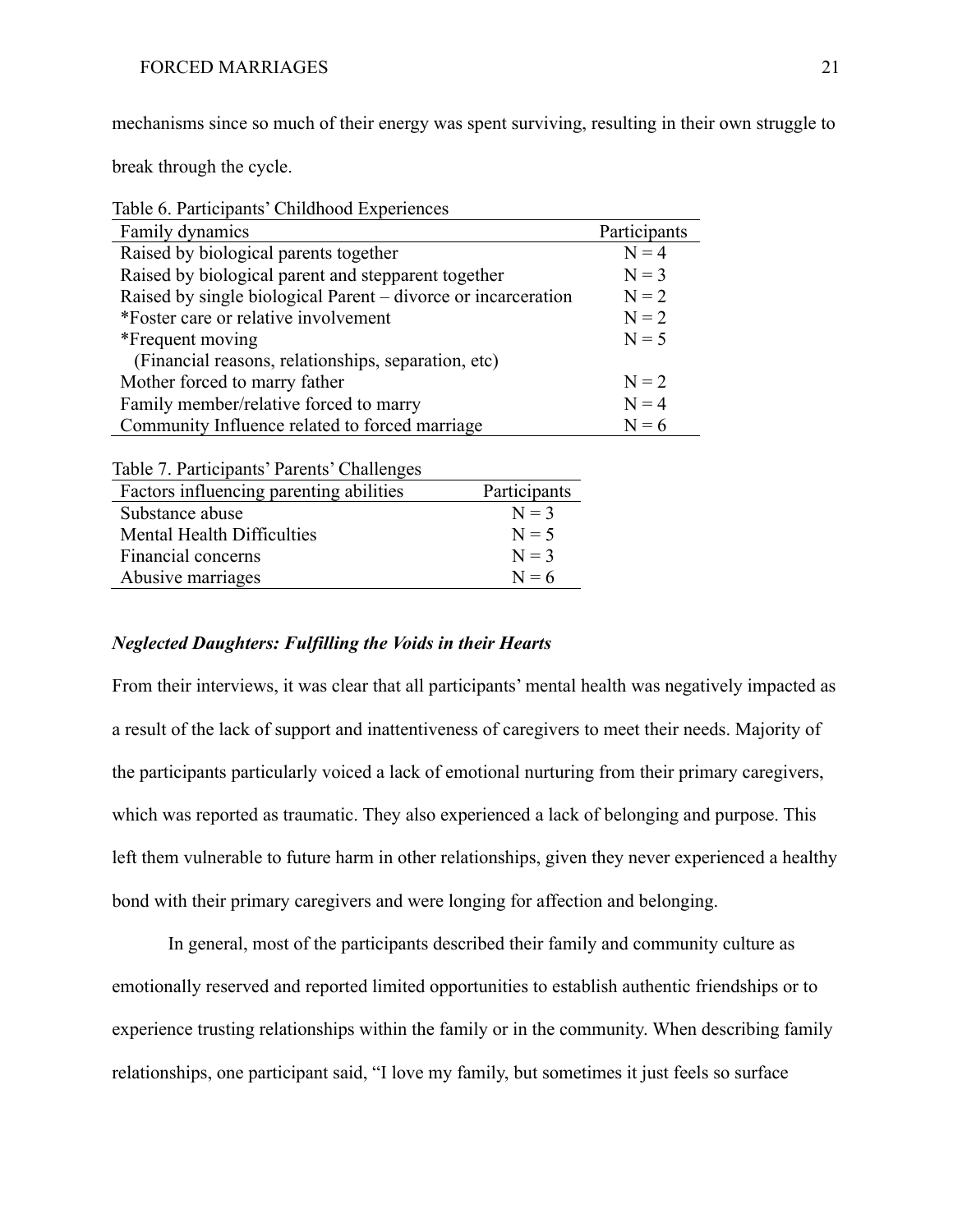because we weren't able to talk about the hard things to talk about. The hard things got us in trouble." She added, "overall issues personal issues, feelings, emotions, were all very much shoved under a rug." She also described "superficial" social relationships where "reputation" and "perfection" were emphasized. For many participants, the culture of inauthenticity and the importance of social representation seemed to have been at the expense of creating a holding space for emotional experiences and communicating safety and connection. Although participants perceived there to be love in the family, there was also the absence of opportunity to truly express themselves. Furthermore, there was an emphasis on community identity as well that needed to be maintained through "perfection," at the cost of their own wellbeing.

When asked to recall their emotional experiences as children, prior to there being any indication of a plan for forced marriage, all participants shared a variety of emotional states, including feeling unsafe, afraid, isolated, neglected, unwanted, unloved, empty, and worthless. One participant shared that, "I felt very neglected; I felt like I should just vanish. I really felt like I did not belong there [home]; I wanted to do everything that they were against, but I could not do that […] because I was afraid that my dad would hit me." This example reflects many participants' strong desire to express themselves and to belong, but fear and external circumstances preventing that. Their overall experiences represent feeling stuck and powerless in an environment that is expected to be safe, nurturing, and loving.

Experience of emotional neglect and a sense of emptiness led to lifelong consequences, as characterized by the following participant. She stated, "I had a avoid in my heart; I remember constantly really wanting his (father) love and approval." Later in her story, she mentioned, "I married a lot for his approval because anytime I would get engaged and then get married, I remember like, see dad? Look, I am doing it right. I am doing it right dad, look at me. I needed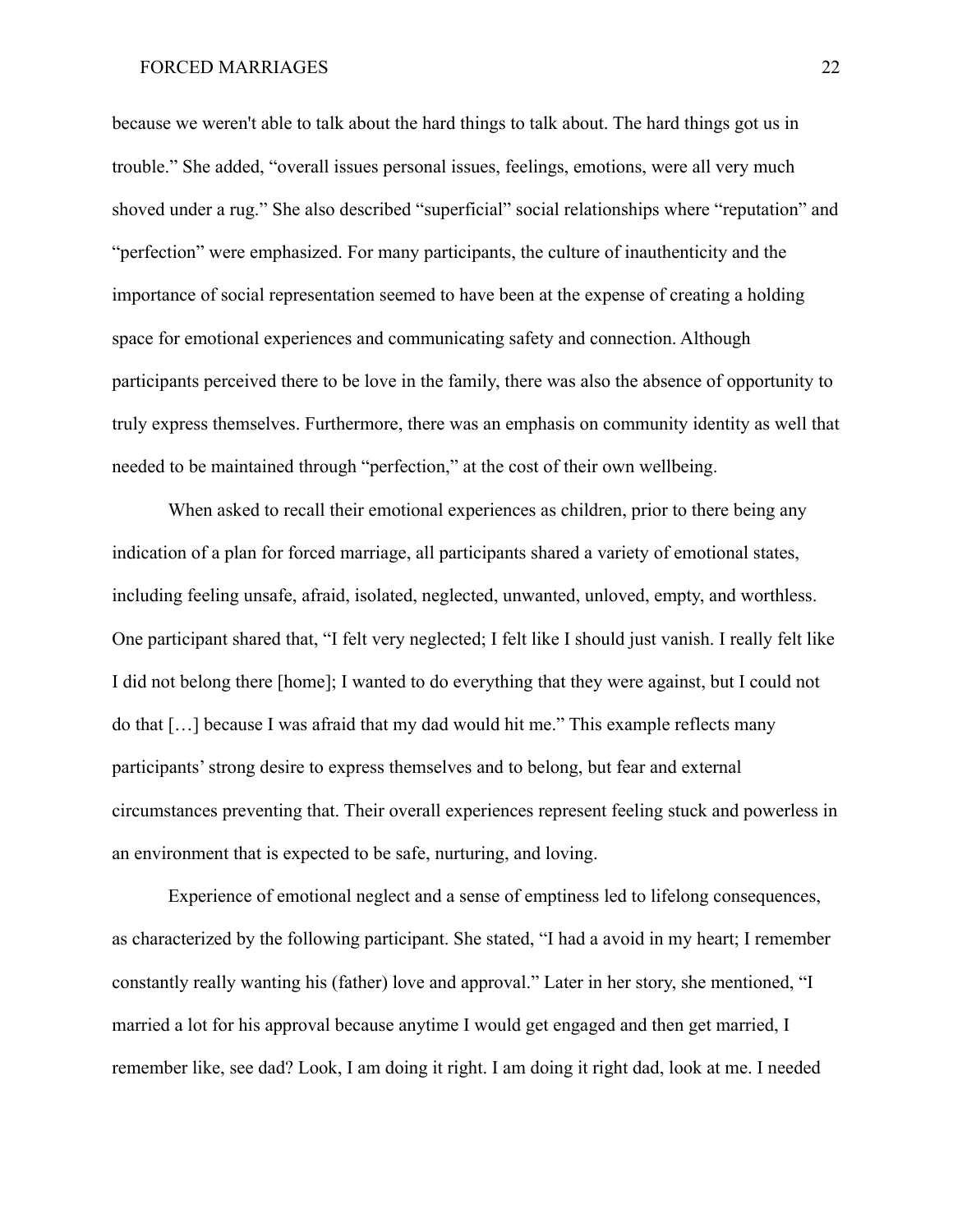the approval. I was constantly seeking his approval in my adult life." This illustrates the potential impact of parents' inability to provide emotional nurturing to participants as a result of their own mental health struggles and/or previously learned behaviors from their own upbringing. It also represents the depth of impact, with participants' continuous search for fulfillment in their adult lives characterized by acceptance and love that they did not feel from their families.

These examples reflect the wounds that were created through emotional neglect and the life-long dire consequences when they continued to engage in ineffective bids for connection, resulting in a spiral of abusive relationships throughout their lives and internalizing the sense of worthlessness if not perfect or wanted. There is a possibility that participants' perspective of what love is or how it is expressed might have been compromised, also increasing their vulnerability to others taking advantage of them.

#### **Taming Young Hearts: Gender Socialization and Emerging Identities**

This theme reflects families' cultural and religious expectations of most of the participants as young girls and the consequences they faced for not upholding these norms. It reflects the patriarchal structures as well as internalized oppression and its impact on identity development. Some participants who were raised within a strong religious community or a cult described their religion as an "extremely patriarchal and misogynistic" contributor to their forced marriage, whereas others shared that while their religion did not condone violence, it was used as an excuse to uphold cultural expectations. Participants' unique challenges in exploring their identities in restrictive environments with little to no autonomy also are discussed. The following are two sub-themes that emerged, as follows: 1) grooming and the self-fulfilling prophecy and 2) stripped of power, voice, and choice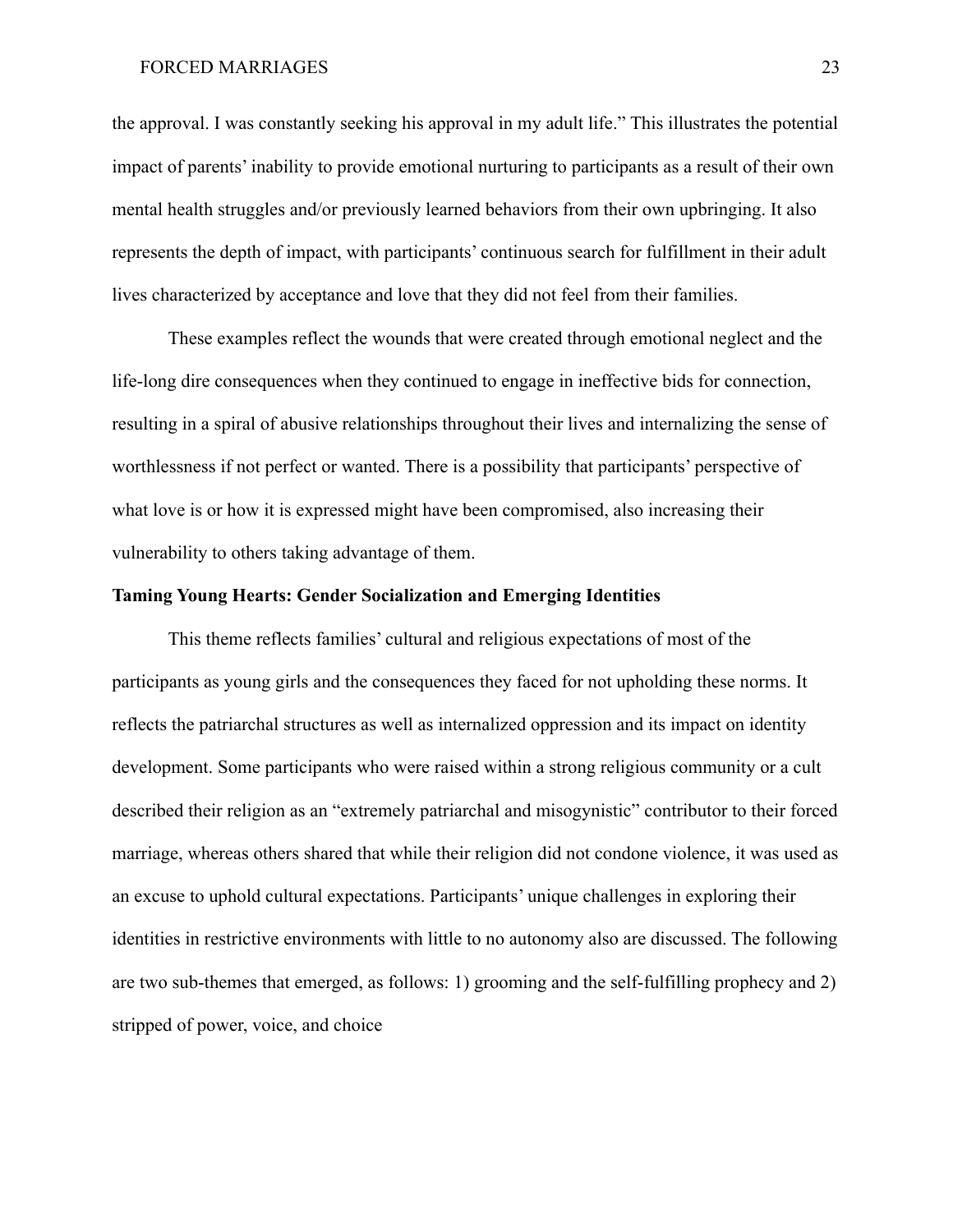#### *Grooming and the Self-fulfilling Prophecy*

Most participants described gender socialization and cultural and/or religious influences on their upbringing in preparation for them to be "trained" as wives and mothers. Gender roles were scripted and connected to expectations of how participants were meant to live as girls and women in order to maintain honor in their families. Some participants experienced limitations regarding how they could behave or express themselves. For example, tasks such as cooking, cleaning, and adherence to the rules were encouraged, praised, and role modeled by their mothers. On the other hand, formal education, dating, and questioning the rules were the most common restrictions experienced. Indeed, some participants were taken out of school at the time of the forced marriage, education stopped if they were being homeschooled, or they were not enrolled in school to begin with.

Grooming and role modeling that led to one participant's forced marriage is reflected in the following example. She shared that, based on the "gender roles that were modeled to her, she was supposed to be a wife and a mom; she was not really supposed to want to have a career." When boys started talking to her at school, her mother told her father and he said, "sex outside of marriage is [not permitted] and you are going to get married." This participant and others expressed interest in continuing education and exploring career options but were unable to do so, which often led to them feeling confused, helpless, and stuck.

There was also evidence of participants internalizing these restrictive gender role expectations as part of their personal identities. Such internalized gender role experiences could be seen in their thought processes (e.g., ideas about how they *needed* to be) and behaviors (e.g, what they *needed* to do). Furthermore, the participants' sense of worthiness was measured against how perfect and submissive they were in upholding the expected gender role norms. This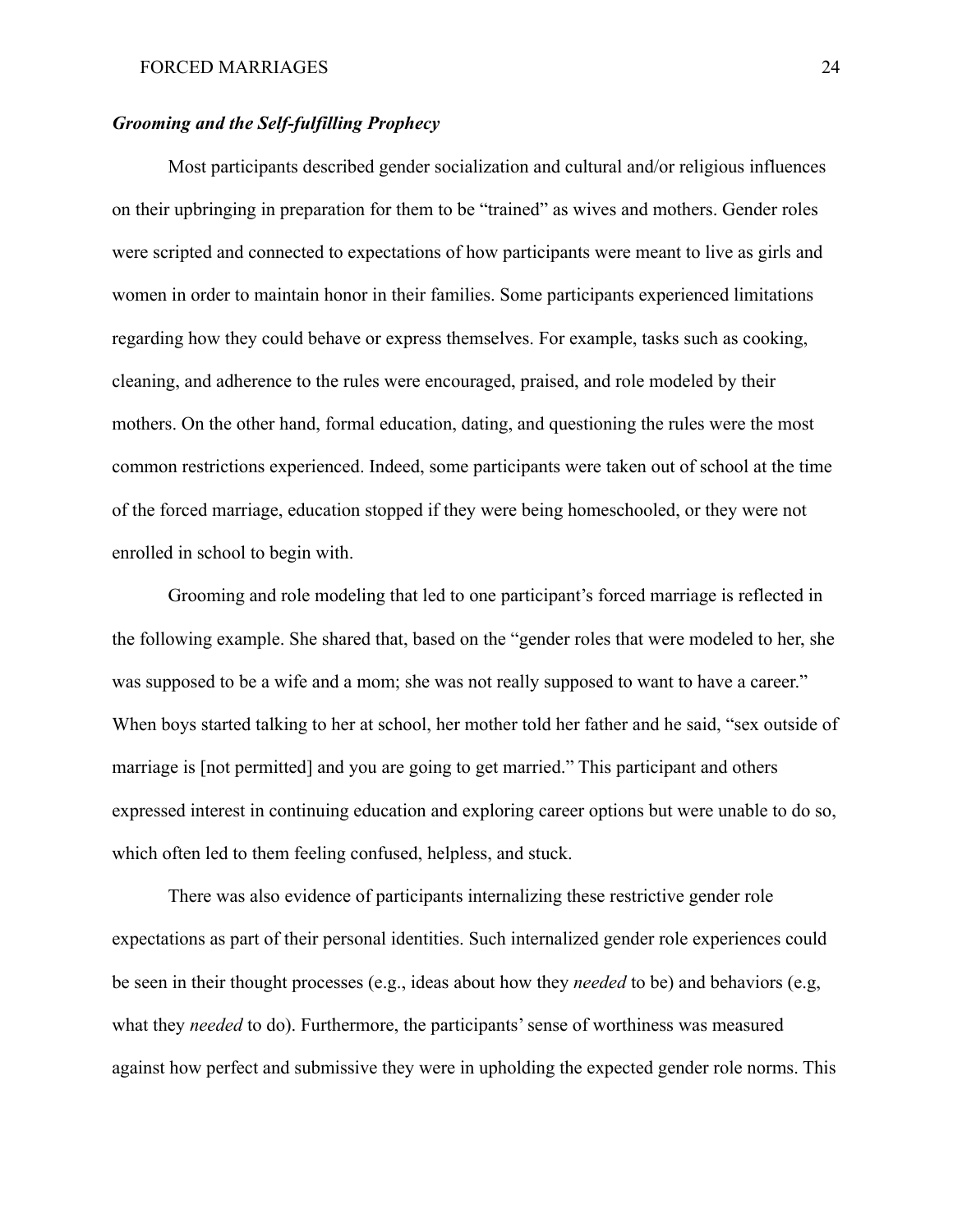is captured in one participant's experience who grew up with the expectation to be "flawless" as a means of honoring her parents. She added that prior to being forced to marry, she hoped she can be worthy and believed she needed to change many things about herself to be the perfect daughter for her family. For many participants, the repercussions for resisting these norms were social shaming and ostracization, which carried a sense of not belonging and being labeled as rebellious. The persona of being "the good girl" who obliged and "the bad girl" who rebelled was very evident resulting in identity struggles for some. In the end, many participants described wanting to be authentic but being too afraid and instead doing what they thought would help them be more acceptable.

It is also notable that tolerance of patriarchal norms occurred within the family system, where mothers were lacking power and were living according to the gender norms without questioning. If they did question, they were dismissed. This is evident by one participant's mother who reportedly referred to herself as a "slave" or a "maid" when she was not included in a decision-making process. The power dynamics remained unchallenged in their families and were expected to be upheld when participants married, highlighting the potential impact of internalized oppression in forced marriages and its intergenerational effects.

Although gender socialization in the name of culture or religion was not explicitly practiced by some families, the misuse of power in interpersonal relationships was evident. It is possible that religious beliefs offer a more tangible way to uphold the expectations that mask the power structures that are truly at the core of the patriarchal system. Therefore, holding specific religious beliefs accountable for violence rather than attending to the underlying mechanisms of power can not only result in increasing stigma of particular communities, but also lead to creating ineffective interventions.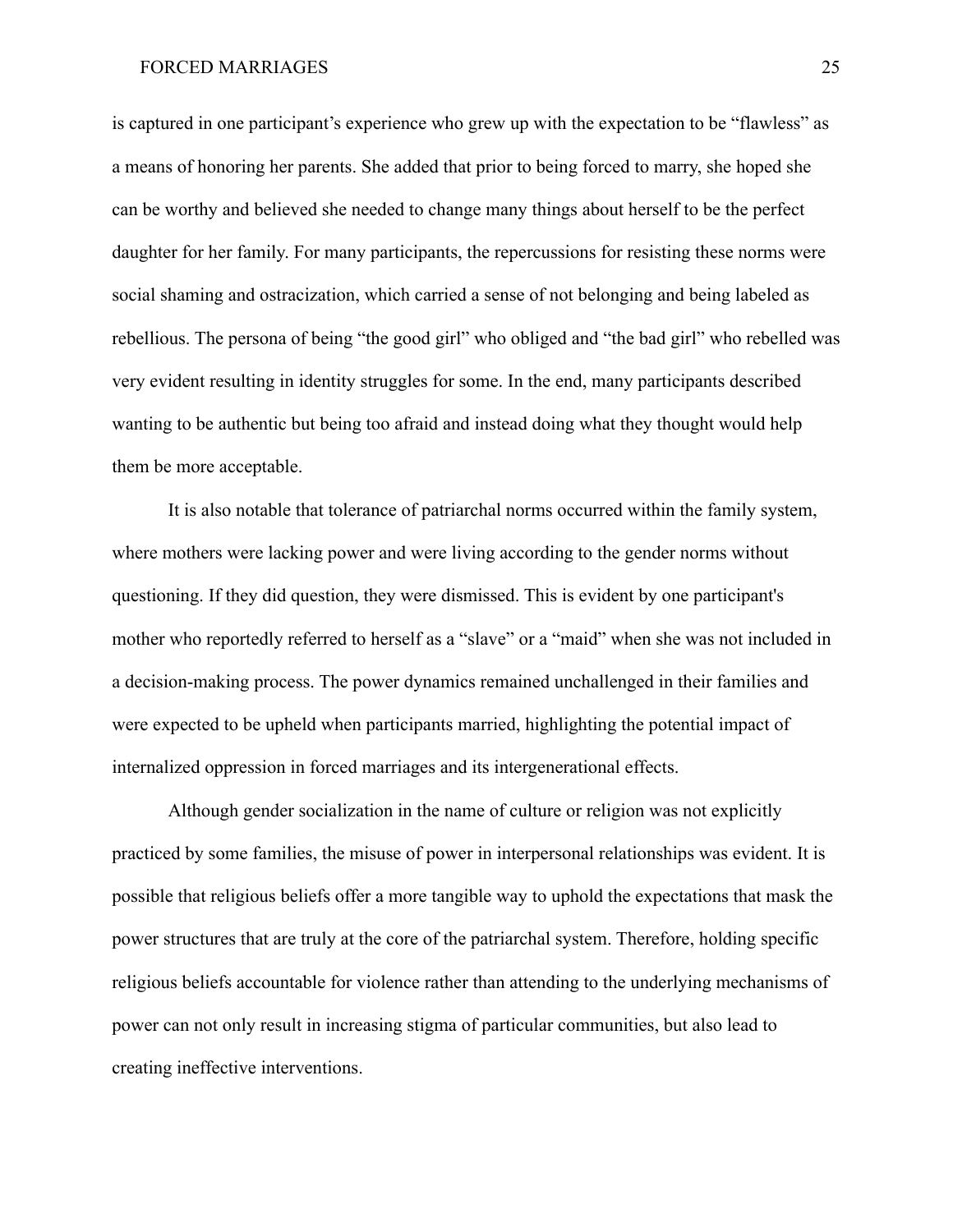#### *Stripped of Power, Voice, and Choice*

This theme is reflective of how participants lacked autonomy in their lives and the factors that contributed to this above and beyond gender socialization. Indeed, most participants reported that they were never included in conversations with their family prior to a man being chosen for them. This was irrespective of reasons for the forced marriage. The absence of opportunities to practice autonomy and authenticity led to the majority of participants not recognizing the lack of trust, respect, and love from their caregivers, therefore, often not questioning or speaking up for themselves. Fear of increased violence as well as being disconnected from their bodies and the reality of forced marriage also kept them silent.

The excessive use of force and grooming seems to imply the families' close attachment to cultural/religious values, with disregard to their daughters' wellbeing. One participant was kidnapped and taken out of the country because she was suspected to have been dating. Her father said that "I can't believe you're becoming a bad girl. I'm having you stay. I'm leaving you here because I want you to learn the culture. I want you to learn the importance of who you are, whose daughter you are, where you come from." Families' lack of control in influencing their daughters' future or harm to their reputation or community identity could have influenced their violent behaviors, including forced marriages. They may also have experienced threats to their standards being upheld given the participants choose not to represent them.

Participants who attempted to express their desires were ignored or punished when they challenged their families regarding cultural/religious norms in general or regarding practices specific to marriage. When one participant questioned her family's decision, her grandfather said she needed a spanking and she said, "she was getting spanked and yet in a few nights she could go have sex with a guy and get pregnant." She added that, "if I knew back then what I know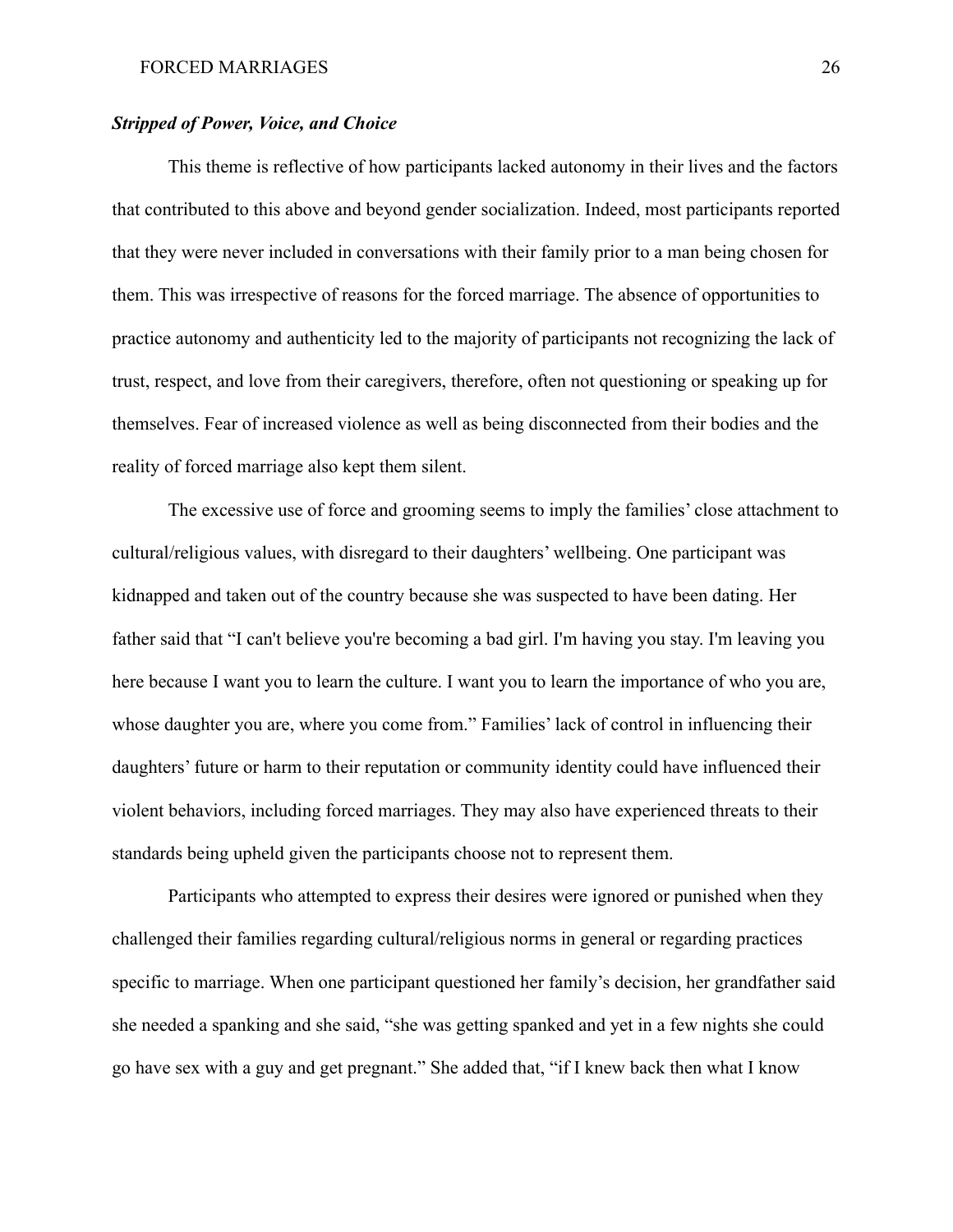today, I would have looked at them all and said fuck you and walked out of that wedding. But I didn't because my big thing was what will everyone think of me." The persona of the "good girl" and "bad girl" continued to immense subtle pressures. It seems that participants were silenced not just overtly by use of violence, but also through implied threats and fear.

Consequently, these experiences led to lifelong emotional turmoil as participants struggled to develop identities independent of their family and community expectations. Without an understanding of what was missing in their lives, participants reported entering unhealthy romantic relationships after their forced marriage to meet their emotional needs. With being taught to ignore the pain blurred their boundaries and lowered the expectations of how they should be treated as well as the lack of awareness of how they should reciprocate.

#### **Fighting a Losing Battle: an Interplay of Awareness, Endurance, and Hope**

Participants experienced emotional turmoil and its psychological impact as a consequence of their reported lack of autonomy, control and choices in the decision-making process of their marriage. At the same time, participants' stories signify the role of coping skills and resiliency that served as protective factors for them while navigating these psychological stressors. All participants experienced the phenomenon of forced marriage differently, which depended on the context of their upbringing. It influenced their perspectives through which they struggled to make sense of what was being done to them. This theme reflects that struggle, with two subthemes merging, namely: 1) caged: the longing for freedom and survival and 2) between a rock and a hard place.

#### *Caged: the Longing for Freedom and Survival*

For some participants, once the forced marriage was decided, there was a sense of knowing in their heart that their lives were meant to be more than becoming wives and mothers,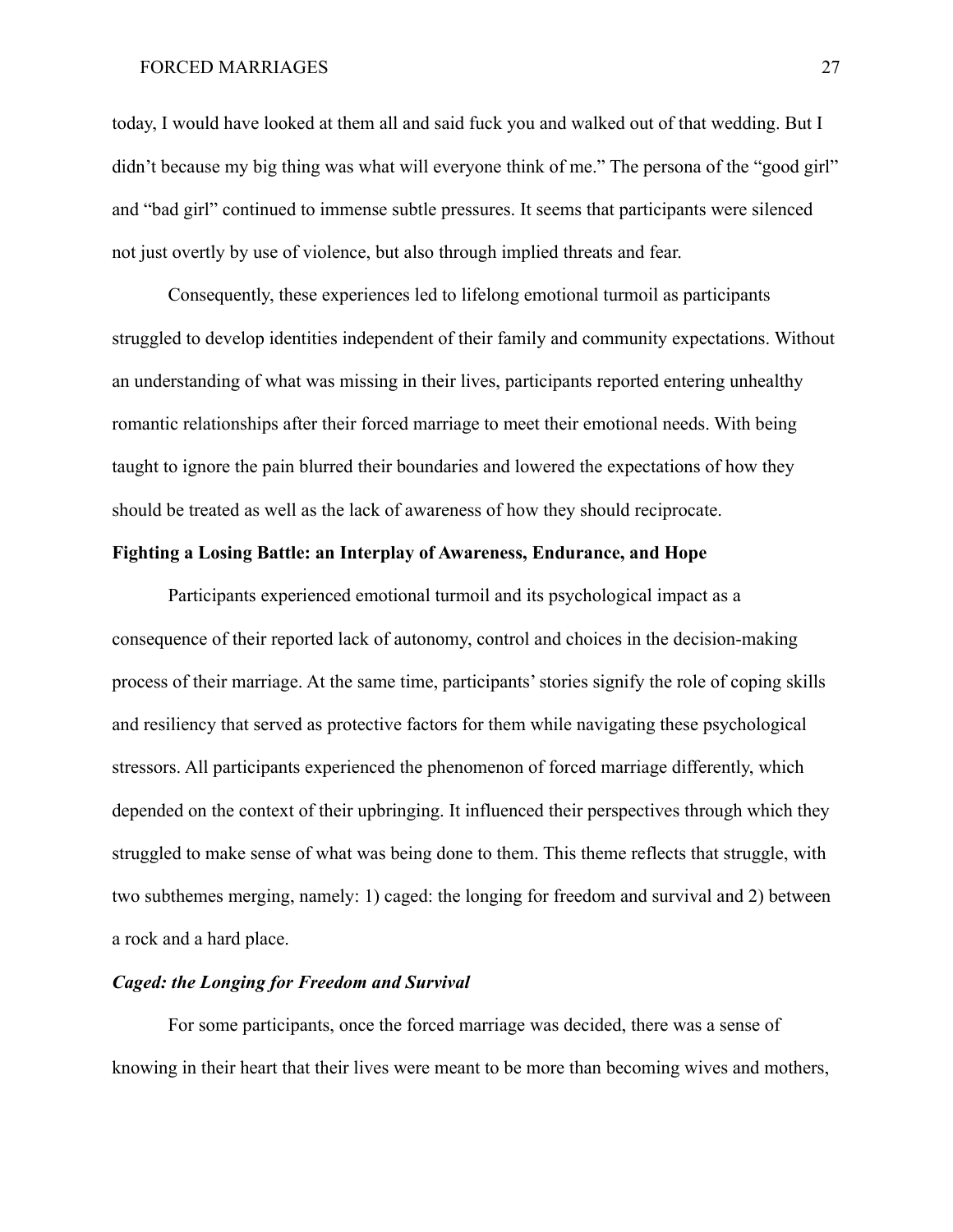but they lacked power to change their circumstances. Among other feelings, emotional turmoil was characterized by experiencing anger, pressure, fear, doubt, insecurity and confusion. Participants expressed a sense of betrayal and loss of their childhood and their dreams. Some described a strong desire for freedom, with feeling trapped and hopeless while others emotionally disconnected from themselves. The sense of being wronged, thrown out, a burden, and unworthy was also notable.

Participants' internal dialogues and behaviors capture the intensity of their emotional experiences and seem to represent awareness, helplessness and an expression of longing for freedom. Many participants experienced an internal sense of "fighting" given their lack of ability to change circumstances. Some participants showed determination and hope through multiple attempts to reach out for help. One participant offered a relative to care for his children and household tasks in exchange for a place to stay, but he refused. On the day of the forced marriage, she said to the man she was expected to marry, "you can just leave me here and say I ran away […] but he pointed out that she was in his care and belonged to him." Overall, the internal and external "fight" throughout and at the time of the forced marriage represents the turbulent circumstances and anguish that participants experienced.

Participants' survival strategies in the face of emotional turmoil is captured in various forms of coping styles that they adopted and found effective. Most felt dissociated, lived in survival mode by "going through the motions", or tried to be excited despite feeling numb. Participants also engaged in self harm or attempted suicide to escape the pain. Hope, determination, focus, compartmentalizing, self-soothing, and praying were additional coping mechanisms that were reported. One participant stated that, she would pluck out all of her eye lashes, to "make a wish and then release all of them outside." Participants reported not having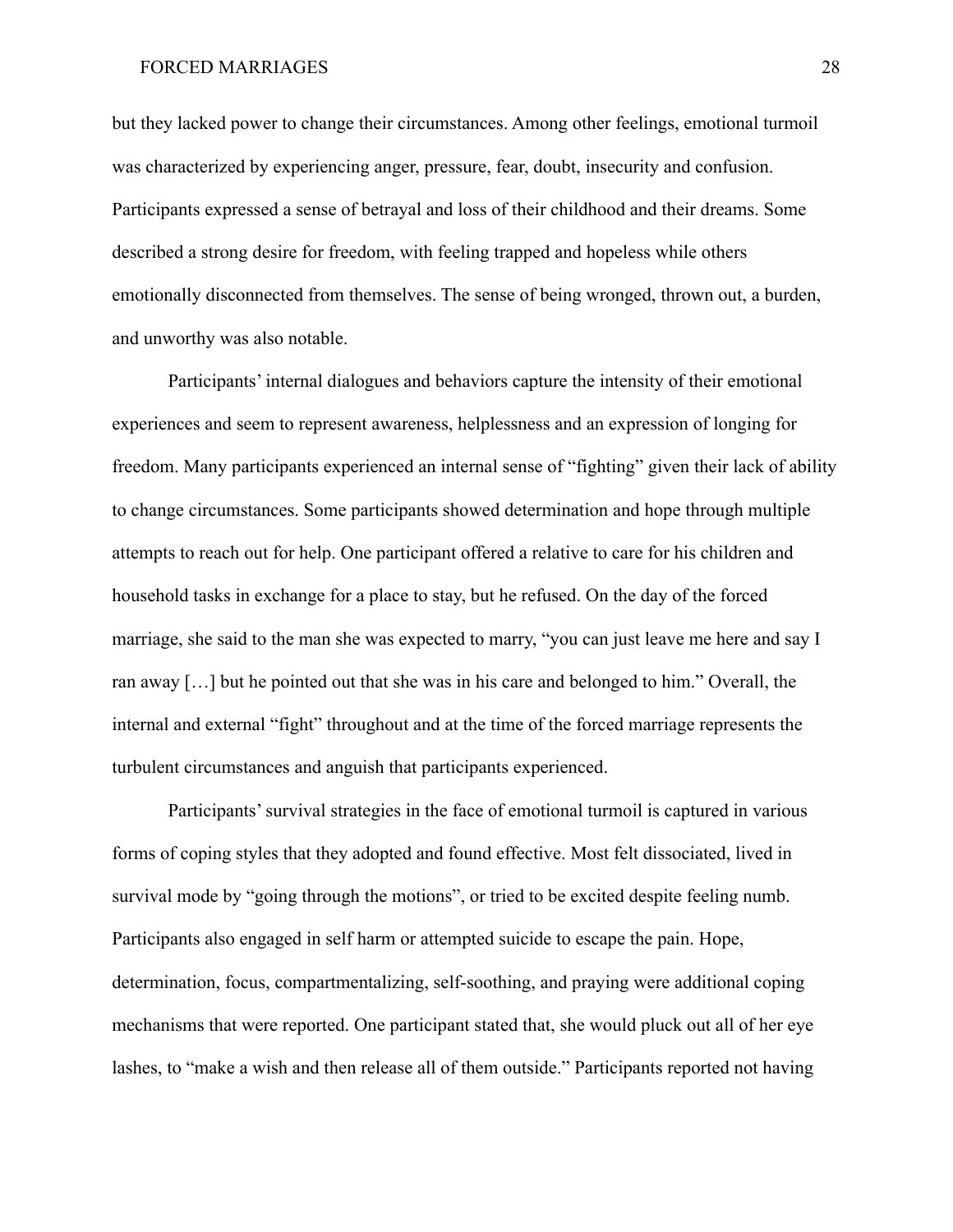the language to fully understand or express their emotions verbally, but they found different ways to work through their pain.

Taken together, with their basic human rights being violated, without a foundation of physical and emotional safety and love, they learned strategies that would help them survive and maintain hope. While effective in these circumstances, such experiences can leave lasting psychological impact with the brain wired for protection from others rather than connection with others. This is the foundation that shaped their childhood and worldviews through which they interpreted their experiences as adults, consistently leading to unhealthy attachments.

# *Between a Rock and a Hard Place*

There was variability in how participants made sense of their experience with forced marriage and what it meant to them. For some participants, marriage was an escape from their dysfunctional home, a hope for a better future, an opportunity to be accepted and loved by their parents, or a responsibility to fulfill their cultural or religious obligation as a woman. For some, it also represented fear, pressure, guilt, respect and honor, or lack of awareness that their marriage was forced, as a result of grooming.

Most participants felt conflicted between their own desires, fear and manipulation, and what their families wanted or what they thought would be acceptable to them. Describing her thought process on the day of the forced marriage, the following participant recalled thinking that "I don't want this to happen to me. I am a child. I shouldn't have to go through this," but she went through the marriage to maintain, "the respect and the honor and the dignity" of the family. Consequently, she described feeling unworthy for "not being kept as their child, or for going through a good childhood and achieving her dreams. She felt like they thought she wasn't worth that or deserved it." Indeed, most participants felt abandoned and betrayed as a result of their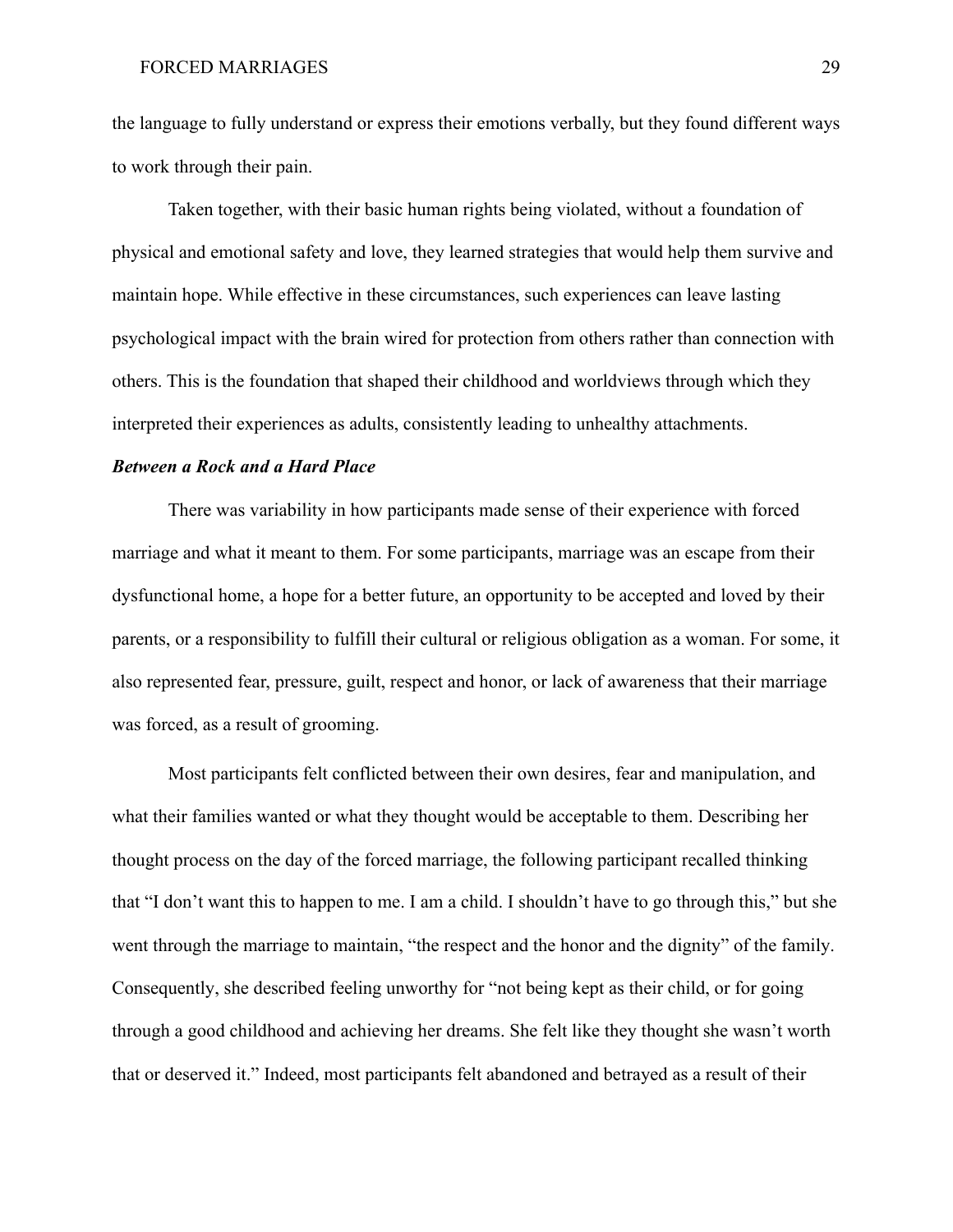families not listening to them or prioritizing their wishes. Some internalized these messages as well, leading to difficulties later on in their lives in increasing their self-esteem and confidence. Additionally, some participants reported fear of religious consequences, of losing their family and community, or of feeling ashamed for going against the norms.

Among a host of complex emotions, some participants wanted to be accepted by their families which superseded attention to their own well-being. Others conceptualized their forced marriage as an escape from the existing violent circumstances and hope for a better life. It also offered an avenue to feel wanted and cared for. One participant shared that, "I was not aware of what marriage was, what the contract was about or anything like that. For me, it was all about I was getting the attention." Although participants did not have a voice in the decision-making process, it seems that they were able to make meaning of what the experience represented to them. The grooming process, lack of support, absence of other opportunities, and living in survival mode are factors that might have contributed to how they experienced this process. Additionally, rationalization might have increased their perceived sense of control and hope, a coping mechanism.

This theme is meant to unearth the unique ways in which participants experienced their lives leading up to the forced marriage, the gravity of emotional strife, and their thought process as they navigated the lack of choices and autonomy in guiding their future. The presence of intergenerational trauma, along with the patriarchal influence in some families, seemed to have created chaos and instability, with caregivers misusing their power and asserting control. At the core of it all seems to be the participants' search for and absence of safety, belonging, and love.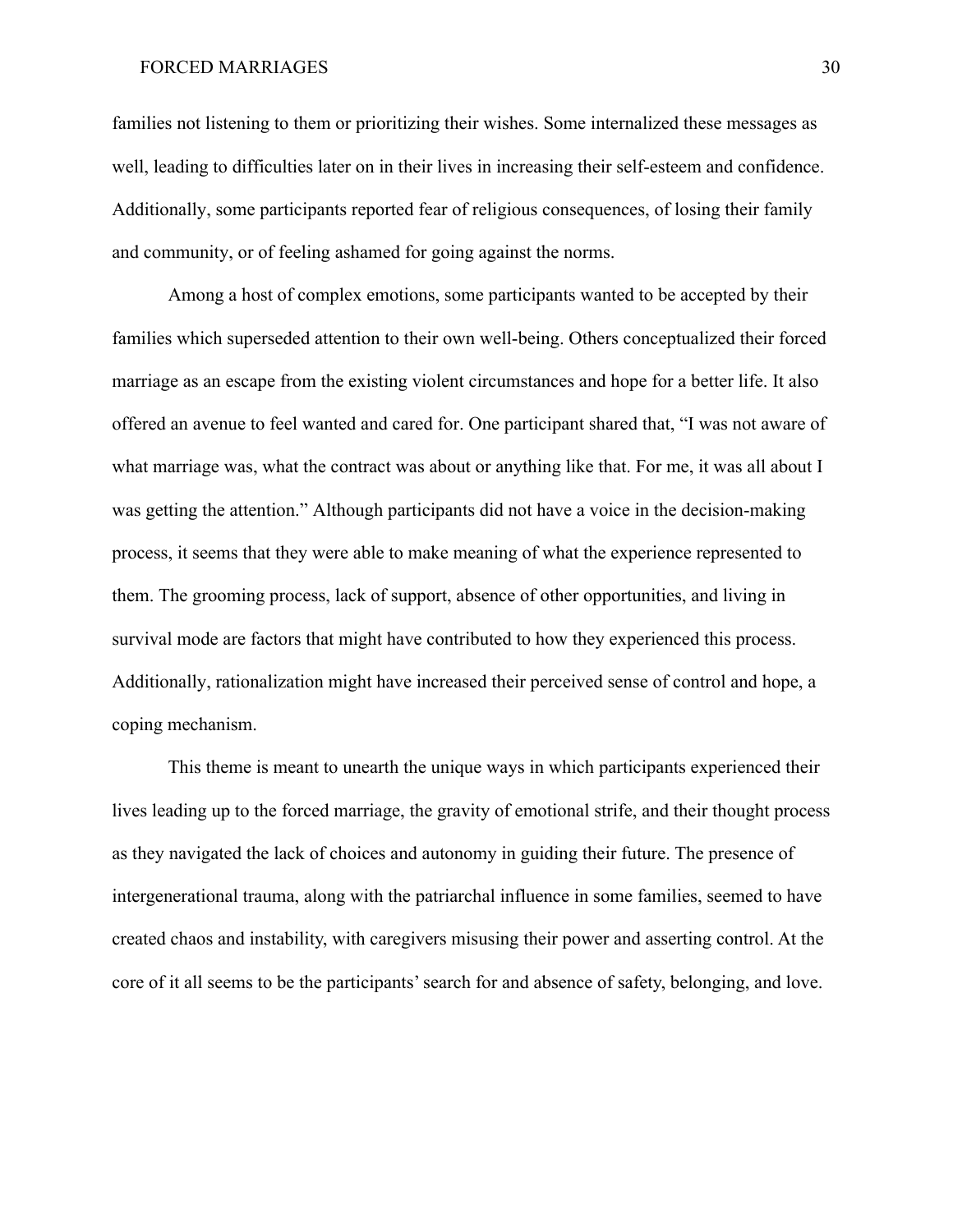### **Experiences during the forced marriage**

# **Handed over: Turning Daughters into Wives and Mothers**

This theme reflects participants' experiences with transitioning into their married lives. It highlights the continuation of violence, gender socialization, and internalized oppression in their identity development process. Participants' stories reveal their challenges with nurturing and protecting their children, despite them doing their best as mothers to provide a different life for them. In fact, their children witnessed, or directly experienced violence, leading to behavioral problems reflecting the same patterns that participants experienced with their caregivers as children. Indeed, intergenerational trauma was passed on. The two subthemes that emerged were 1) chained: the silent, obedient, servant wife and 2) attachment injuries.

#### *Chained: the Silent, Obedient, Servant Wife*

All participants continued to experience violence during their forced marriage, often in multiple forms including physical, sexual, emotional, verbal, financial and spiritual abuse. They found their abusers very controlling and reported death threats, gaslighting, bullying, social shaming, and isolation. Also, some participants were denied contraceptives, were expected to stay at home where they prioritized household tasks and childrearing, and/or were kept from continuing or beginning formal education. Questioning the norms was not allowed as it was deemed disrespectful or stepping out of the bounds of their role. It was expected that participants would abide by rules set forth by their abuser and the community and if not, face abusive consequences. Some participants developed physical health conditions as a result of violence, including pelvic floor scarring and vaginal pain, headaches, backaches, memory loss, and skin rashes.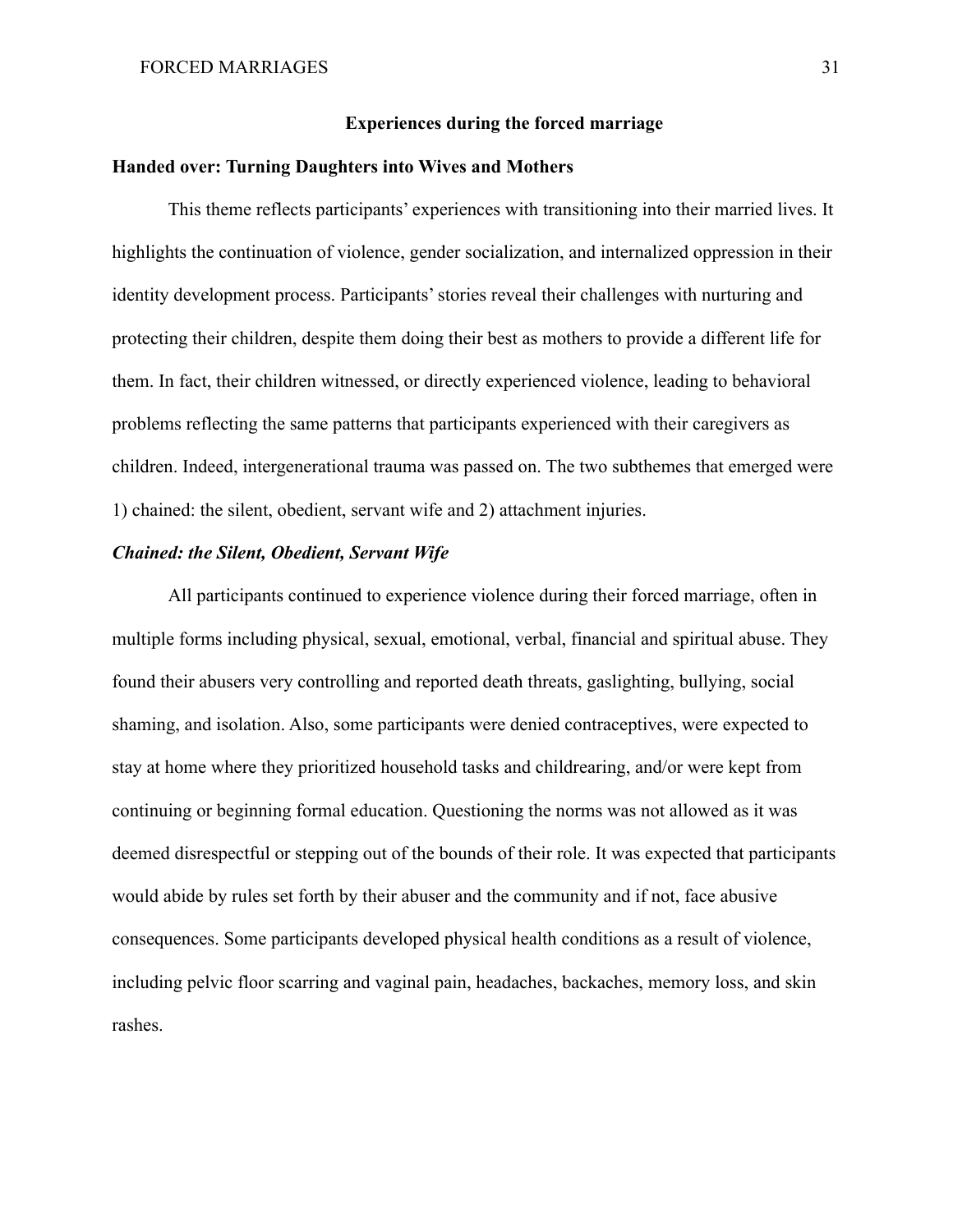Men as well as women sometimes perpetuated the violence. One participant described the following, "I was just expected to play the role of a silent obedient servant wife; I would get slapped and hit and all of that. And his mother would defend him; It was the woman's responsibility no matter what to make it work and not to ask questions." This experience reflects the continuation of gendered expectations to carry the patriarchal norms modeled for them prior to the forced marriage. The expectation to serve, remain silent and be obedient along with the responsibility to make the marriage work characterizes the social status of participants as girls and women in their families. This also highlights how women can contribute to their own and others' oppression, a consequence of internalized oppression.

Participants also reported social norms and community expectations that contributed to the violence and led to internalized oppression. One participant stated, "people would say to me like you're the perfect wife, you are so obedient. When you guys go out, you're just quiet and you let him talk." She also reported fear that "he is going to correct me in front of everybody and I'm gonna feel stupid, so I'll just be quiet." Evident here is the submissive attitude being perceived as perfect, along with the role of fear of social shaming that contributed to silence. She reported sexual violence and when she refused sex, "he'd be like, what is wrong with you? What is wrong with you? And I'd end up crying myself to sleep thinking, well, maybe there really is something wrong with me." Indeed, being continuously told that they were not good enough contributed to participants experiencing increased self-doubt impacting their sense of self-worth and shame. Even despite their efforts to be perfect, they still experienced abuse, leading to identity confusion. Overall, the aforementioned experiences laid the foundation for their married lives and grooming continued as they adjusted to new expectations and standards of living.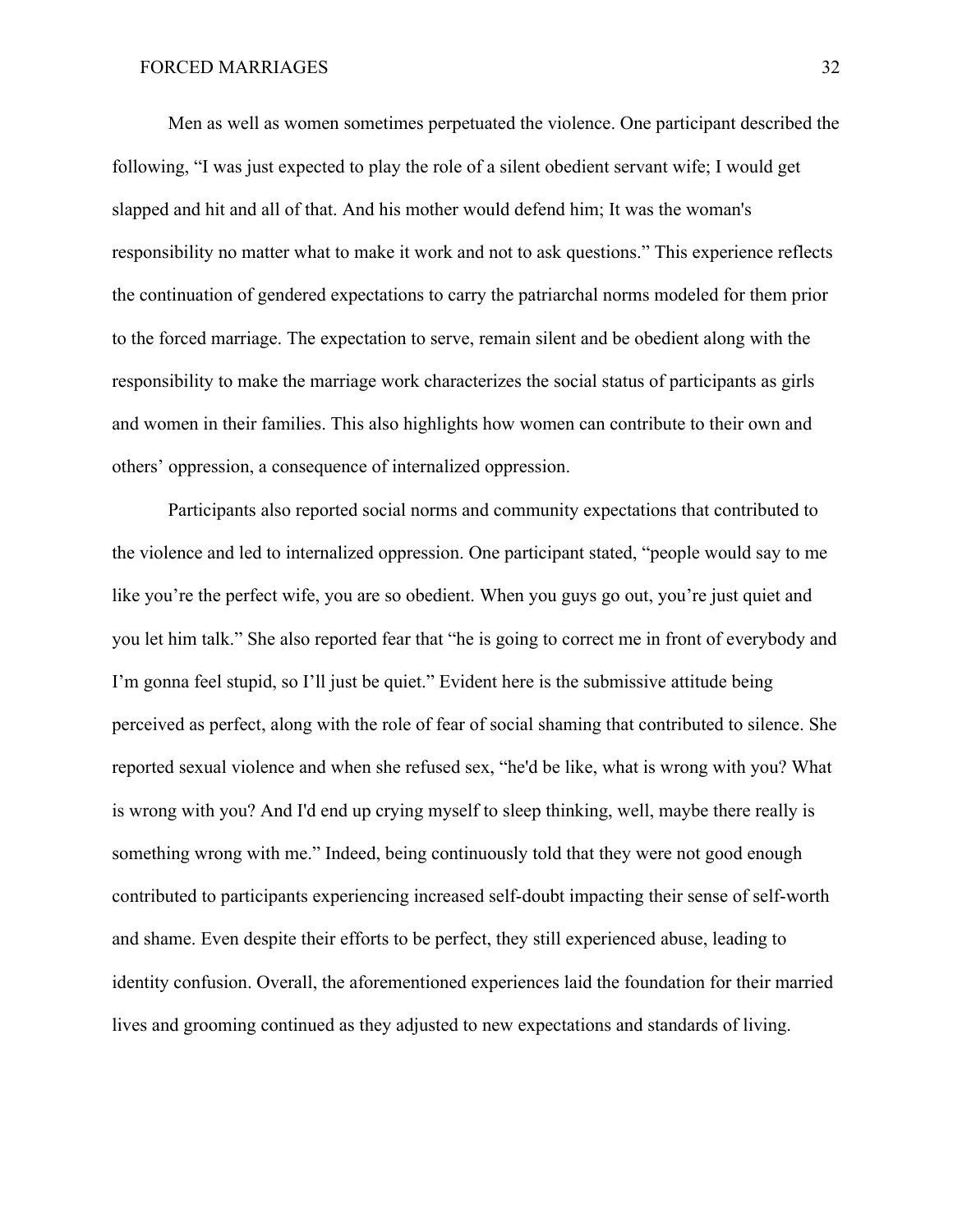# *Worn out: "why don't I feel like I love?"*

Participants who had children became pregnant immediately after the forced marriage, except one who was pregnant prior to the forced marriage as a result of rape. This was not surprising given the denial of contraceptives or absence of sexual and reproductive health education. These participants described the pregnancy and parenting experiences in different ways. What they all had in common was difficulty in keeping their children safe from physical or psychological harm and providing emotional nurturing. As a result of this, some participants reported that their children exhibited early behavioral problems and long-term mental health difficulties throughout their adulthood.

The abusers' misuse of power against the participants also extended to their children. One participant shared, "there definitely was some gaslighting and emotional abuse and manipulation there. And he would tell her things like, your mom's unstable and she can't really care for you. And I really believe that that interfered with her attachment and her sense of safety and security, really early on. So she's always been an anxious little bundle and she would rage against me." Children also witnessed and directly experienced violence when their fathers were abusing the participants. The inconsistent messages and lack of established safety may have been confusing for children keeping them from building a foundation of trust and love with their parents.

Regarding emotional nurturing, majority of the participants described loving their children and providing for their physical needs but reported difficulty in being affectionate with them. There were challenges with feeling disconnected and emotionally numb. For example, one participant expressed difficulty in emotionally connecting with her son and said, "I smiled and I acted all proud of him; As he walked away I realized I felt none of that; I was going through the motions that I felt nothing; I definitely feel like I think the children to a certain extent did feel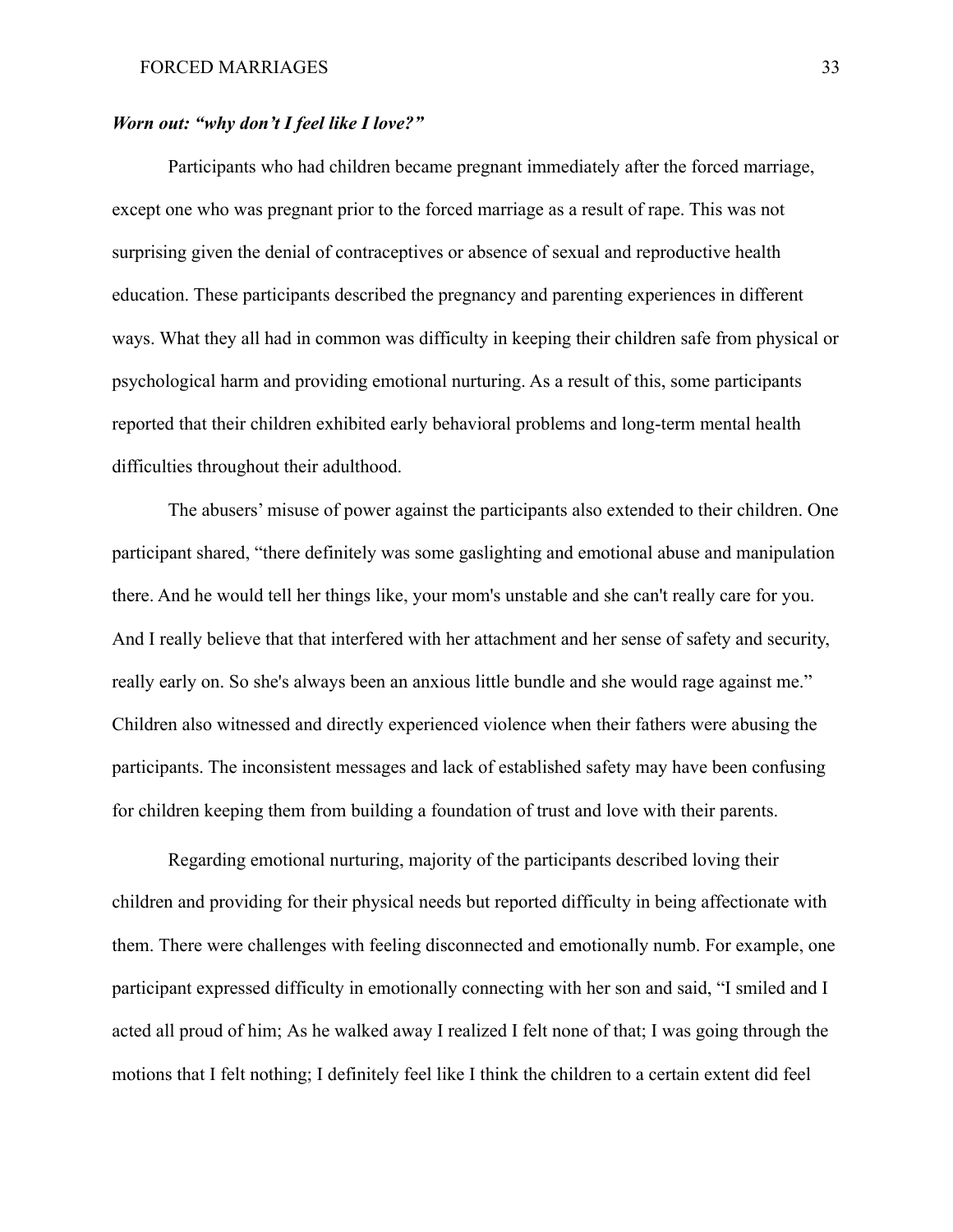that." Given the abuse was worse after the forced marriage, many participants continued to go through the motions, a learned coping mechanism, potentially to block painful feelings and to prevent being overwhelmed emotionally. Although these participants may have an understanding and thoughts of loving their children, the absence of emotional memories of love or experiences with love could have prevented them from feeling it and expressing it in ways that their children connected with. This could be a consequence of the participants' own detachment from their primary caregivers and violence beginning early in their own lives.

Overall, it seems that participants encountered multiple challenges as they raised their children. Physical and emotional safety, belonging, and love are critical for children's growth all of which seemed to be lacking for their children as a result of participants' own powerlessness in the face of abuse as well as their own limited physical/emotional resources. This experience is impactful for participants as they seemed to carry a sense of powerlessness and feelings of guilt about not being able to do better. There is indication of participants' desire to protect and love, but not being able to do so. Given the intensity of their own trauma, dissociation, and resulting low self-worth, love may have remained a cognitive concept rather than a feeling they experienced in their bodies.

# **Battling for the Second Wind: Self-preservation, Courage, and Perseverance**

Participants' efforts to adjust to their married lives and cope with new challenges are illustrated in this theme. Given the absence of alternatives and being trapped in their marriages, they found different approaches that allowed them a greater sense of control. Their experiences during the forced marriage as well as inner struggles continue to reflect confusion. The emotional turmoil led them to suppress their thoughts and feelings, resulting in short-term and long-term mental health consequences. Participants eventually reached a point when they considered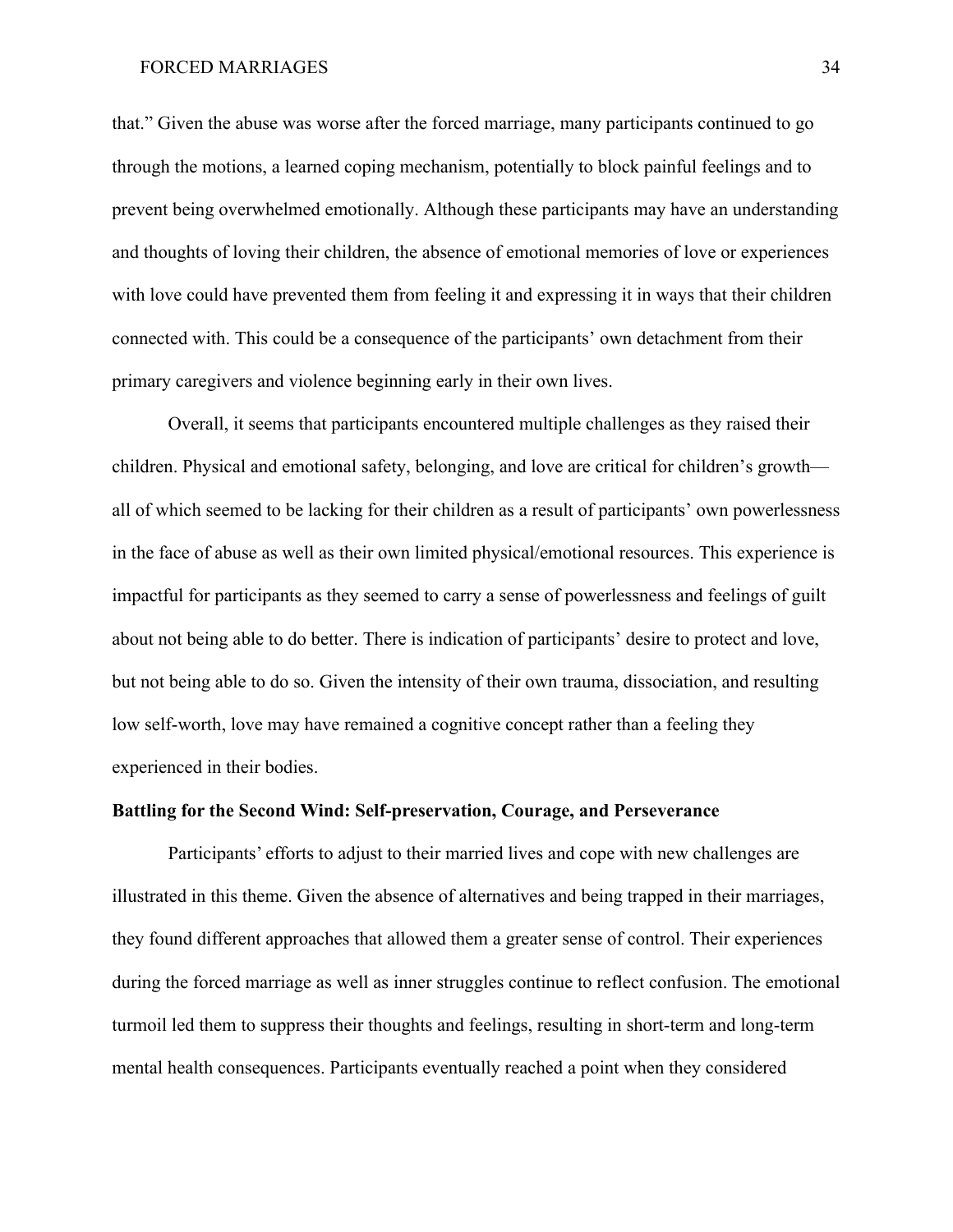ending their marriages. This theme captures their disappointment and helplessness after returning empty handed from repeated attempts to find support or an escape. The three subthemes include: 1) a spark of resiliency in compromised and adaptation; 2) weathering the storm; and 3) nowhere to go: the search for a lifeline.

## *A spark of Resiliency in Compromise and Adaptation*

Given the lack of support, no escape routes, and the desire to minimize the violence or to be accepted by their partners, many participants described attempts to make the marriage work or to accept their new lifestyle. This occurred at different times in their married lives and consisted of attempts to make sense of their experiences through rationalizations. Even though there was a sense of some inner struggle until the time of marriage, their perspectives began to shift as they adapted to the forced marriage itself.

The longing for acceptance and love continued after the forced marriage, with shifting behaviors to increase the likelihood of that happening and to decrease the violence. One participant stated that, "I didn't want to get him angry. So I would try to be perfect; I wanted him to love me and to care for me and to accept me." When she had a disagreement with him, she said, "I didn't talk back. I didn't retaliate. I swallowed it because I think greater for me was the pain of not being accepted, and plus I was pregnant." The standard to be perfect and submissive is reflected here as a means of love and acceptance, which participants learned at an early age and struggled with even after their forced marriage ended. The choice to remain silent seemed to represent self-preservation while still living in untenable circumstances. It is also a coping mechanism to prevent fear and pain of losing people from whom they expected support.

Participants had recognition of being too young for marriage but experienced confusion regarding what was expected of them, particularly with pregnancy and raising children. Without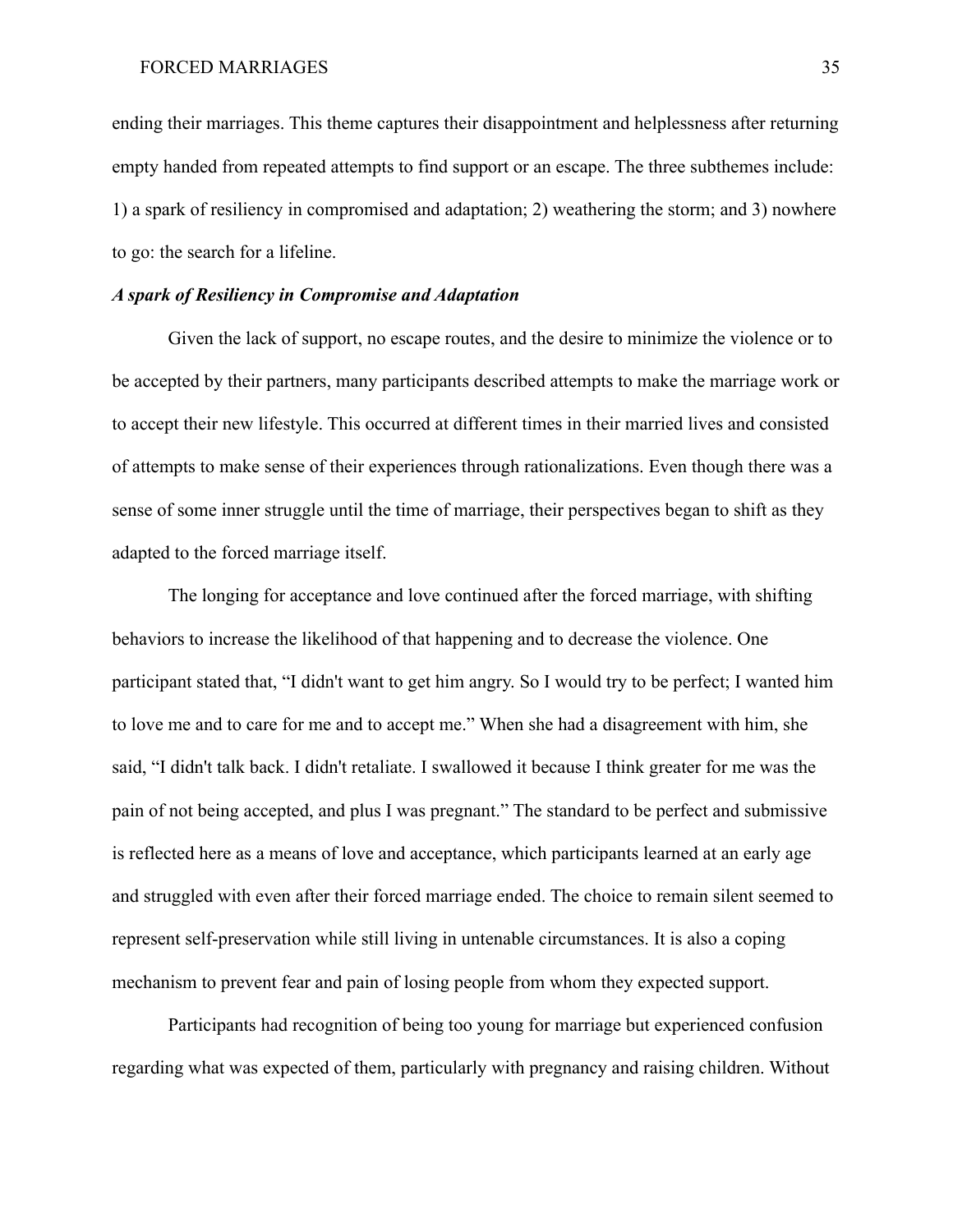seeing other alternatives, they went along with conceiving and raising children without questioning, as characterized by one participant's words, "I definitely didn't think that I could be what I wanted to be; that would have been so far removed from my present reality; I tried to really accept my role as a wife; I wanted to be a good mom and a good wife." Among other things, the recognition of their realities and the expectation of their role as wife and mother seemed to have led them to acceptance, despite reservations. Indeed, some participants described the role of insight, reality testing, and resiliency in being able to adapt quickly. Additionally, there was evidence of shifting identity from becoming a good daughter to being a good mom and a wife; however, the adherence to standards of being obedient and submissive remained.

As participants transitioned to being wives and mothers, accepting their roles appears to be evident of the lack of additional choices rather than an opportunity to truly express themselves and to explore their identities independent of their abusers. Their sense of self seems to be embedded in their assigned gender roles that had been role modeled for them by their families. Most importantly, participants' ability to acclimate and interpret their experiences in ways that allowed them to cope captures their resiliency.

## *Weathering the Storm*

This theme reflects participants' coping mechanisms to manage stress. Their emotional reactions remained similar to experiences prior to the forced marriage, with feeling confused, afraid, powerless, hopeless, guilty, resentful, and silenced. Dissociation, distraction, and parenting were described as the most common ways of coping with these feelings, characterized by "going through the motions" "or playing house" by staying engaged in household tasks and taking care of their children.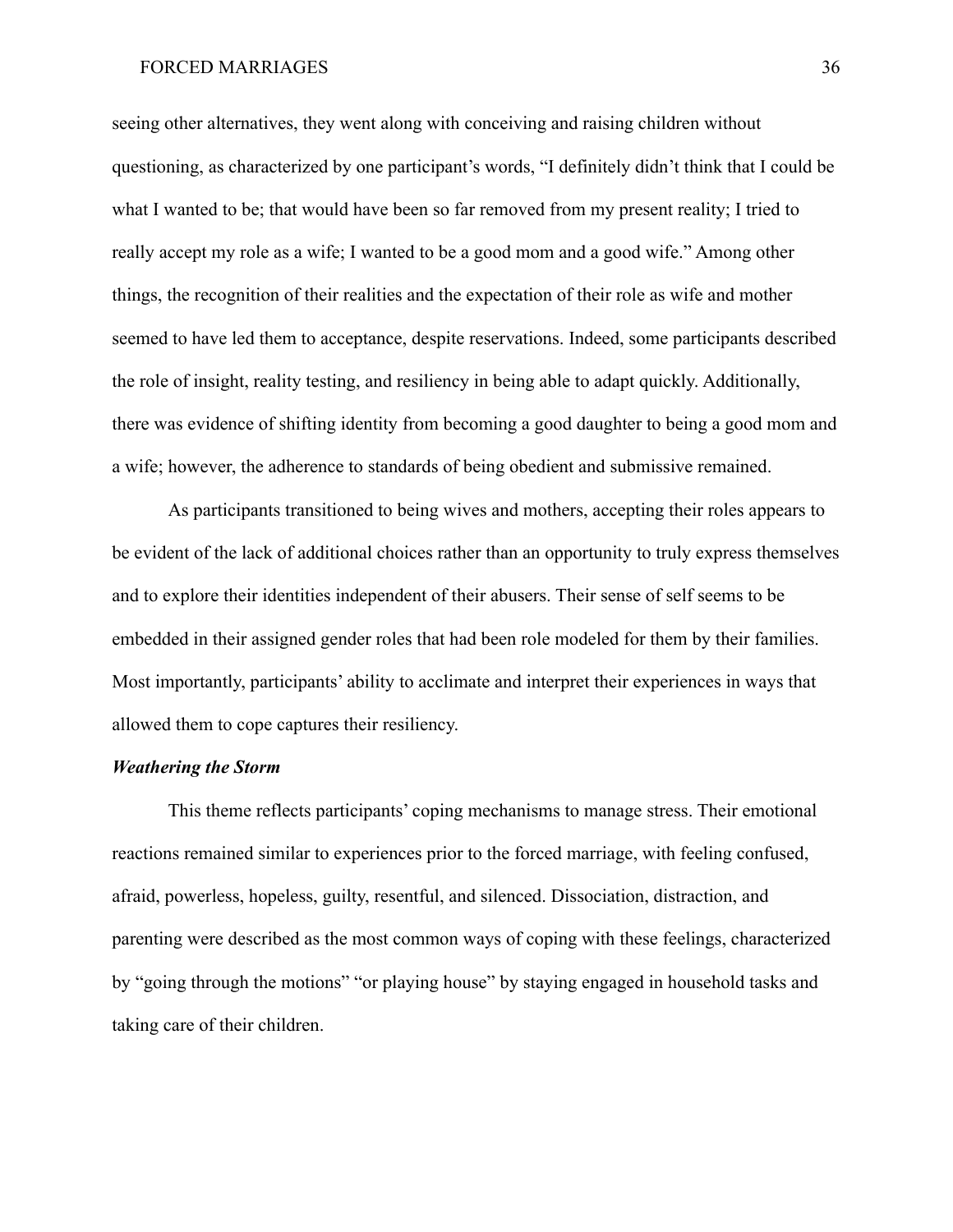Dissociation seemed to be a response to the post-traumatic stress. This was often accompanied with high levels of anxiety and obsessive-compulsive behaviors (OCD), eating disorder and body shame, hypervigilance, and depression. One participant reported feeling lack of control in her marriage and said that while she "couldn't control anything else in her life, she could make sure her counters were sparkling clean." This led to her "cleaning the house again and again" even if it did not need cleaning. Likewise, given that most participants were confined to their house, they found behavioral outlets at home for suppressed emotions.

Some participants reported parenting as a positive transition in their married lives. It represented different things for all participants. It was described as a distraction from their own pain or it offered purpose and fulfillment. One participant reported that, "she didn't know how to take care of herself or self soothe so being able to comfort a crying baby was fulfilling all of her voids and her own personal needs." Parenting was described as "selfless" which brought feelings of relief from having to think about and attend to their own needs since they would not have been fulfilled in that environment anyway.

Hope, self-compassion, self-empowerment, optimism, determination, and faith were also reported as coping mechanisms. Among a host of overwhelming thoughts and feelings, participants experienced a sense of conviction in that despite their circumstances or what they are being told by others, they were worthy and capable of more than what they were led to believe. A notable takeaway here is the importance of context that shaped their worldviews and their unique approach to navigating their challenges. Although there may be similarities in their stories, participants may attribute different meanings to their experiences.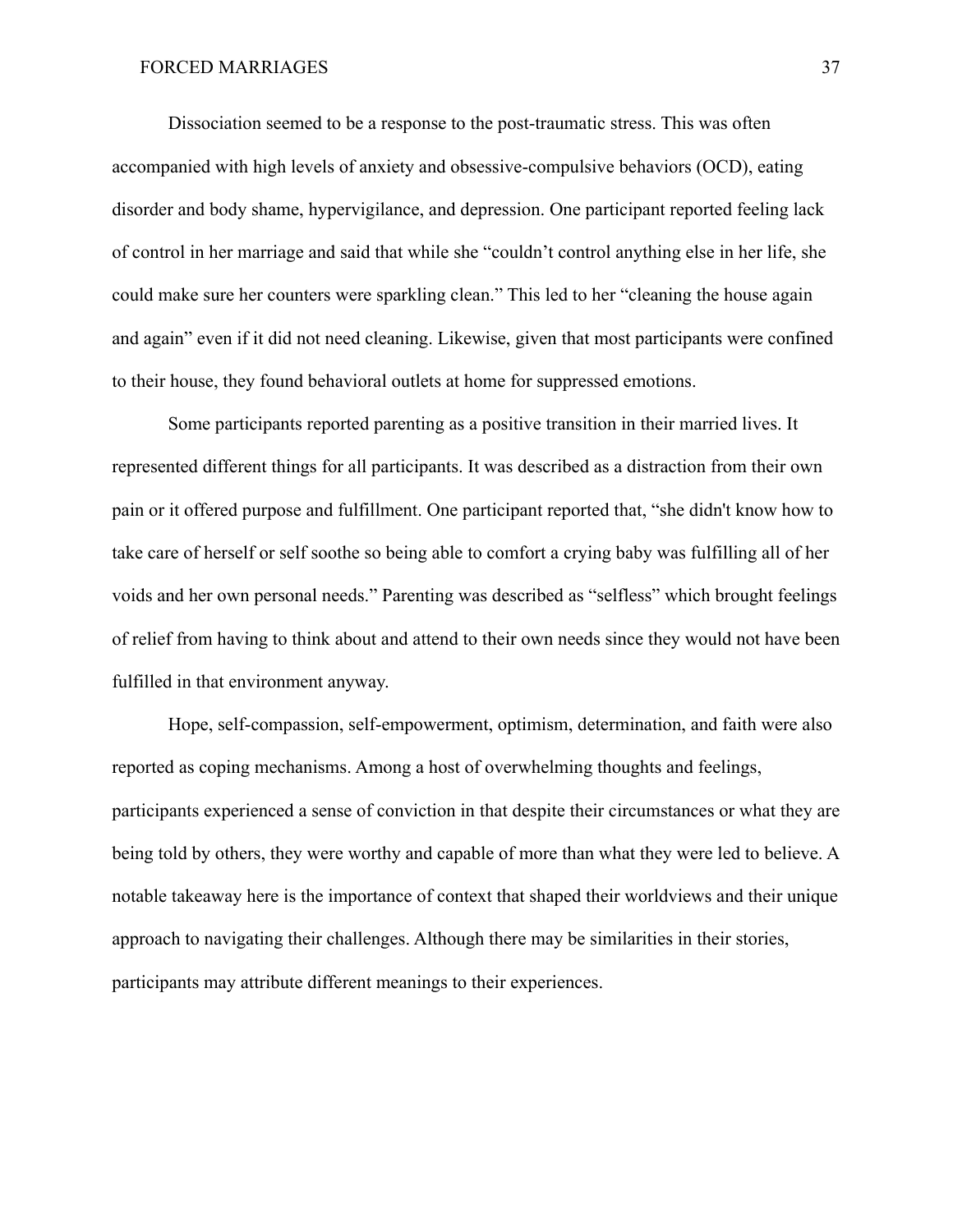# *Nowhere to Go: the Search for a Lifeline*

With continued violence, multiple failed attempts to make the marriage work or to increase their autonomy, and their children being at risk for serious harm, participants eventually began to consider ending their marriages. A few participants described wanting to run, but not knowing where to go, who would help them, and what they would do. This occurred at different stages throughout their married lives. One participant shared that "even if I wanted to walk into the domestic violence women's shelter, at that point I wouldn't even be able to, cause I'm too young." Age as well as experience were factors in participants' lack of resources and support to leave the forced marriage. Never having experienced a life without violence and extreme isolation appeared to result in limited knowledge about where to turn for help or what steps might be necessary in leaving.

Fear of hurting their children or their children being taken away from them along with concerns about financially supporting and caring for their children also kept most participants from attempting to leave. Many had never lived by themselves, which carried the fear of being alone. Divorce was seen as "forbidden" for a few participants and given the spiritual abuse experienced, some were afraid of going to hell had they attempted to leave. Additionally, there was no financial autonomy or resources and support to help guide them through the process of leaving if they seriously considered it. One participant explained that she even reached out to her mother and voiced that "I'm afraid for my life. I'm afraid for my girls. Can I move in with you temporarily just until I figure out my next step? And her response was to turn around and walk out of the room without even answering me." She added that "the shame and stigma of being divorced was bad enough [for her mother] and to have a divorced daughter as well would have been too much." This is similar to participants' experiences throughout their lives with reputation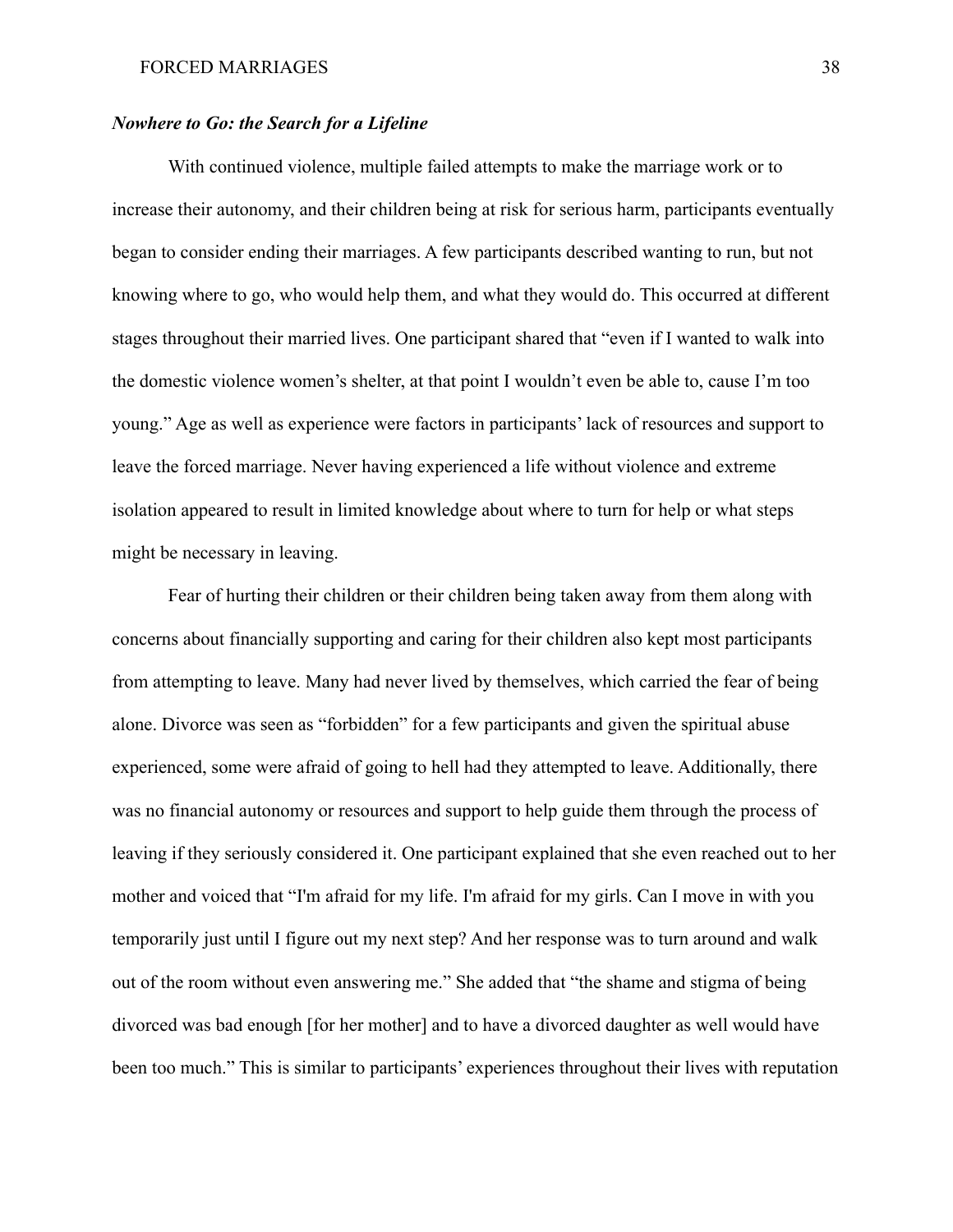and community identity taking precedent over their wellbeing. The consequences of social exclusion might have been more threatening. This theme is also congruent with participant's desire to escape from their homes prior to the forced marriage. They are feeling trapped even more so with their children and still not knowing where they can turn to or the consequences seem too impactful. This represents their ongoing search for safety and independence for themselves and their children.

## **Parting Clouds: the Path to Freedom**

This theme describes participants' circumstances that led them to find a sense of conviction in their decision to leave the forced marriage. Interactions with others outside of their own community helped them recognized that they could live differently, leading them to question their current status. These new insights for some participants resulted in existential crisis as they tried to make sense of the violence they had experienced, which had become a normal part of their lives. This theme reflects the internal and external challenges participants experienced as their decision became a reality, including fear of getting caught, risking their children's lives, and guilt of going against what they had been taught. The awakening and breaking through the cage are the two subthemes.

# *The Awakening*

With nowhere to go and being turned away from help, as participants considered alternatives to being alone at home with their children, they began advocating for their needs, beginning with seeking permission from their partners to start school, a job, or driving. This process began at different stages for different reasons, but majority of the participants remembered being more assertive after their children were born and felt more empowered to take lives into their own hands. Becoming a parent was described as a significant shift in how some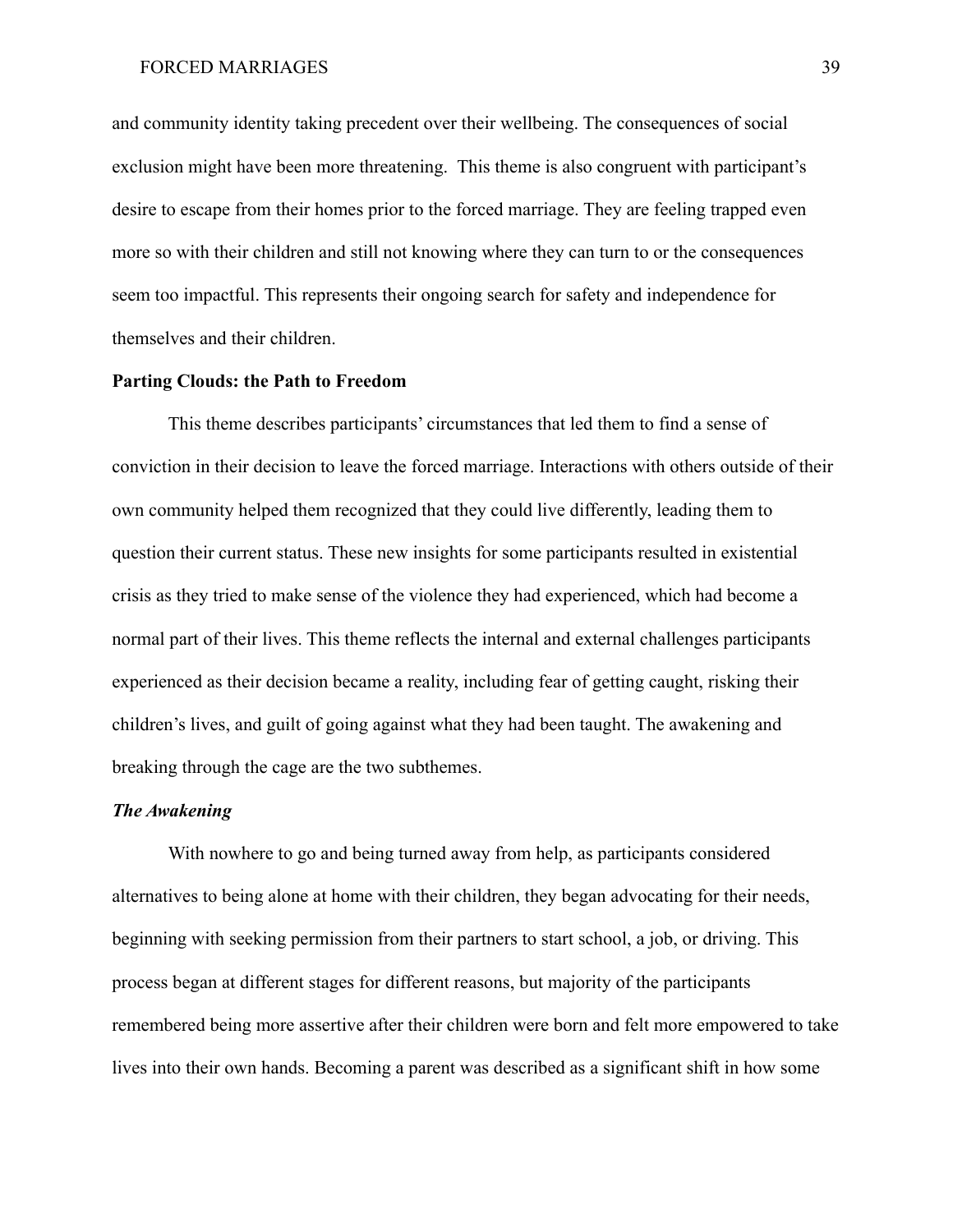participants viewed themselves and their roles. One participant said, "having my first child and becoming a mother definitely lit a fire in me of just doing things different. I wanted to be the kind of person that she could look up to and grew up to be like." Some participants described feeling empowered to begin or continue their education and to secure a job to financially become independent and eventually leave. While some participants had already been working toward becoming more independent, the inspiration to be someone their children could look up to seemed to play a significant role in them taking more responsibility. They reported a desire for their children to have a better life than their own.

Furthermore, participants had been socially isolated both before and during their forced marriages resulting in a lack of contact with others outside of their family or community. This kept them from being able to see how others lived and whether what they were told in their homes was grooming and brainwashing. However, at different times in their marriages, they found opportunities to meet with others and these interactions with the outside world were encouraging as they began questioning their lives. This was a long process and as a result of these interactions, along with additional opportunities to increase their autonomy, they began acknowledging the violence, questioning their experiences, and connecting with their feelings that they had suppressed all along. One participant described her interactions with doctors as empowering and said, "I realized the hearts they had for their patients and how much they truly cared. It's also the first time that my voice was valid; it started to empower me as a person; it's the first time that somebody shook my reality and made me realize that there are people on the outside world that are not evil." This was one of her first experiences with being cared for as a person and being heard and treated respectfully.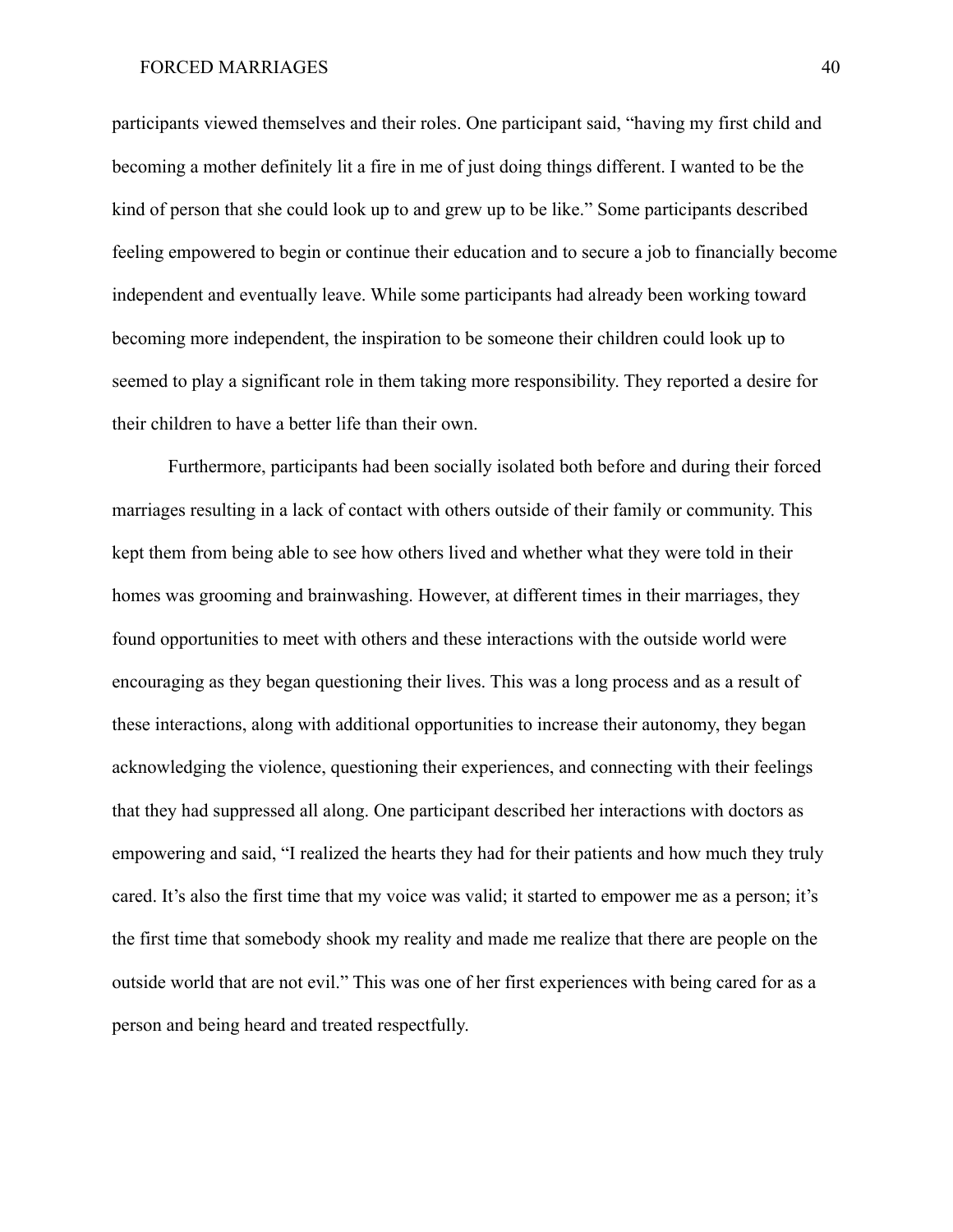Although some participants had known all along, to some extent, that there was more to life and they could do more, it required validation from interactions with others to believe that in fact they were being held back and there were ways to leave. This was a long and painful process for many as they noticed that their lives were not what they chose. Going through this pain, surviving the emotional turmoil that had been suppressed, and finding the courage to take responsibility was the beginning of their efforts to break the cycle of violence.

# *Breaking Through the Cage*

Participants described their experiences regarding their decision to leave. This process also varied in time and length for all participants. They reported various forms of barriers they encountered as well as the psychological shift required in their thinking to go through with their plans. It was during this process that participants began creating a sense of self independent of who they were expected to be in order to feel accepted, wanted, and worthy. They began prioritizing their own needs. Their desire for a meaningful and fulfilling life led them to explore their own values and to begin living accordingly rather than submitting to their families' expectations.

Regarding external barriers, leaving required foreplaning, which meant secretly contacting people or going to therapy, school, work without permission while they secured financial resources. Participants described a lengthy divorce process, sometimes resulting in additional violence and mental health consequences. In describing her challenges, one participant shared that after she rented her own apartment, her abuser "let himself in the middle of the night and he raped her; he would file for 100% custody and try to eliminate her parental rights," Despite telling in court that her abuser was a "pedophile" the judge granted him custody. Her daughter was sexually abused during the process of finalizing the divorce. This signifies the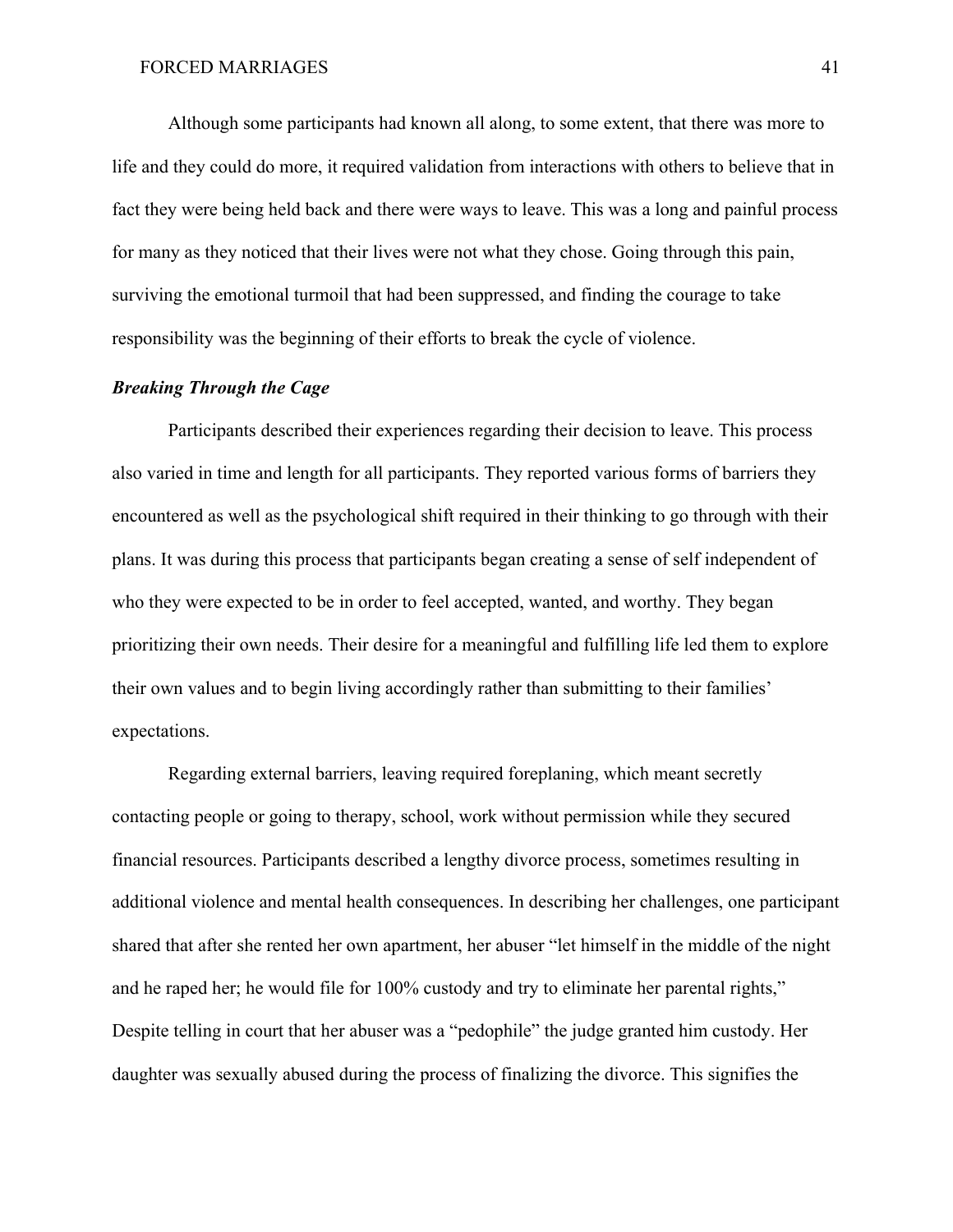failure of the legal system in protecting them. Similarly, other participants reported difficulty shielding themselves and their children from the harm that took place during and after the process of leaving. Among many difficulties, housing, financial, and social barriers were reported as most detrimental to their well-being, that sometimes led to them returning to their abuser given no alternatives. Consequently, for a few participants, it took multiple attempts to leave or to completely cut off contact with their abusers.

Regarding internal factors, participants reported a range of feelings and inner conflict as they prepared to leave. One participant described the few weeks prior to leaving as "terrifying", with fear of being caught and kept under "house arrest" She also described feeling "intense release because she was finally going to become the person she always knew she could be." Not only did some participants carry the fear of getting caught, but also the guilt and burden of breaking their family and harming their children. On the morning she left, this participant remembered thinking that, "she is going to ruin her children's life. They will never again go to sleep feeling like their world is whole." Participants' decision and actions carried great risk and a heavy price if they were not successful in their attempt to leave. However, they described reaching a point where they did not see another alternative to ending their marriage. This required letting go of the hope that their circumstances will get better, described as a grieving process. Fear seemed to be the most overwhelming feeling accompanied with determination, courage and belief in themselves regarding the ability to go through with the plan. This process was an evidence of their already shifting identity from who they were forced to be to who they wanted to become.

These excerpts capture the complexity of the process of leaving, with multiple overwhelming external factors to consider as well as internal reactions. This signifies the level of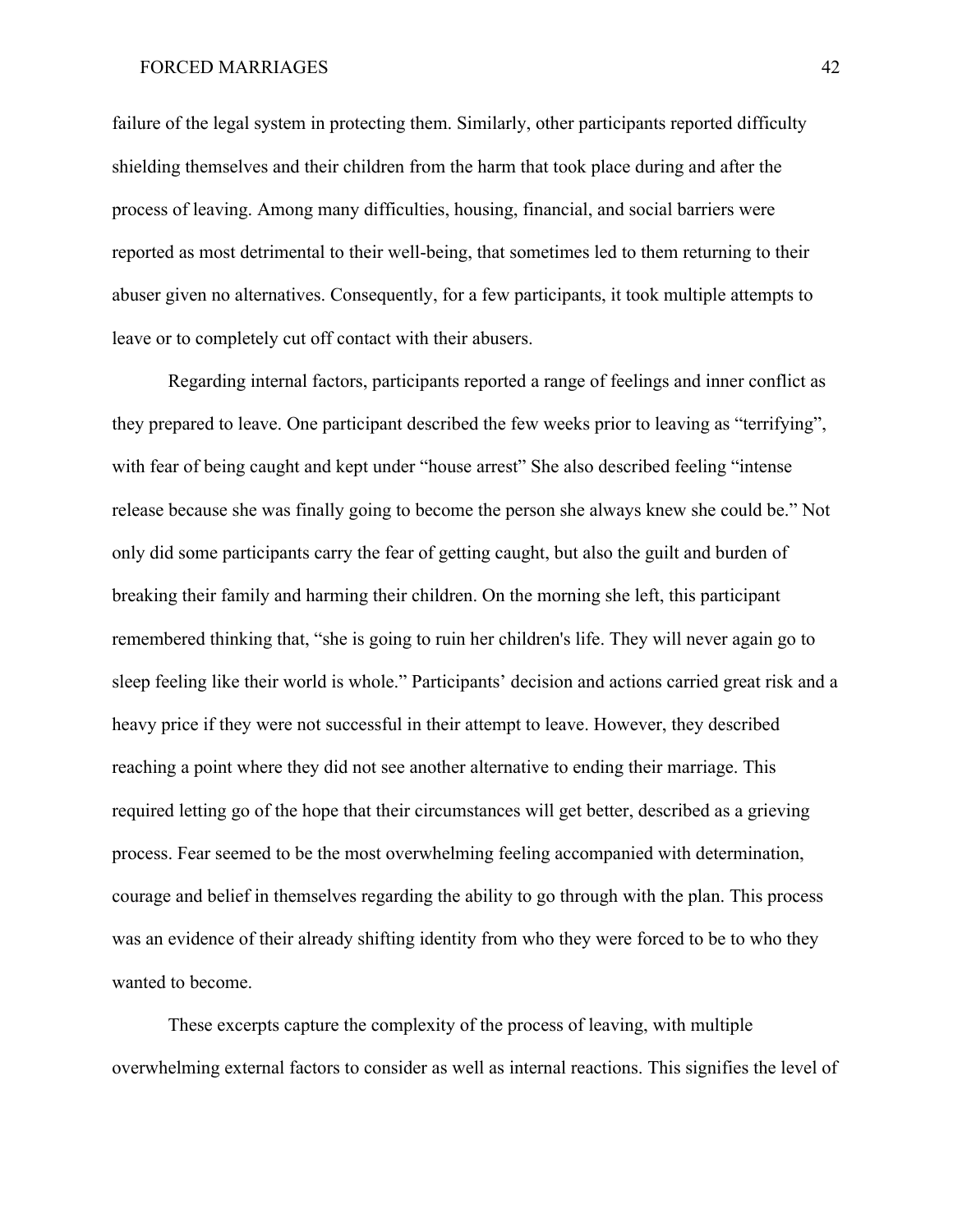courage, resiliency, and perseverance of participants as they created and followed through their plan to leave while ensuring safety and resources for themselves and their children. Although terrifying and cumbersome, this process carried hope for the future and relief with opportunities to live their dreams, to have a fulfilling and meaningful life, and to break the cycle of violence.

# **Experiences after the forced marriage**

### **Attending to the Wounds: a Bittersweet Journey**

After having left the forced marriage, participants found themselves recognizing the depth of hurt and pain that they experienced throughout their lives along with its short-term and long-term effects. They described struggling with moving on by themselves and utilizing unhealthy coping mechanisms to manage stress, such as using substances and entering into abusive relationships. This theme also reflects participants taking charge of their healing process despite the challenges they encountered. They reported various activities that allowed them to express themselves and feel supported as they recovered. The two subthemes are 1) living the trauma and mourning the losses and 2) healing and reclaiming the self.

# *Living the Trauma and Mourning the Losses*

Participants described a host of thoughts, feeling, and experiences as they left and began acculturating to a new environment. Among others, the feelings of anger, sadness, betrayal, shame, worthlessness, and loss stood out as the strongest. They reported difficulty transitioning to living by themselves as a result of anxiety, fear, flashbacks, hypervigilance, and lack of connection and trust with others.

Some participants found it difficult to relate to and trust others due to cultural differences and traumatic responses, as evidenced by the following, "my whole life experience was so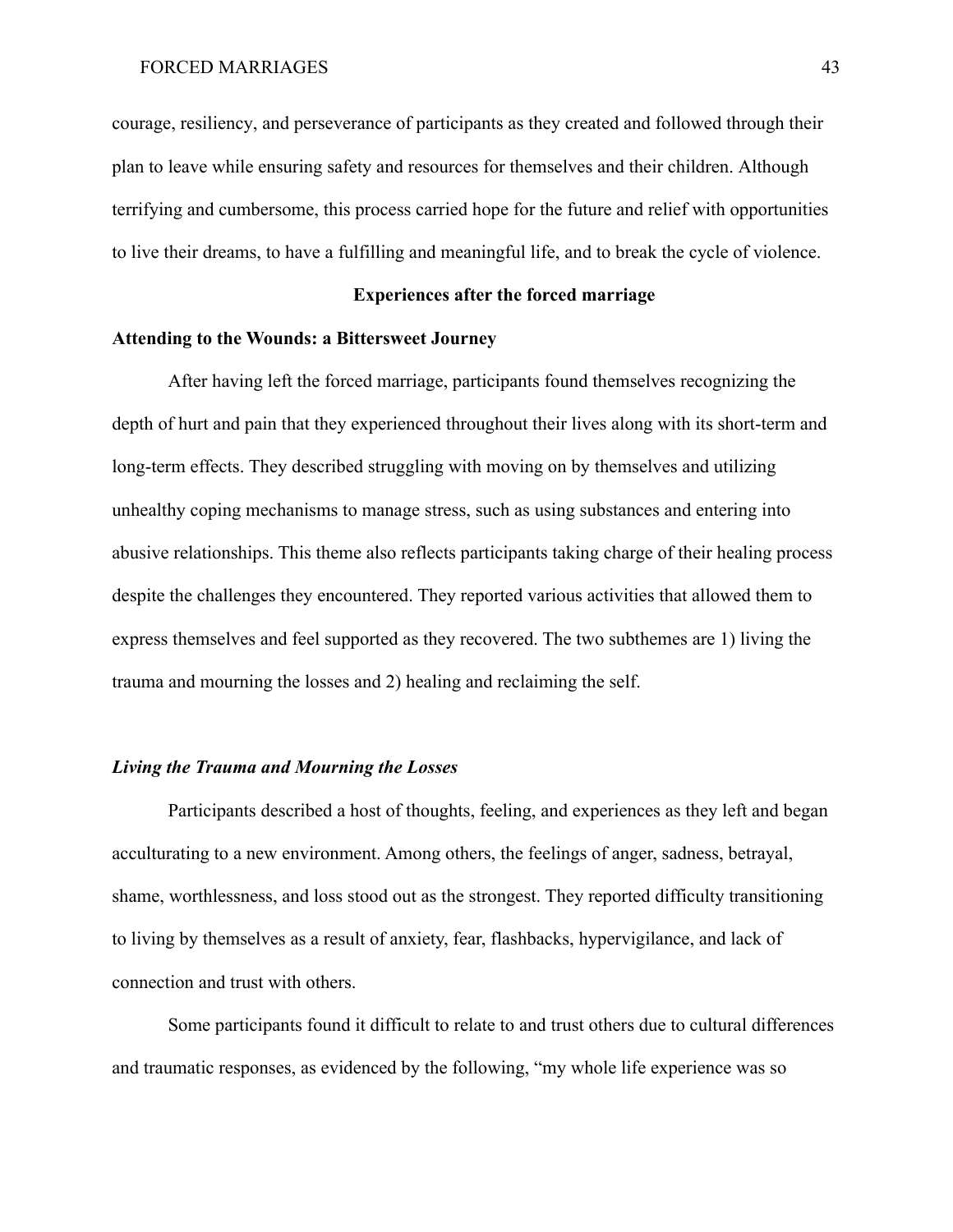different for most people that I sometimes feel a little bit of a hard time relating to the people who grew up in this culture and are still part of it." In describing lifelong emotional impact, this participant said, "I have trouble trusting people and, forever single, I don't want someone, a relationship. I can't imagine that somebody won't end up hurting me." For many participants, lack of trust and emotional support was accompanied with anxiety and fear of being alone, which led to engaging in other harmful relationships.

Participants described sadness, betrayal, powerlessness, and ambiguous loss, with not having anything tangible to grieve. One participant reported feeling, "robbed, like on all levels. I never felt like there was any justice for me or my kids. It was almost like we were just kind of thrown away like we served whatever purpose that they had for us." Although participants had experience different types of losses all along, this one seemed to be experienced most intensely as there was an increased insight of what their families had done.

Along with the challenges to adapt to a new environment, participants struggled with the aftermath of their traumatic experiences as they carried the weight of the responsibilities that came with their decision to leave. The began experiencing different types of emotions rather than numbing or dissociating. Leaving, despite the anguish, symbolizes their courage, strengths, resiliency, determination, and commitment to a brighter future for themselves and their children.

# *Healing and Reclaiming the Self*

The decision to leave, the opportunity to turn their lives around, and the responsibility and freedom of guiding their own future carried a sense of empowerment. While navigating challenges, participants explored various avenues that offered emotional and physical healing, safety, and stability in their lives. Social support, therapy, identity exploration, hope, optimism, and gratitude played a central role in a positive transition. Participants also described virtual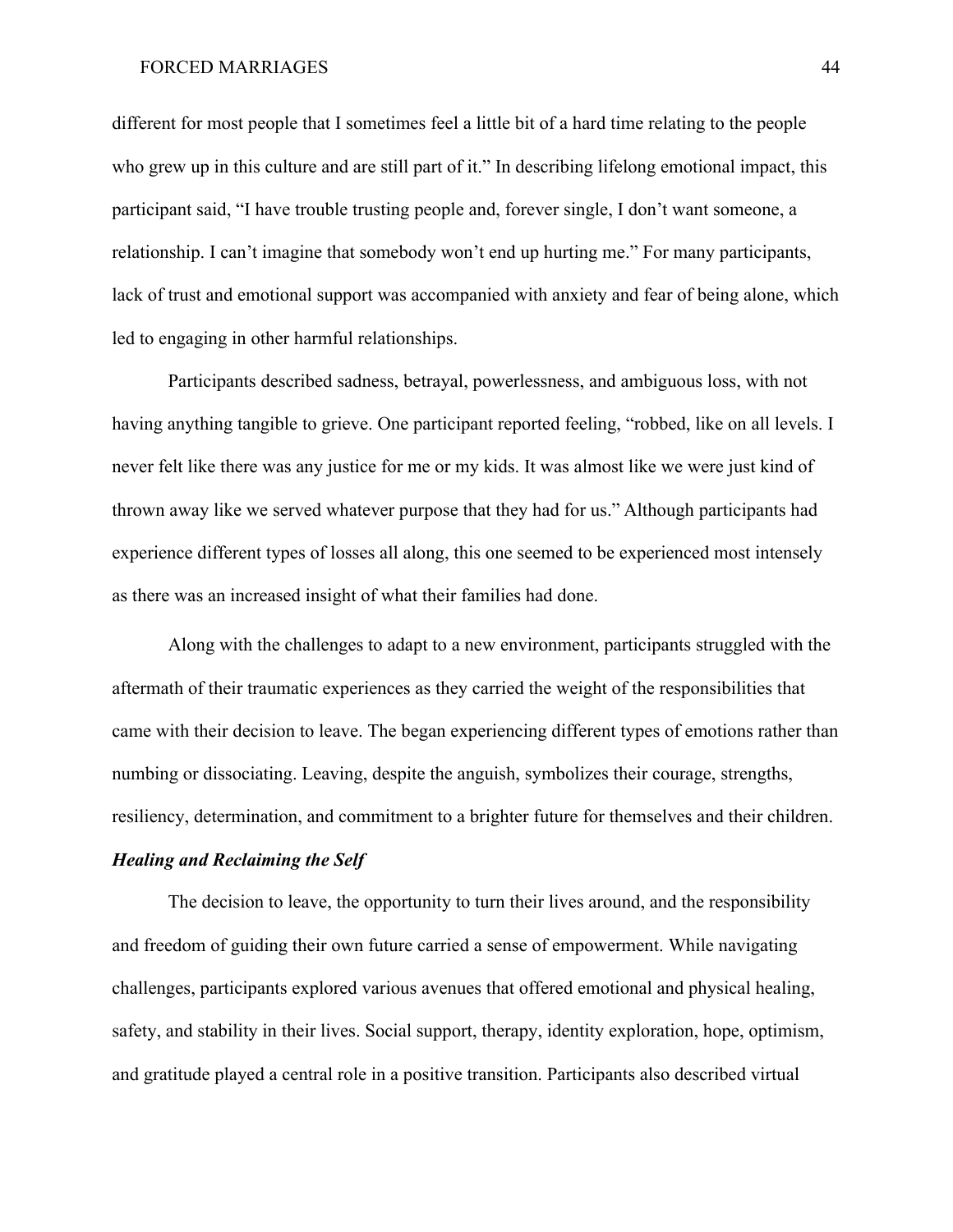mentors, self-help readings, reflective journaling, praying, meditating, and dancing as instrumental in their healing process.

Some participants described therapy as instrumental in their growth. One participant described the psychoeducation and validation as life changing and said, hearing her telling me you should feel that way and it's okay that you feel that way and it's normal that you feel that way and anybody in your situation would feel that way was like a thousand pounds fell off my back, it was extremely validating." Validation seemed to offer participants the permission to release suppressed emotions and to be authentic with themselves in a supportive space.

Participants empowered themselves in different ways and made lifestyle changes that led to healing. The following participant described reading, meditation, and gratitude as influential and said she recovered, "mostly by reading books which empower you, which don't drown you in sadness, and grief and instead they uplift, that you have power, they give you the tools to overcome your struggles or your challenges. So, I read a lot, I meditated, and I still do every single morning. Gratitude helped and I do this with my kids." Participants emphasized the importance of empowerment as well as the skills to effectively cope.

Participants' healing process varied based on their environment and opportunities. Small changes in daily lives seem to have made significant impact. Common with all of these experiences is participants taking charge of their lives and making choices that felt right for them. Safety, positive interactions with others, and confidence played an important role in their transition.

# **Silenced No More: Transforming Pain into Purpose**

This theme continues to reflect participant's healing process as they refuse to be taken advantage of and rebuild their own and their children's lives. It captures their process of finding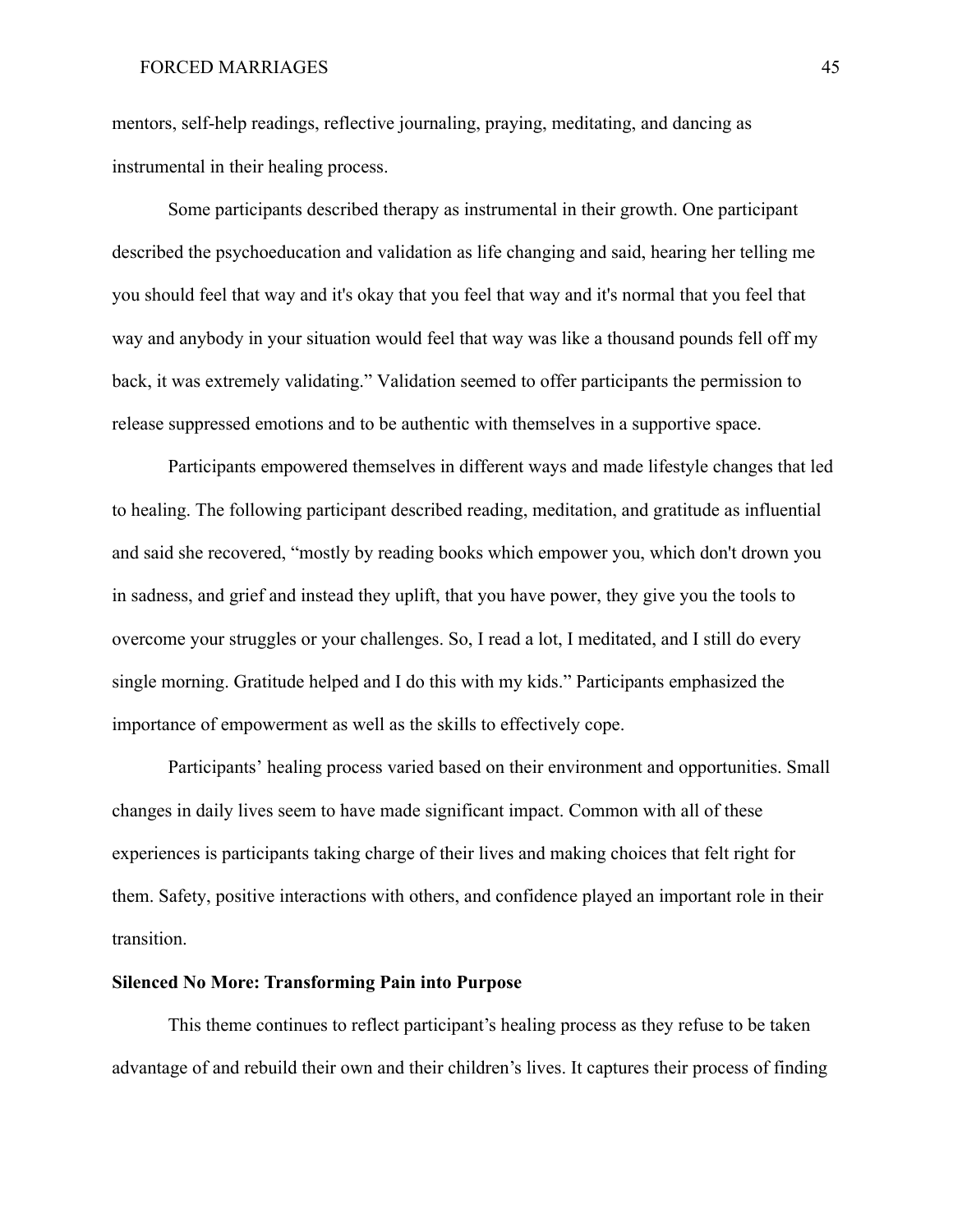a new meaning and purpose in their lives, one of which is to break the cycle of violence through empowering themselves and other women experiencing similar circumstances. Roaring back, rebuilding the nest, and liberation: women empowering women are the three subthemes.

### *Roaring Back*

Participants described their identities strengthening throughout their healing process. There is evidence of increased self-efficacy and a sense of control in being able to direct their lives. One participant shared that, "I'm a grown woman. I have aspirations, I have things that I want to accomplish in my life and I'm not going to let anybody cheat me out of my own life; I feel very solid in my sense of self. I feel empowered. I feel very confident in who I am today." Self-doubt seems to have been replaced with confidence. It also highlights the shift from participants surviving previously to beginning to live according to their values.

As participants experienced ongoing difficulties, they reported self-reflections and affirmation as reminders of how courageous they were. This served as a foundation for their persistence in continuing to overcome challenges. The following participant said that, "when I start to feel down about myself or feel like I can't do something, one of my favorite selfaffirmation quotes is that I walked into the lion's den and I roared back at the lions and I walked out and escaped. That's how I feel most of the time." Participants reported feeling proud of themselves which combated against feelings of shame and worthlessness.

A reflection of their previous experiences highlights their strength and resiliency that continue to be encouraging for them in their healing process. Self-awareness seems to be an important aspect of identity development and empowerment. The language to understand their experiences, acknowledgement of what they haves struggled with, and the control and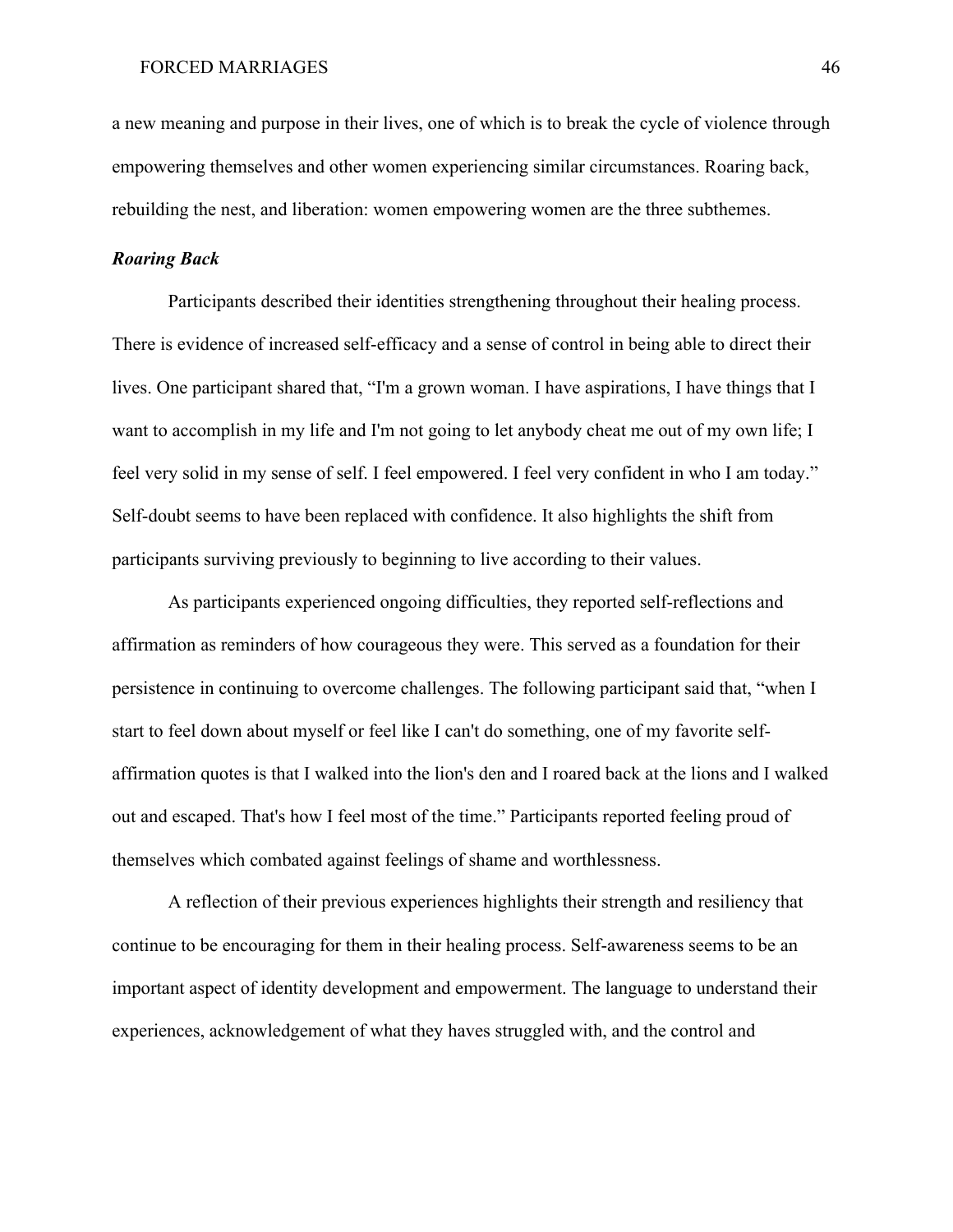responsibility were additional components imperative for them to continues to raise their voices as they create a different future.

# *Rebuilding the Nest*

One of the reasons participants had left their forced marriage was to prevent their children from similar experiences and to break the cycle of violence. Participants described their children's mental health struggles and their attempts to help them heal or to offer a better life after they left their forced marriage. Although some lacked parenting skills, they learned from their own experiences and used them as a guided throughout their children's upbringing. This was an empowering experience for them as it brought a sense of purpose and meaning. One participant shared that, "I want them to learn how to be happy, how to be successful, how to be strong, so they can do this thing called life; I want my kids to grow up knowing that they always have the power. They have the power to make decision on their own and to always know that no matter what things will be okay." It seems that participants utilized their own healing process and emerging values to pass on the wisdom. They valued independence, authenticity and autonomy which they role modeled and encouraged for their children. This process signifies a chain effect of challenging the status quo in the family and community.

# *Liberation: Women Empowering Women*

Majority of the participants found it healing to connect with other survivors, to hear and share their stories, and to offer mentoring. This was also connected with a sense of empowerment, and feeling seen, heard, and represented. Similar to role modeling for their families, this experience also increased their sense of purpose. One participant found it empowering to be "able to be a voice." She said, "I've had countless girls text me and [say] thank you for speaking out, thank you for sharing your story. Because of this I feel like I can do X, Y,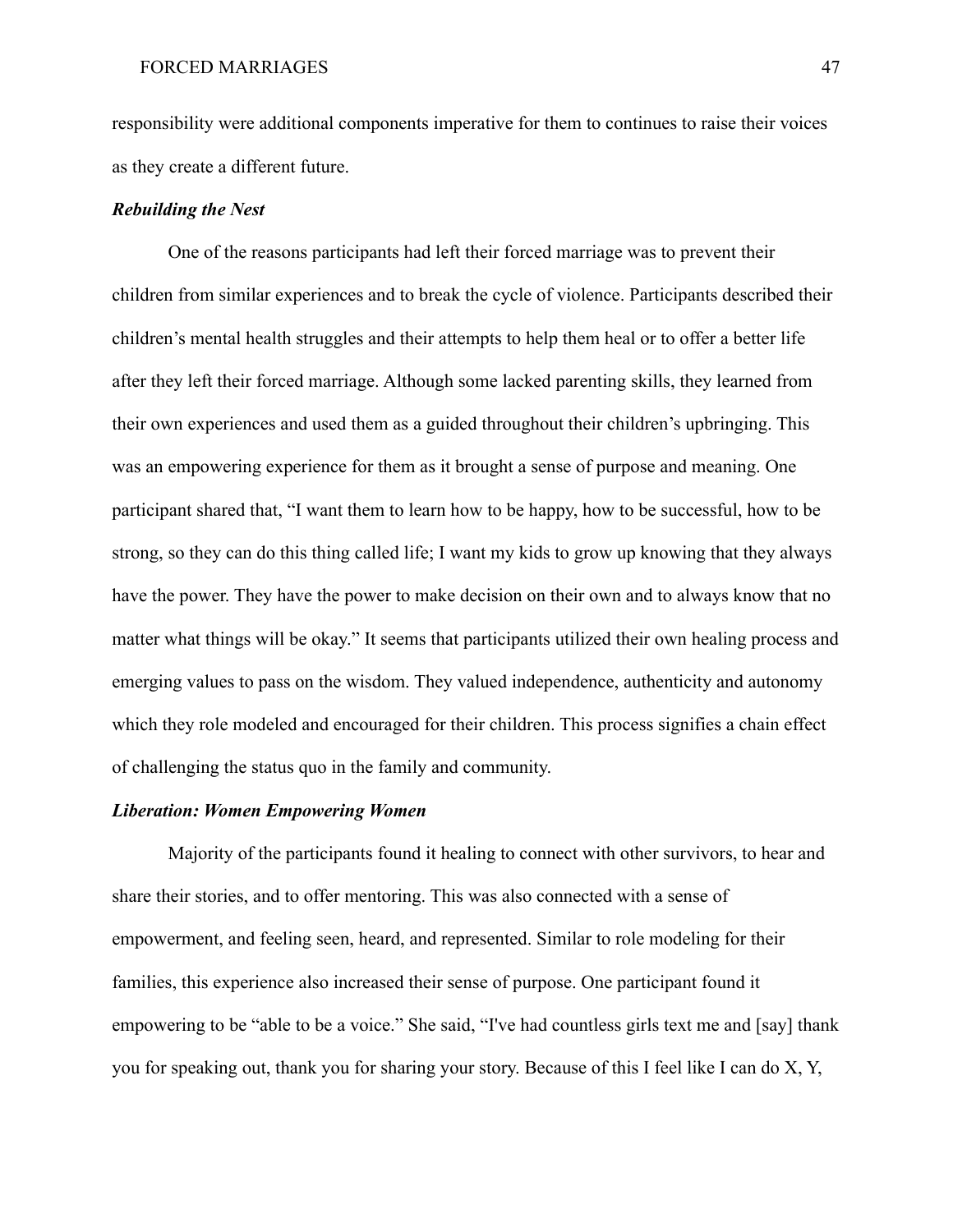Z." She added that, "if my story helped one person, it would make it worth it; It's been extremely healing for me." For participants, being able to give back represents that their pain and suffering were not in vain.

There is evidence of a potential group identity that emerges as a result of sharing and hearing stories. The following participant shared that, "I think that's what's so powerful about meeting other survivors and hearing their stories […] they're also on the same path that I am. Like as soon as they're free from the situation, they want to go back and free other people. And I think that speaks loudly to that this is an oppression or slavery of some sort that people need to be like almost emancipated from." This connects strongly to the theme above, roaring back, in that they this participant and others have joined together to advocate for others and offer support and hope.

The role of mentoring seems invaluable for all participants. In addition to a meaning and purpose in their lives, this might also contribute to increased confidence and sense of self-worth. This experience offers an opportunity to establish social support, connect with others, and share their own stories as well. A few participants reported not fitting in to their new environment or not feeling understood after leaving their forced marriage and this might be an exception to that, offering a sense of belongingness.

### **Discussion**

The qualitative method of Interpretive Phenomenological Analysis and Feminist Standpoint theory were utilized to explore the following two research question: 1) what are the lived experiences of women who have been forced into a marriage and 2) how does the experience with forced marriage impact their psychological well-being? Relevant findings related to various psychological factors, coping skills and help seeking behaviors, needs,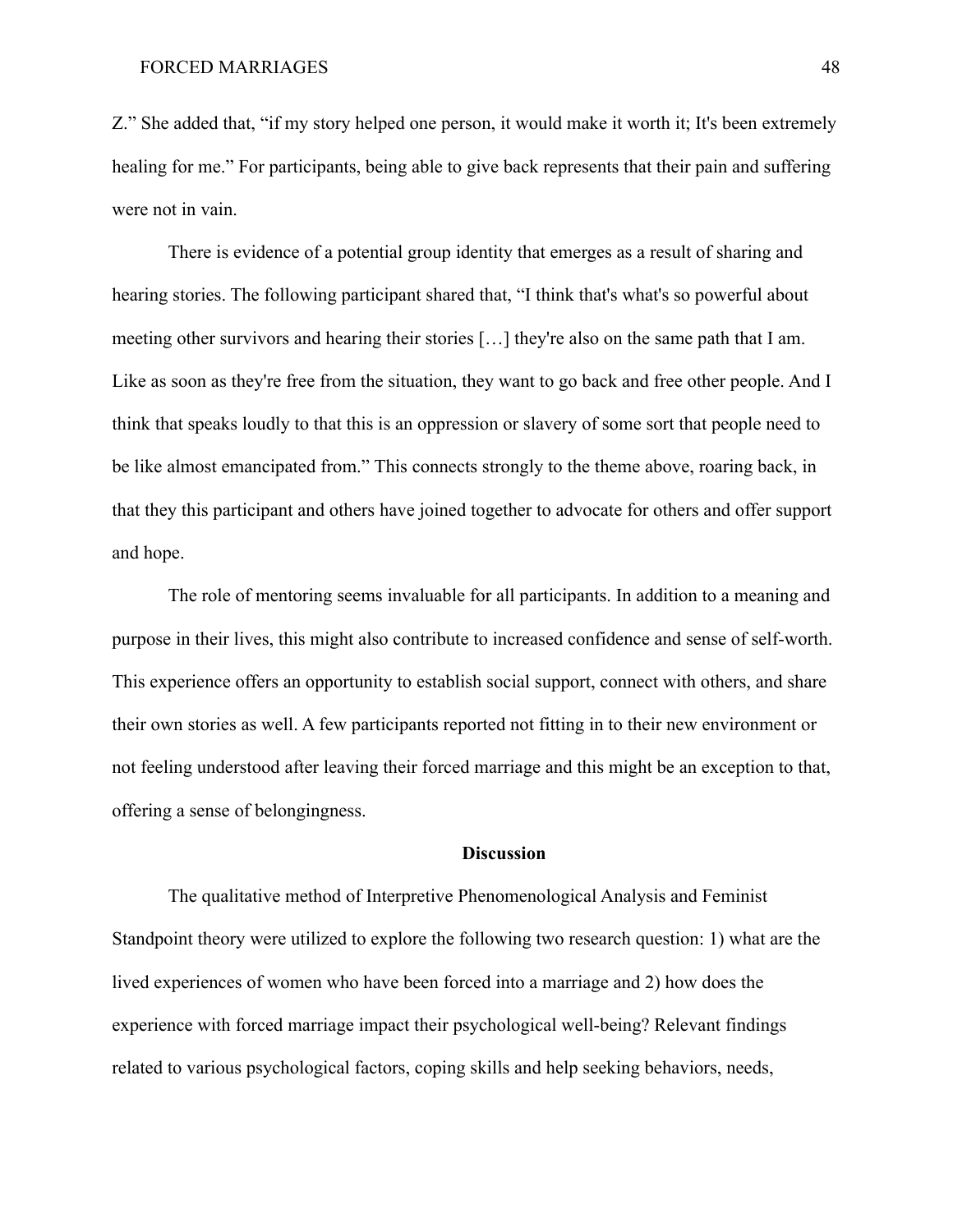challenges, and barriers to resources will be summarized in this section. Furthermore, theoretical, clinical, policy, and research implications of findings will be discussed.

# **Outcome of Research Inquiries**

# **Research Outcome, Question 1**

Research question 1 centered around understanding the lived experiences of women who have been forced into a marriage. This consisted of exploration of impactful circumstances prior to, during, and after their forced marriage. Particularly, challenges, barriers to resources, and needs were explored.

Congruent with previous research, participants reported experiencing multiple forms of violence (Sri, 2013; Dank, 2013; Tahirih, 2011, Swegman, 2016), including physical, emotional, sexual, financial, and spiritual abuse, pressure and coercion, manipulation, social shaming, lifestyle restrictions, deception and abduction (e.g., taken overseas against their will), and domestic violence. Most participants described their community and family system as misogynistic and patriarchal, which emphasized gender socialization and grooming of girls and women as submissive. This was influenced by cultural or religious practices and led to genderbased violence and forced marriage. Results in the present study are consistent with international research that violence is not specific to only the event of a forced marriage, but rather is an approach and a process to socialize women to uphold patriarchal ideals (Villacampa, 2020; Chantler & McCarry, 2020). Consequently, participants lacked choice, power, voice, and autonomy (Sri, 2013; Dank, 2013; Yetu, 2012), all of which were reflected in gender expectations and were a barrier in participants being able to engage in self-advocacy to prevent their forced marriage.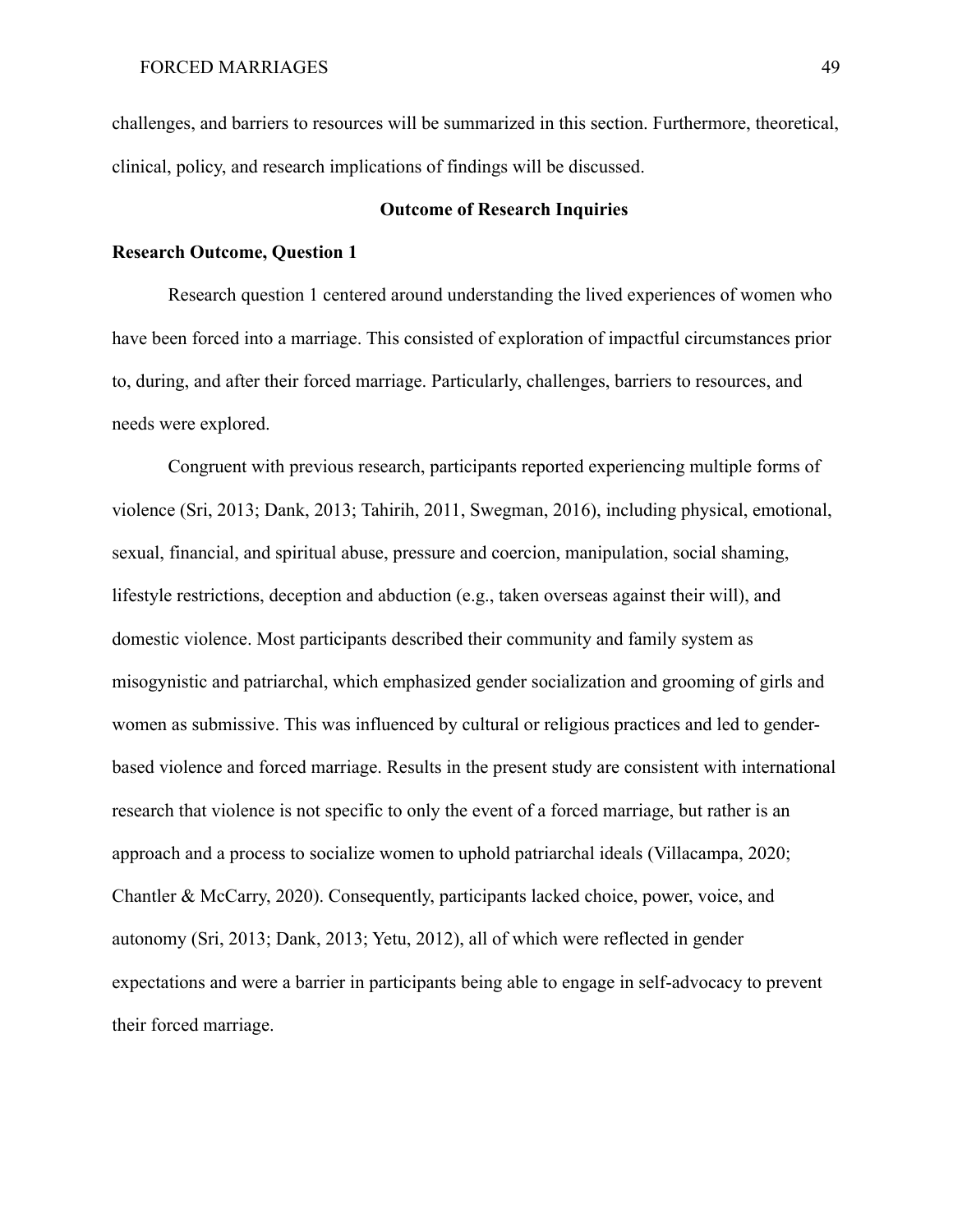Participants reported challenges, barriers, and needs during the process of divorce and after the forced marriage. Some participants did not see their marriage as forced or could not envision a life outside of what was expected of them. They were also unaware of services or were too young to stay at a domestic violence shelter if they chose to leave, which prolonged their stay in the forced marriage. Previous research confirms that lacking awareness of forced marriage services as well as their legal rights prevents women from seeking help (Love, 2019). Findings in the present study show that once participants contemplated divorce and expressed their intentions, their families or abusers utilized pressure and shaming along with physical, sexual, spiritual, and emotional violence to prevent the divorce. This is consistent with previous research that families continue to engage in similar abusive patterns that led to the forced marriage (Chantler & McCarry, 2020). Adding to the previous research, results in this study identified that families increased barriers by utilizing the legal system to keep participants from seeing their children and complicated the divorce process by influencing the community leaders against participants. Furthermore, participants in this study highlighted a need for stable housing, financial resources, childcare, transportation, adequate healthcare, legal representation, and educational and employment opportunities. For some participants, an absence of these resources led to them returning to their abuser or not being able to provide for their children. Existing literature has also emphasized the importance of comprehensive long-term services (Villacampa, 2020; Brandon & Hafez, 2008; Khanum, 2008; Swegman, 2016) in order to offer psychological and physical safety and stability to women who are forced into a marriage.

## **Research Outcome, Question 2**

Research question 2 centered around discovering how the experience with forced marriage impacted participants' psychological well-being. Results of this research revealed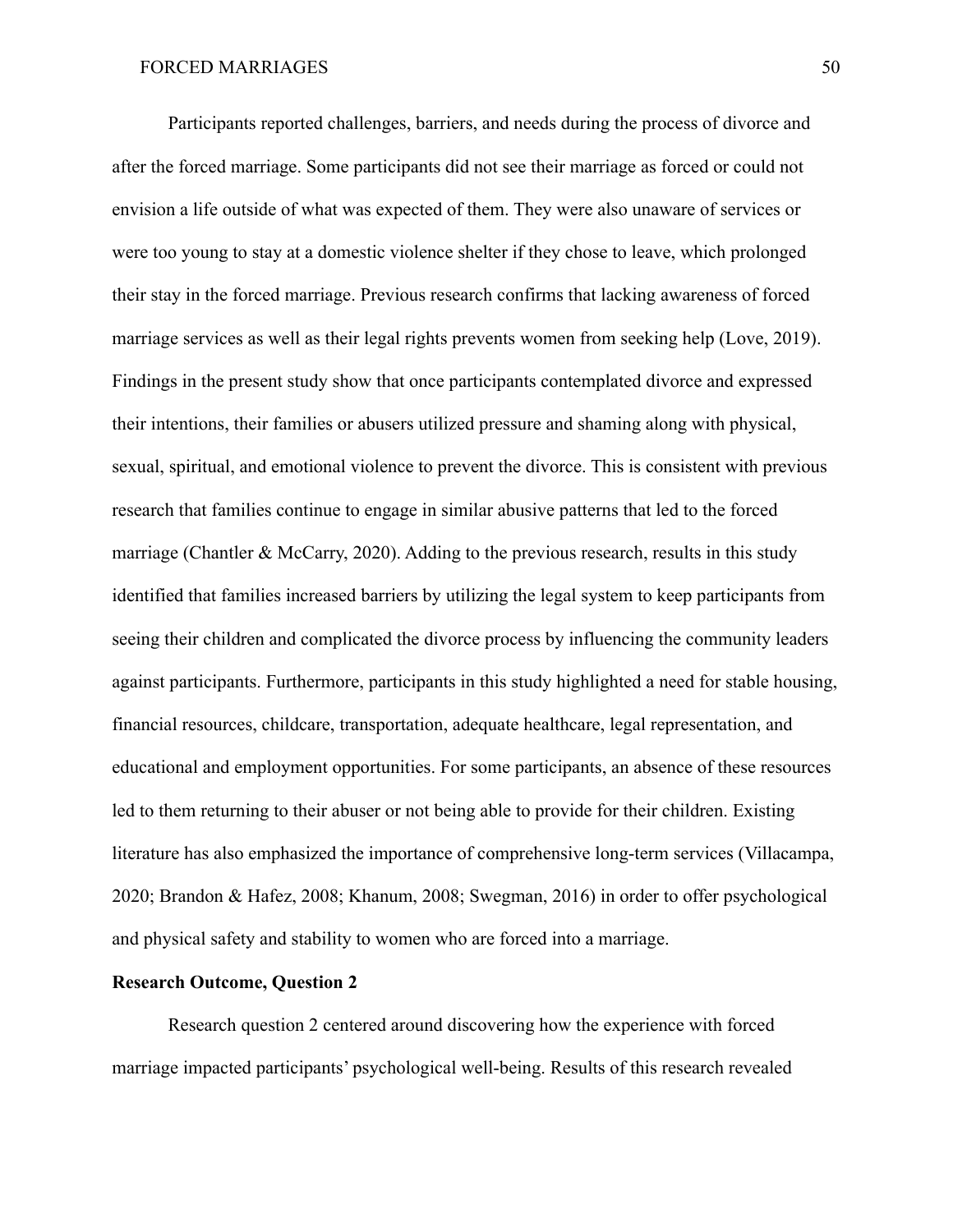macro and micro level factors that influenced participants' psychological well-being. These included individual, family, community, cultural, socioeconomic and religious dynamics. Findings also highlighted help seeking behaviors and coping mechanisms.

Whereas research has considered and investigated religious and cultural influences that may lead to forced marriages (Kopelman, 2016; Alanen, 2015, Yetu, 2012), the role of familial psychological distress due to intergenerational violence and trauma has yet to be explored. Participants' upbringing was heavily impacted by adverse childhood experiences (ACE), independent of cultural and religious factors. ACEs encompass emotional, physical, sexual abuse and neglect as well as household dysfunction such as domestic violence, substance abuse, mental illnesses, parents' divorce or imprisonment, and not being raised by both parents or biological parents (Waite & Ryan, 2019). ACEs also consist of systemic inequity such as limitations to quality education and healthcare, legal and social services, economic and housing stability, and social support. Stories of women who participated in this research highlighted that as a result of intergenerational violence and trauma, and these systemic barriers, primary caregivers experienced great difficulty in creating physical and psychological safety, belonging, and love for participants. This suggests that for this study's participants, ACEs and consequential trauma may have set the foundation for increased psychological harm and vulnerability to violence, including forced marriages instead of only cultural or religious practices. The presence of ACEs presents complex multidimensional dynamics and with the forced marriage research still in its infancy, caution is necessary and causal relationships between cultural and religious practices and forced marriage cannot be assumed.

Previous research denotes behavioral, cognitive, emotional, and physical consequences of ACEs (Finklehor, 2013) and most of this study's participants described such consequences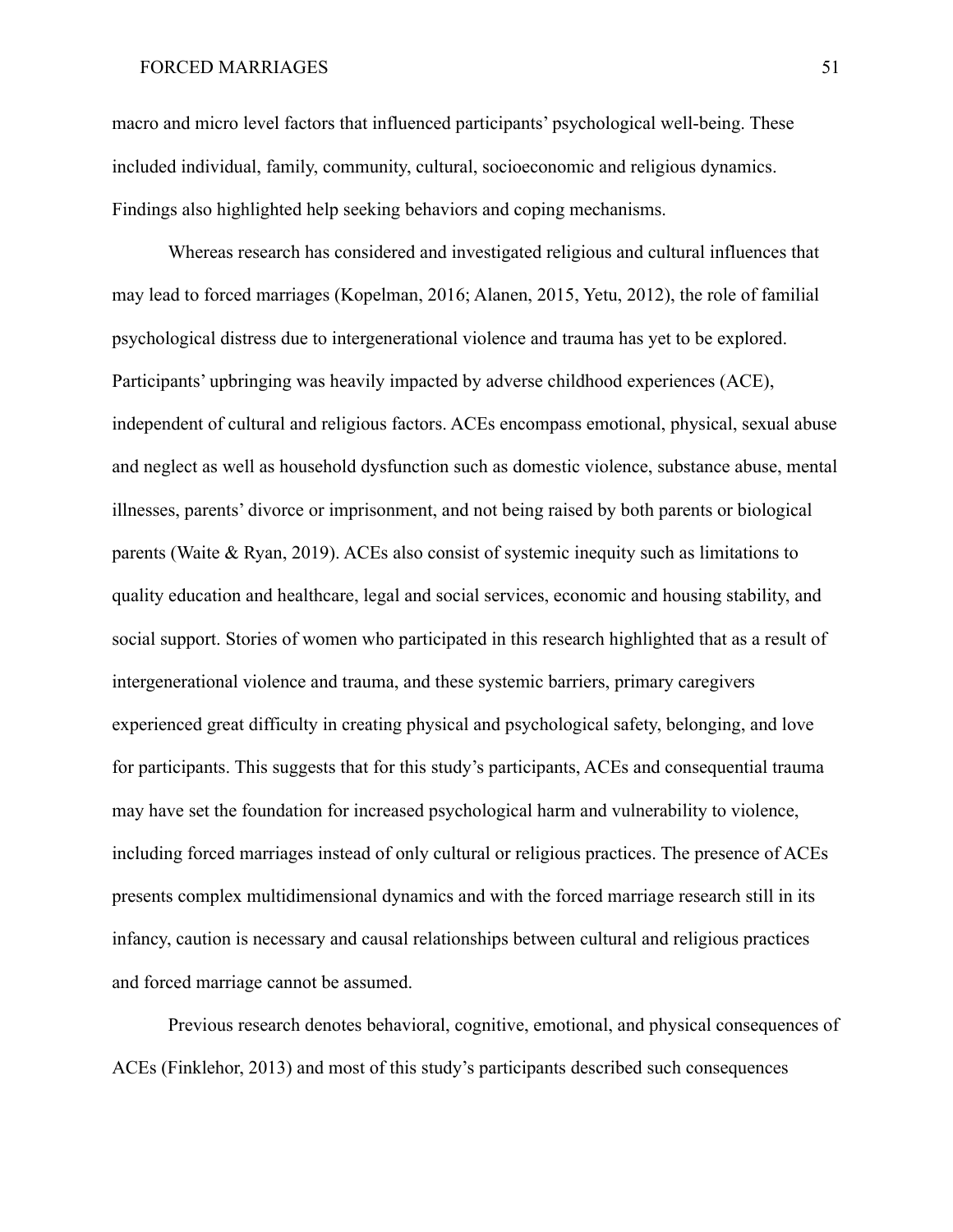within their own lives including, but not limited to, chronic physical and mental illnesses, risky health behaviors such as substance abuse and sexual activities, lower quality of life, and social difficulties (Waite & Ryan, 2019). Furthermore, it appears that exposure to prolonged stress disrupted many participants' sense of internal stability and the self-regulation processes, (Finklehor, 2013), leading to symptoms of trauma. As a result, they experienced difficulty in emotionally nurturing their children, which is very similar to their own parents' experiences, highlighting the intergenerational influence of ACEs. Some participants confirmed that their children suffered long-term mental health consequences. Although previous literature has reported similar physical and psychological challenges with marrying young (McFarlane, 2016), data specific to forced marriage within the context of ACEs has not been explored.

Furthermore, the psychological effects of gender socialization and power imbalances have not been addressed in the forced marriage literature. Feelings of inferiority as females as well as the pressure and efforts to uphold the gender norms in order to experience love, acceptance, and belonging appeared to have perpetuated internalized sexism and identity confusion for these sample of women forced to marry. They feared ostracization, social shaming, and punishment, which also led to superficial behaviors and inauthentic relationships. These experiences are supported by previous research related to internalized sexism. David (2013) reported that gender role conditioning requires taking away essential aspects of humanity by categorizing people's behaviors as desirable or undesirable that are also connected with reward or punishment. Therefore, feelings of inferiority, humiliation, and exclusion as a result of socially disapproved behaviors and acceptance, approval, and inclusion as a result of socially approved behaviors is common phenomena that impact women. It seems that this experience led to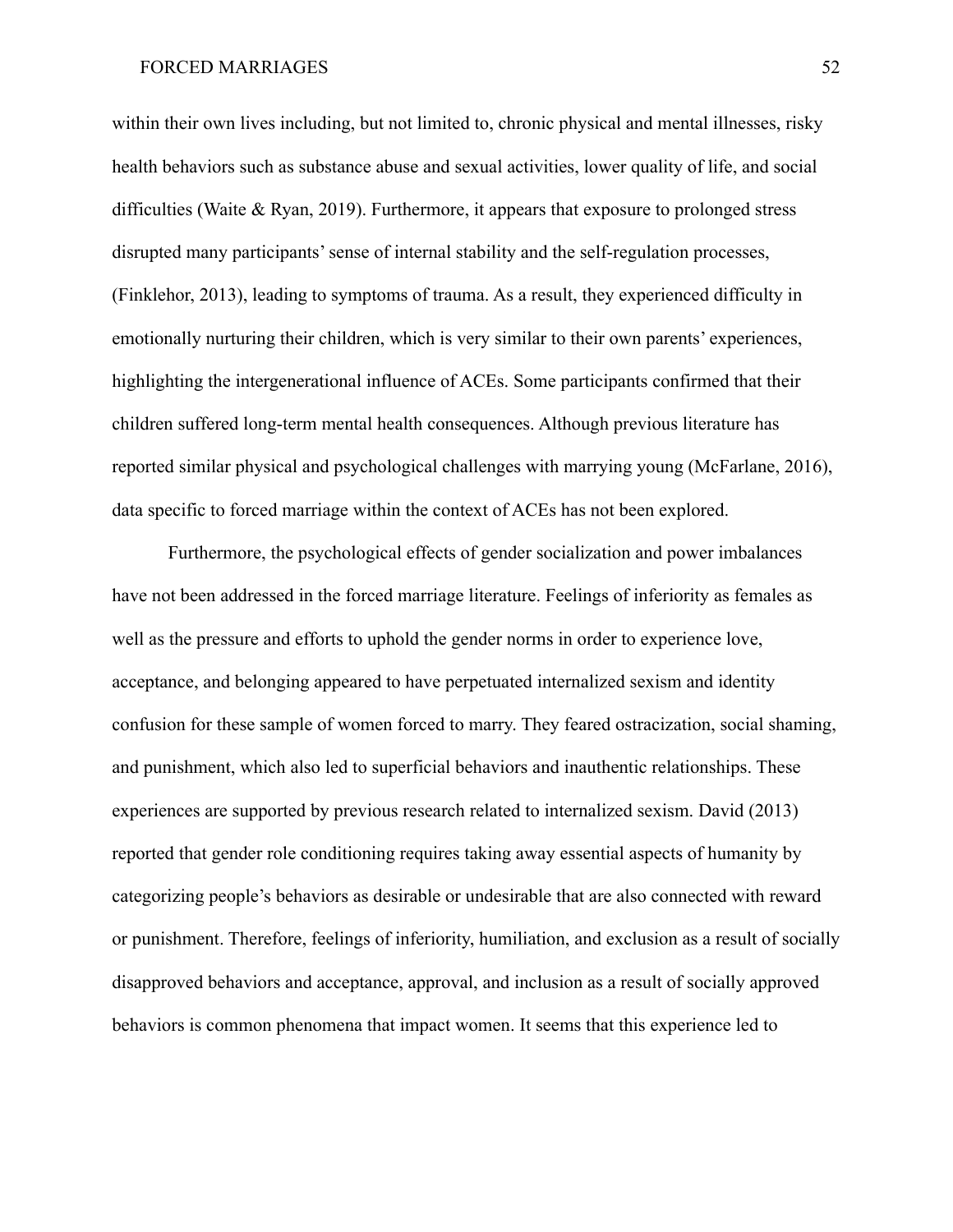participants of this study disconnecting from themselves and instead becoming lost in social expectations that lead to self-doubt and emotional distress.

Consequently, participants experienced internalizing symptoms that influenced their help seeking behaviors and coping strategies. Prior to the forced marriage, majority of the participants mostly sought support from immediate or extended family and relatives. They mostly utilized maladaptive and reactive coping styles, such as dissociating, avoiding, distracting, or justifying and denying the severity of abuse. Toward the end of their forced marriage, concern for their own and their children's safety, increased insight of how oppressive their marriage was, a desire for wanting more in their lives and hope for what life could be if they left led to their decision to divorce. Eventually, they sought support from their family members and relatives, friends, religious leaders, therapists, domestic violence shelters, advocacy organizations, or law enforcement. They began implementing adaptive and proactive approaches to coping such as problem solving, information seeking, and positive reappraisal. Spirituality and faith, altruism, meditation, reading and writing, sharing their stories with others and dancing to connect with their body were additional coping mechanisms participants utilized. Major determining factors in their more assertive approach during and after their forced marriage were empowerment, confidence, increased self-efficacy, and hope, all of which seemed to lack before the forced marriage, potentially as a result of internalized oppression and absence of support. The shift in participants experiences and approach has not been identified in previous forced marriage research.

Furthermore, empowerment played a central role in women's help seeking behaviors, coping mechanisms, and posttraumatic growth. Findings showed that participants' encounters with others outside of their community who respected and validated their experiences decreased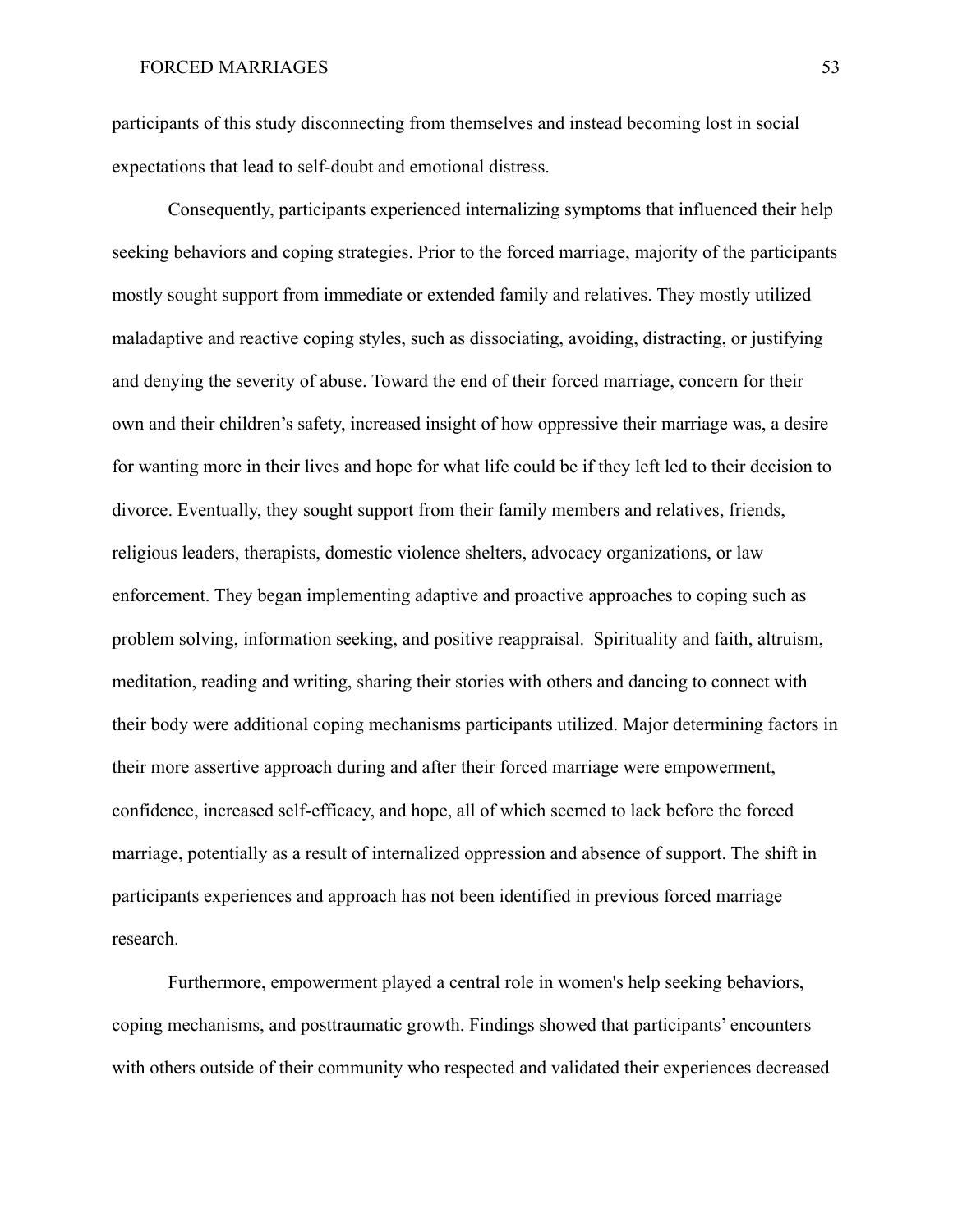self-doubt by justifying thoughts and feelings that participants had previously dismissed. The increase in their agency and autonomy as a result of education, employment, and financial independence also contributed to feeling empowered. After their forced marriage, participants experienced encouragement and validation from sharing their stories, hearing others' stories, and publicly advocating for women's rights. Most identified the process of shifting from victim to survivor mindset as healing as well. Overall, it seems that seeing progress in their own lives as well as connection to others that allowed them to make meaning of their experiences and a sense of purpose led to empowerment. Similar findings have been seen in previous literature which show that sharing redemptive stories assist with identity development and generativity (McLean & pratt, 2006; McAdams & Guo, 2015). Healing could be a result of increased agency and control in reconstructing and sharing their stories (Delker, Salton & McLean, 2020). Furthermore, establishing identity as a survivor and advocate may be connected with a sense of meaning and purpose. This data in addition to current findings of this study show that women's empowerment through efforts to dismantle the patriarchal system that perpetuates violence and discrimination is crucial in addressing forced marriages.

# **Implications**

#### **Theoretical Implications**

Participants' stories identified dynamics of power, privilege, and oppression in forced marriages. Findings highlighted that participants' identities were embedded within the patriarchal structure that led them to unconsciously uphold the gender stereotypes, pointing to internalized oppression. Sexism also remained unchallenged by their mothers or other women in the community and instead the focus remained on maintaining the status quo in their community despite the oppression, also referred to as patriarchal bargains (kandiyoti, 1988). Regarding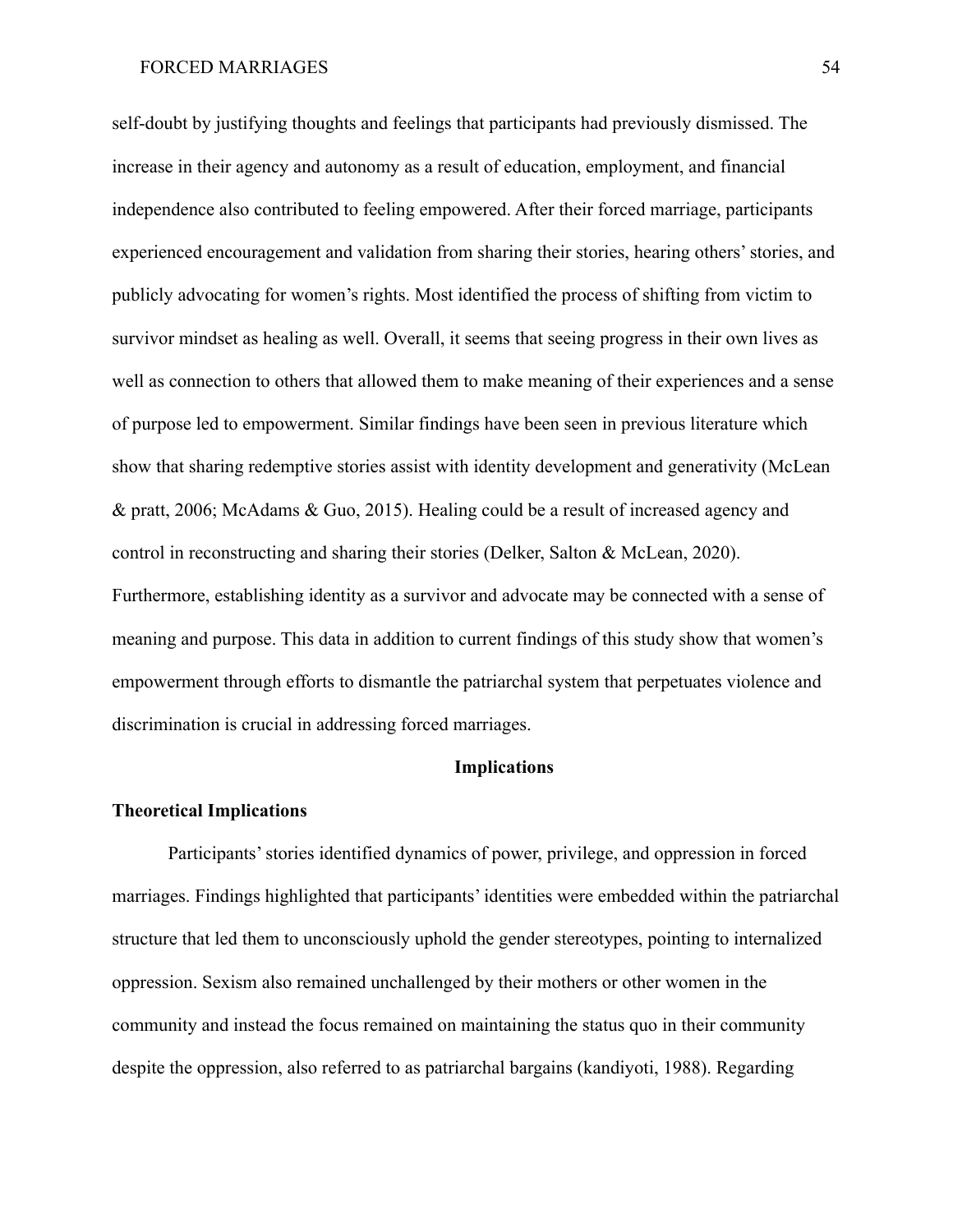men's oppressive behaviors, there was evidence of their efforts to maintain control over women's lives which was influenced by social norms and expectations, pointing to the possibility that they were also focused on maintaining their social status and might have felt threatened when their control was challenged, leading to violence. These findings highlight that gender socialization is a systemic phenomenon that affects both men and women.

The power imbalance and status of privilege and oppression is multidimensional that is maintained by everyone's behaviors combined. While men (fathers and husbands) upheld a privileged status on the basis of gender and social capital, leading to women's oppression, women (mothers and mothers-in-law) maintained relational privilege over other women (participants) which also perpetuated violence. Feminist standpoint theory simplifies this phenomenon by claiming that knowledge that stems from marginalized social locations is more important or privileged than information from dominant privileged views because it captures a more comprehensive perspective of reality (Harding, 1997). This stance disregards the complexity of intersecting identities and experiences that inform social locations as well as the status of privilege and oppression. Instead, what should be considered is a systemic approach that captures multiple standpoints, without one being considered more important or comprehensive than the other because individuals can hold privilege in one dimension and be oppressed in another. Therefore, while forced marriage research and its conceptualization from feminist standpoint may begin with women who have direct experience with forced marriage, it is also important to shift the theoretical perspective to be inclusive and allow for multiple standpoints that include various stakeholders such as other women in the community and men to unveil a more holistic perspective of underlying mechanisms that lead to forced marriages. This may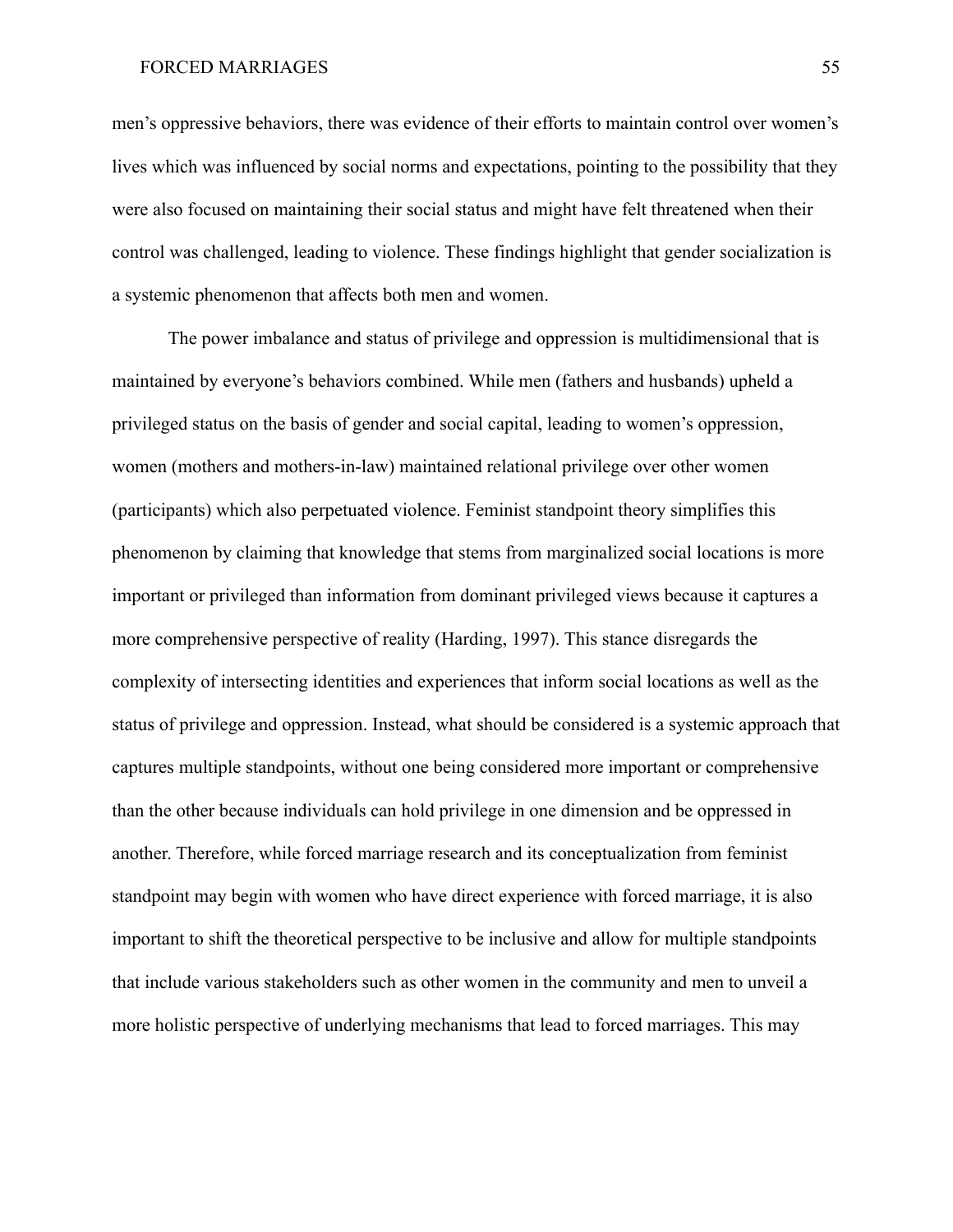assist in implementing individual and social change from within the community and creating allies within and between communities.

Furthermore, a feminist intersectional framework of violence against women may be a better alternative to conceptualizing women's experiences with forced marriages. Donnelly et al., (2005) suggest that the assumption of all women being affected equally by violence is embedded within white privilege. Violence is shaped by other forms of oppression as well and patriarchal influence may vary across cultures (Sokoloff & Pratt, 2005). Additionally, women's understanding of violence also depends on the cultural context (Gartner, 2000), which may lead to them experiencing it differently. This theoretical foundation offers more flexibility to capture the complexity and multidimensionality of forced marriages, which may further help with creating multiculturally appropriate interventions.

# **Clinical Implications**

Results confirm that oppression of women within the patriarchal structure encompasses the misuse of power on multiple dimensions, including historical, sociocultural, economic, political, religious, and relational dynamics. All of these factors combined inform women's experiences as well as interpretation of their social location (Wiseman, 2017). Participants in this study confirmed that their identities and approach to managing their circumstances were influenced by these factors. Therefore, it is crucial for mental health providers to account for women's intersecting identities and conceptualize the mental health impact of forced marriages within the larger systemic context. This will allow for an individualized and holistic understanding of their distress, minimizing pathology, and preventing marginalization of specific cultural or religious communities (Ebetruk & Cowart, 2017; Sabbe et al., 2014), increasing help seeking behaviors. Furthermore, a social justice framework of feminist theory should be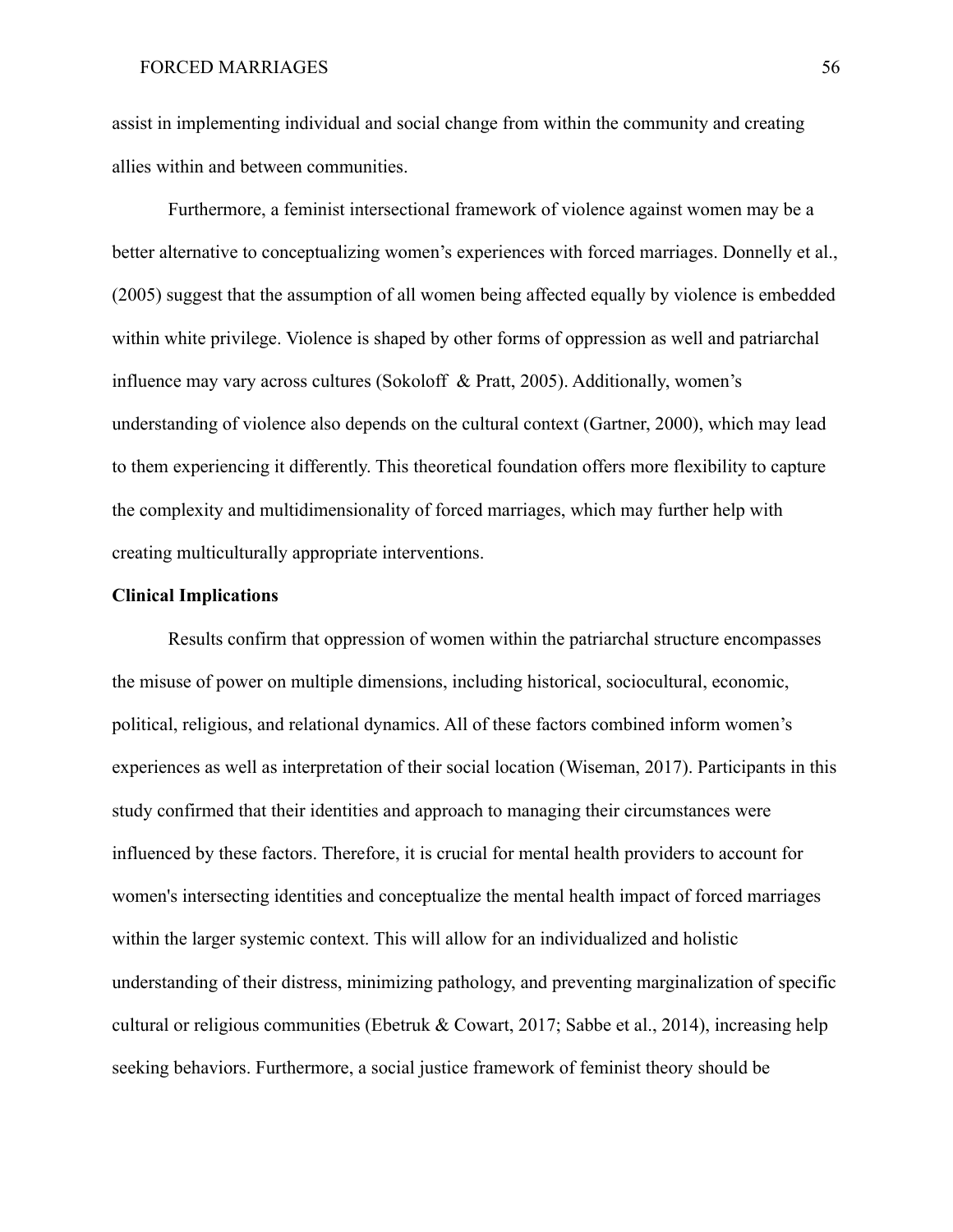integrated in provision of mental health services by emphasizing social change and activism instead of only working at the micro level with interventions focused on individual assessment and diagnosis (Tseris, 2013). This is crucial in empowering clients given that participants in this study experienced internalizing symptoms and blamed themselves for external circumstances.

Additionally, mental health professionals should take an embodied approach to healing trauma and move beyond talk therapy. Participants in the current study experienced betrayal trauma, which is characterized by violence and neglect from primary caregivers before the age of 18 (Waite & Ruth, 2019). Such trauma leads to more severe symptoms when compared with other forms of trauma (Edmonds, et al., 2016; Martin et al., 2016), impacts brain development, and is stored in different parts and layers of the body, which require access to multiple forms of treatment modalities (Waite & Ruth, 2019). Therefore, accessibility to adequate mental health services is crucial to women who have experienced forced marriages in finding appropriate psychological/behavioral health treatment. Along with betrayal trauma, participants in this study experienced ambiguous and complicated loss and grief, which was characterized by psychological losses that were not clear or tangible such as the sense of losing their childhood. This ambiguity can lead to stuck emotional reactions, preventing implementation of effective coping, especially when there is a lack of closure (Boss, 1999; Boss, 2007). A particular focus on this, along with the themes of power, shame, self-blame, and stigma should be emphasized in therapy. Additionally, the framework of attachment and bonding should be incorporated in therapy, especially for those who report trauma beginning in early childhood and the potential impact of violence on their children. Interventions from this framework can be utilized to enhance social connections, increase emotion regulation, adapt a coherent sense of identity, and form healthier relationship with the self, others, and the environment (Johnson, 2019).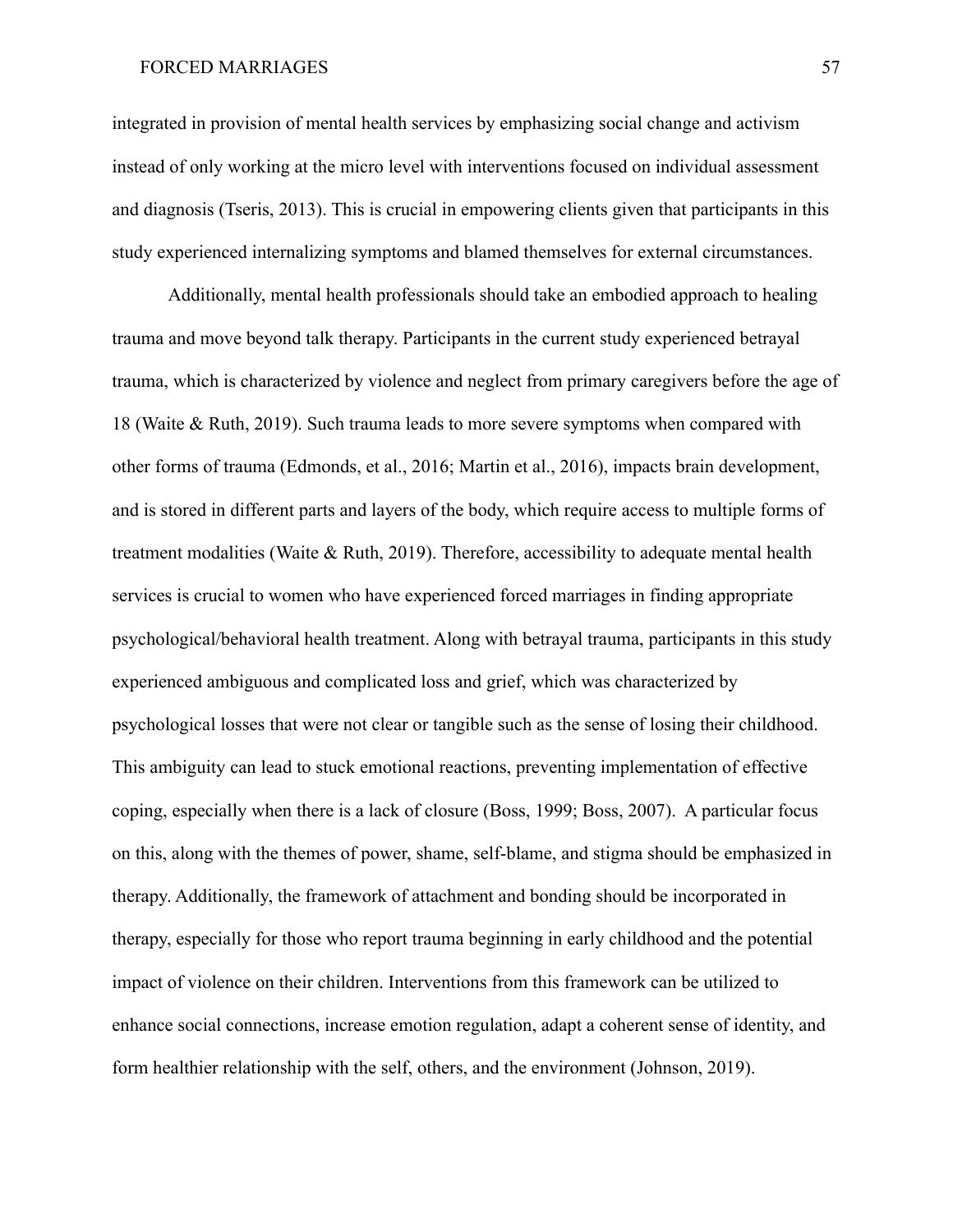Moreover, trauma-informed interventions should be available for the entire family system (individual, couples, and family therapy). A focus on parenting skills to increase social and emotional resiliency of children, knowledge of creating healthy interpersonal relationships, and learning adaptive self-regulation techniques would be beneficial for women and their children who have experienced forced marriages. Mental health providers should also be cautious of the mainstream trauma treatments that predominately emphasize biomedical approaches, increasing likelihood of pathology and decontextualization by engaging in symptom-based work and decreasing attention to social context and gender inequity (Tseris, 2013).

Regarding specific interventions, findings suggest that participants in the present study found normalization and validation in therapy very effective, along with psychoeducation regarding various forms of violence, and power and control dynamics. These modalities assisted in participants feeling more confident in how they perceived their experiences to be rather than what they were told to think by their perpetrators leading to increased empowerment. These processes also helped them in the initial steps of creating identities independent of their perpetrators. Furthermore, participants found it healing to share their stories with others and mentor those with similar experiences. It helped them feel heard as well as not feel alone in their experiences. Program development for mentoring opportunities with structured support for women should be considered to prevent vicarious trauma. Lastly, particular attention should be given to prevention of re-traumatization, especially when clients are already overwhelmed prior to beginning therapy, which may increase their sense of vulnerability.

## **Policy Change Recommendations**

Participants in this study reported lack of support and access to resources prior to the forced marriage which was not just specific to the issue of forced marriage, but also related to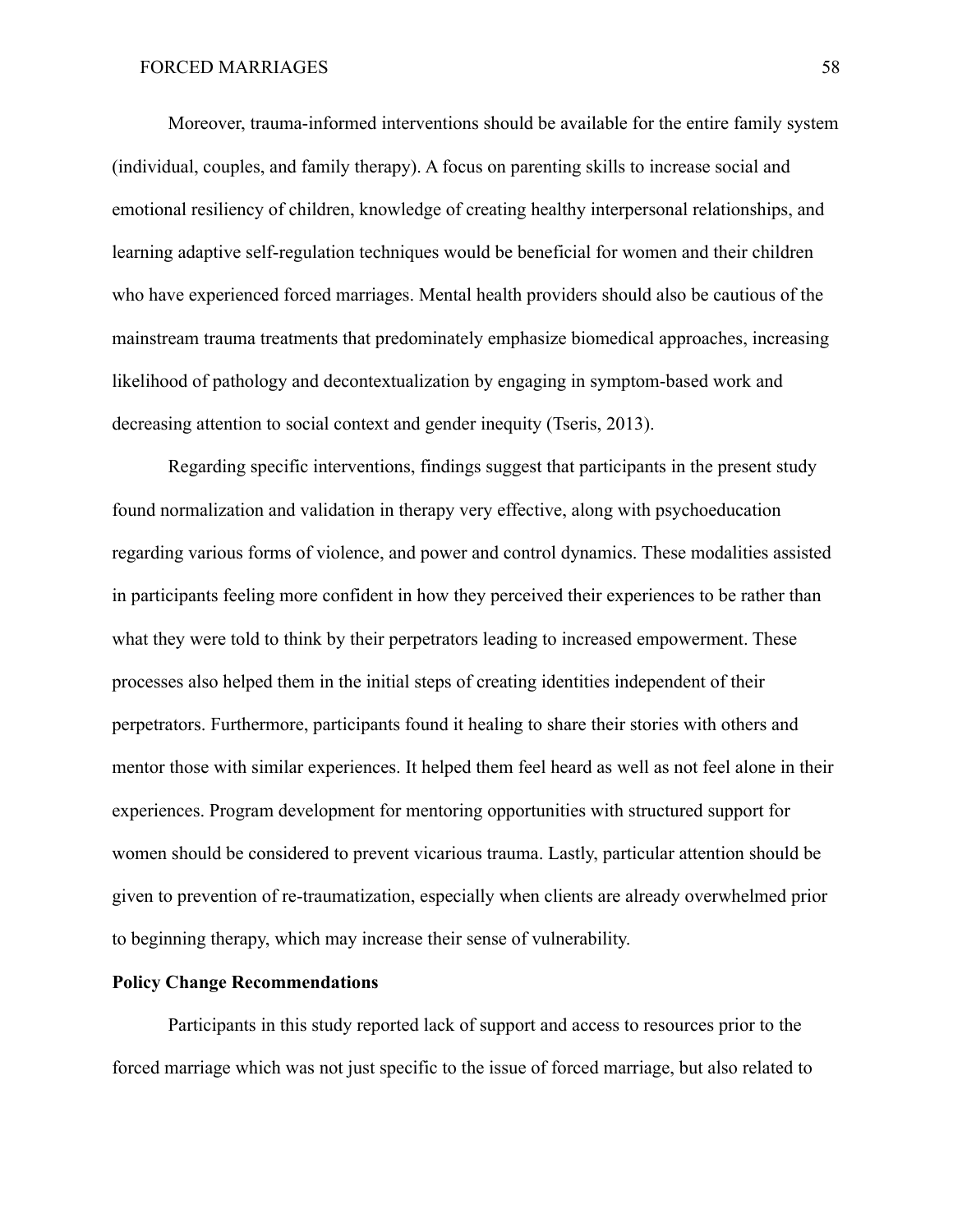concerns of adversity, described above. This reflects limited resilience of family and community members to foster a nurturing environment for these participants that warrants close attention. In establishing resiliency, research highlights the importance of collaboration at multiple dimensions, including caregivers, extended family members, employers, behavioral healthcare providers, legal and social services, and educators (Waite & Ruth, 2019). Therefore, awareness at all of these levels seems to be the first crucial step in beginning to create policy change. Within educational settings, inclusion and training of trauma informed work in the context of ACEs and curriculum specific to the dynamics of forced and child marriage, including the patriarchal foundation is highly recommended. Utilizing findings to create training for mental health professional in various settings, including schools, domestic violence shelters, primary care facilities, legal entities, and community health centers may also equip professionals to assess and implement appropriate interventions at earlier stages. Additionally, outreach efforts and creating allyship within the communities may lead to a better understanding of families' needs and increased utilization of services offered. Given that participants in the present study reported limited social support as detrimental to their well-being throughout their lives, this collaboration is the foundation for lasting change.

Furthermore, findings in this study challenge the current policy focus on increasing the age of marriage. Given the complexity, this may not prevent all forced marriages and could potentially lead to more harm by excluding others when age is not a factor and those who may not want to pursue a legal route (Love, 2019). This may also lead to a decrease in help seeking behaviors, especially if it results in marginalization of specific communities. It is important to highlight that participants in this study not only discussed age as a concern, but also noted difficulties in maintaining stable housing, employment and economic security, and physical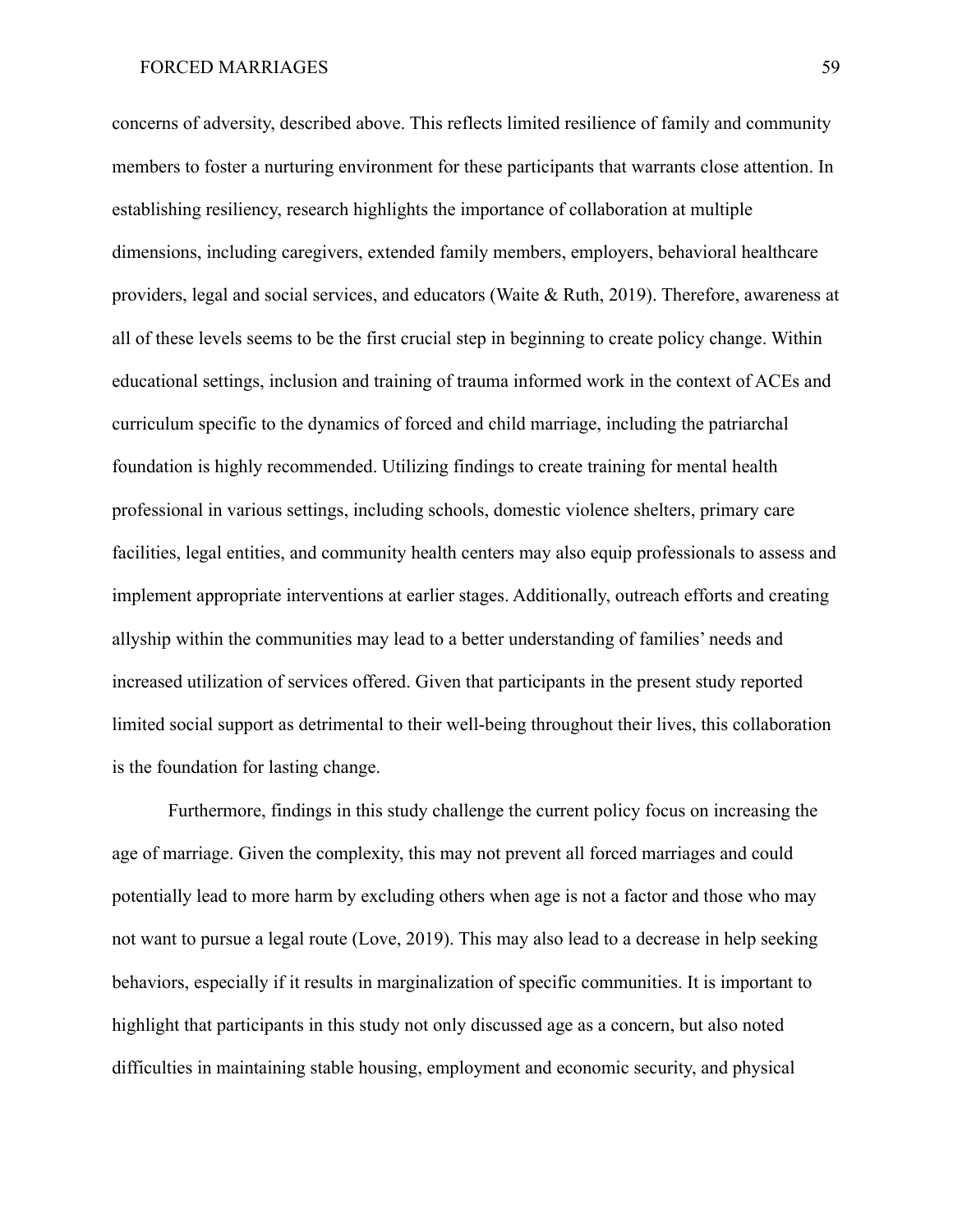safety, which increased adversity, leading to health disparities, and chronic and serious physical and mental health issues. This suggests a more comprehensive approach that addresses the complexity of forced marriages.

### **Limitations and Future Research**

This study has a few limitations that should be considered in future research. Participants' age at the time of the interview significantly varied. The amount of time they spent in their forced marriages and the time passed since their divorce was also not controlled. Some participants were more established in their careers, whereas others were exploring their career options. This led to some participants being able to offer more in-depth context given their age and experiences at structural levels, whereas others mostly spoke to the impact of forced marriage at an individual level. While all insightful, it would be beneficial to take a closer look at each stage of the recovery and the associated challenges separately for more specific interventions.

In continuing efforts to improve provision of mental health services, quantitative work with larger samples would be beneficial in creating instruments and taking a closer look at constructs such as empowerment, self-efficacy, internalized oppression, and the acculturation process when transitioning out of their communities to either prevent a forced marriage or exit one. Within the context of intersecting identities, particular attention should also be given to the identity of a victim, survivor or survivor/advocate that some participants described. While this was not explored in the current study, existing research suggests that the identity shift from victim to survivor or survivor/advocate is often conceptualized as a redemptive and a linear healing process (Delker, Salton, & McLean, 2020). This assumption can marginalize individual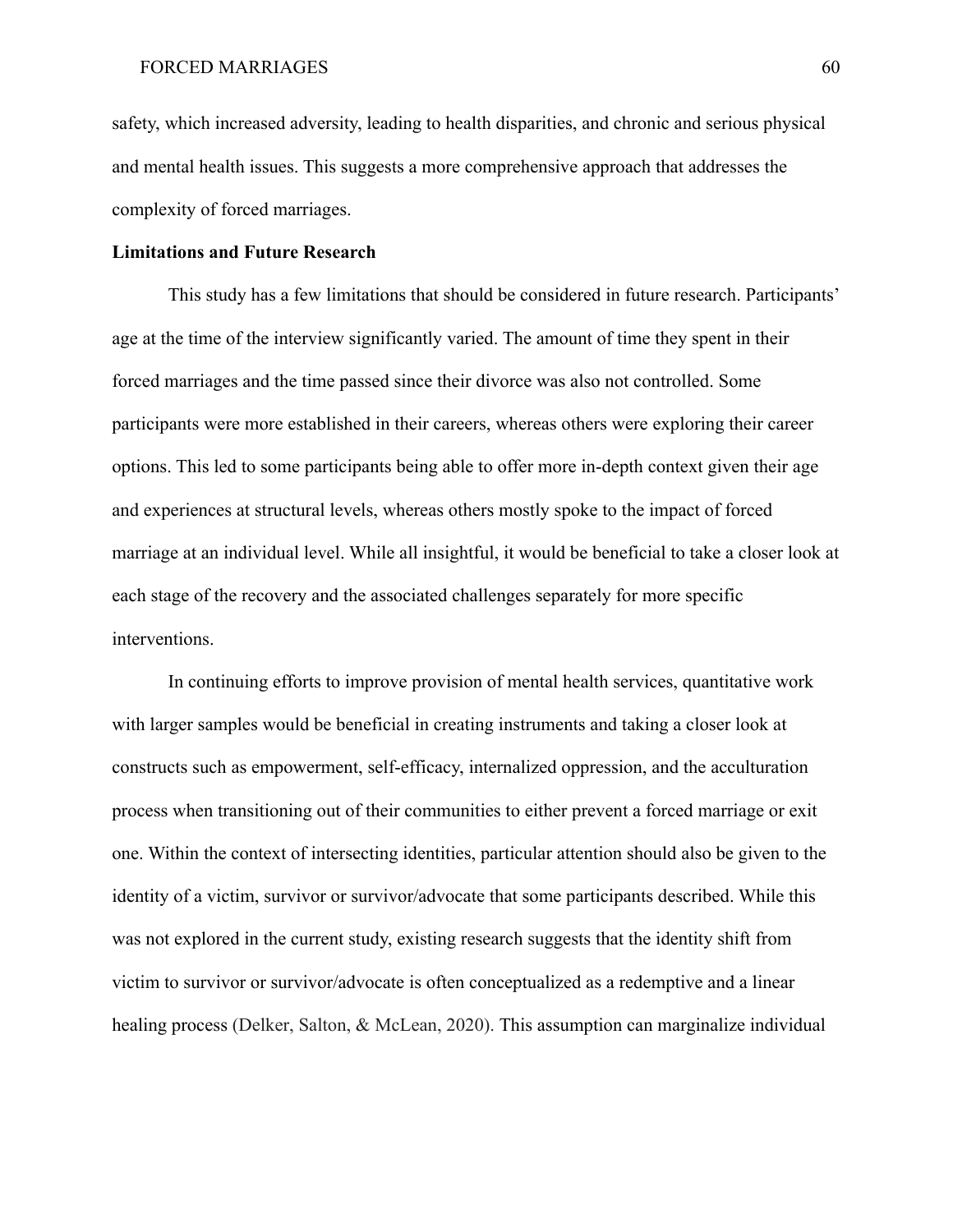who may not fit into this narrative or may not have access to such an experience given their social locations and the context of trauma, such as racism.

Furthermore, given that all participants in the current study described education and employment opportunities as empowering, a closer look at their experiences in academic institutions and employment settings would assist in identifying potential barriers and resources needed to increase access. Such investigations also may provide insight related to the role of higher education and employment in their sense of independence and change in relationship dynamics, specific to the continuation of abuse and severity. An emphasis on vocational identity development, vocational self-efficacy, and transition from a collective identity to individual identity may provide insight related to change in their mental health.

Although findings in this study provided an evidence of challenges related to identity development and oppression, further examination of intersection of gender identity with race, ethnicity, class, sexual orientation, or immigration status should be explored. Additionally, research has been focused on identifying challenges prior to or during the forced marriage and attention to difficulties transitioning out of the forced marriage has been neglected. Findings highlight numerous mental health and systemic challenges participants and their children experienced after leaving so further assessment of what support systems should be in place is recommended, especially related to social support.

To conclude, this is first study in the field of mental health that explores the impact of forced marriages throughout participants' lifespan. Findings have highlighted contextual factors, the severity of trauma, and unique aspects of experiences before, during, and after a forced marriage, as well as challenges while entering and exiting a forced marriage. It is evident that for change to be significant in preventing forced marriages, successfully transitioning out of the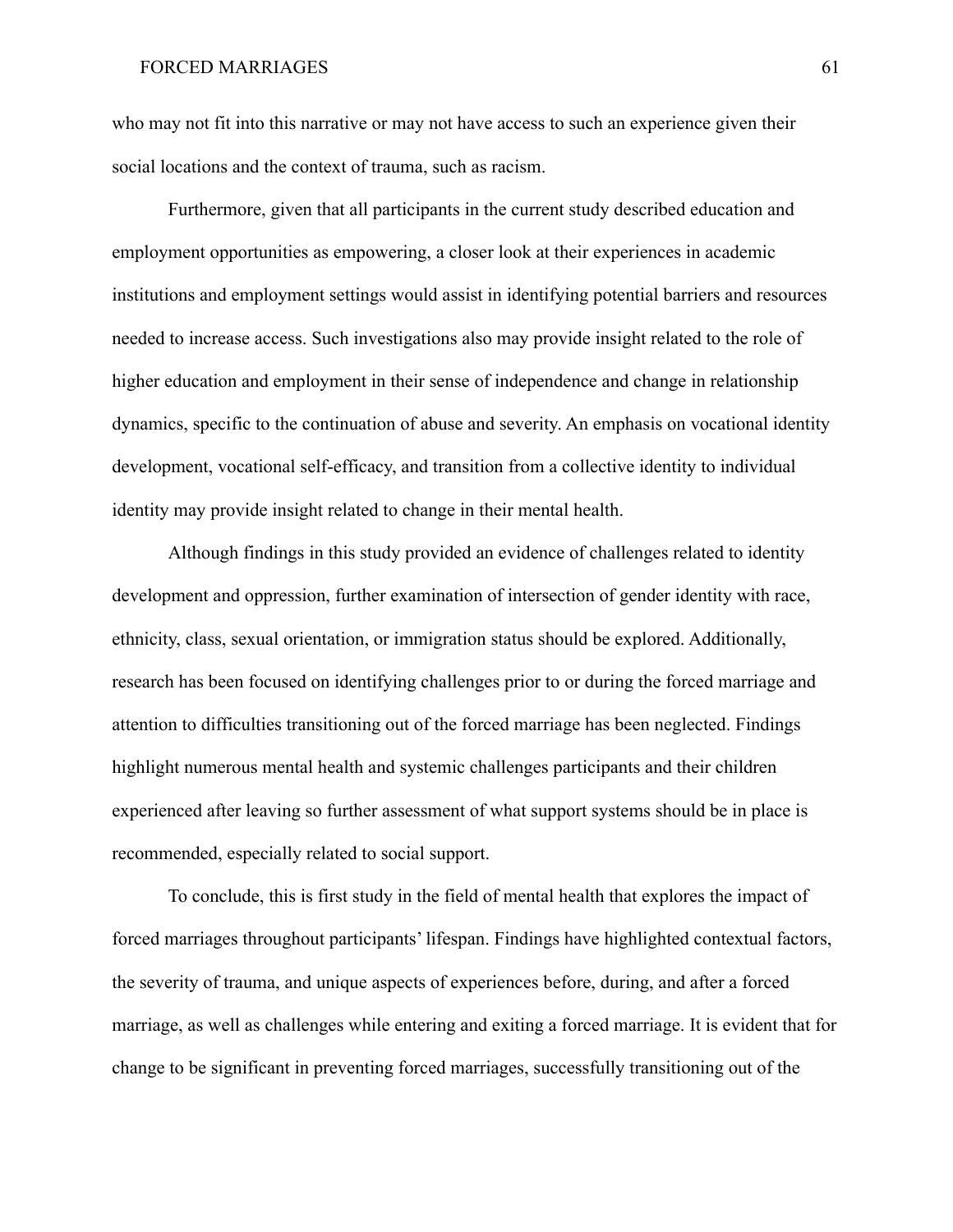forced marriage, and creating intergenerational change, a holistic approach to assessment and intervention is warranted. While little is known about their families' struggles, participants' own experiences as mothers, the continuation of the intergenerational trauma, and their process of leaving offers directions for change.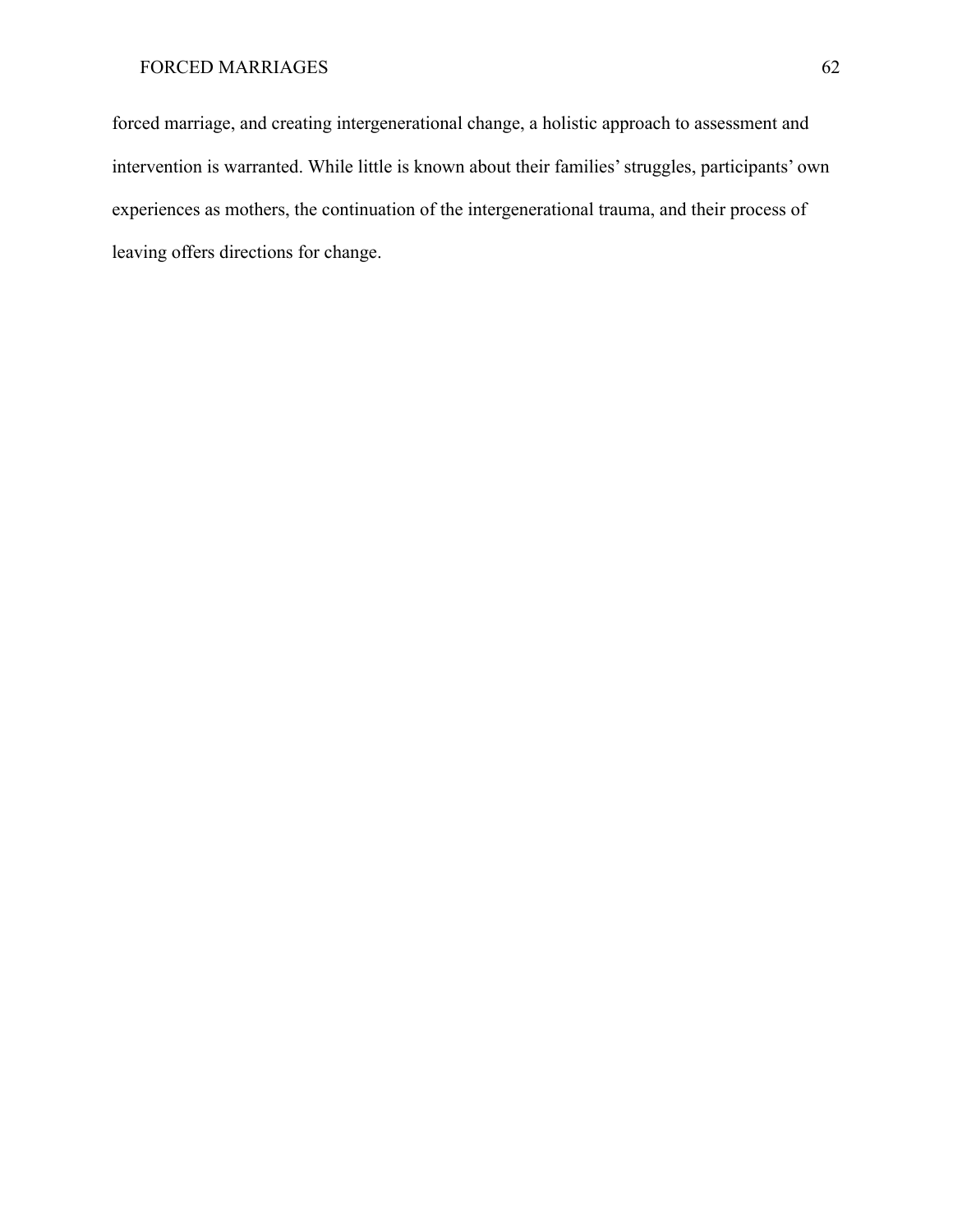#### References

Alanen, J. (2012). Shattering the Silence Surrounding Forced and Early Marriage in the United States. *SSRN Electronic Journal*. doi:10.2139/ssrn.2143910

Alanen, J. (2015). Custom or crime? Catalysts and consequences of forced marriage.

- Allen, K. R., & Baber, K. M. (1992). Ethical and epistemological tensions in applying a postmodern perspective to feminist research. *Psychology of Women Quarterly*, *16*(1), 1-15.
- Boss, P. (1999). *Ambiguous loss: Learning to live with unresolvedgrief* Cambridge, MA: Harvard University Press.
- Boss, P. (2007). Ambiguous loss theory: Challenges for scholars and practitioners. *Family relations*, *56*(2), 105-110.
- Brandon, J., & Hafez, S. (2008). Crimes of the Community: Honour-based violence in the UK. *Centre for Social Cohesion.*
- Chantler, K., & McCarry, M. (2020). Forced marriage, coercive control, and conducive contexts: the experiences of women in Scotland. *Violence against women*, *26*(1), 89-109.
- Clawson, R., & Kitson, D. (2010). Forced marriage of people with learning disabilities.
- Dank, M., Love, H., Esthappan, S., Zweig, J., The Urban Institute, & United States of America. (2017). Exploratory Research into the Intersection of Forced Marriage, *Intimate Partner Violence, and Sexual Violence*
- Delker, B. C., Salton, R., & McLean, K. C. (2020). Giving voice to silence: Empowerment and disempowerment in the developmental shift from trauma 'victim'to 'survivor-advocate'. *Journal of Trauma & Dissociation*, *21*(2), 242-263.
- Donnelly, D. A., Cook, K. J., Van Ausdale, D., & Foley, L. (2005). White privilege, color blindness, and services to battered women. *Violence against women*, *11*(1), 6-37.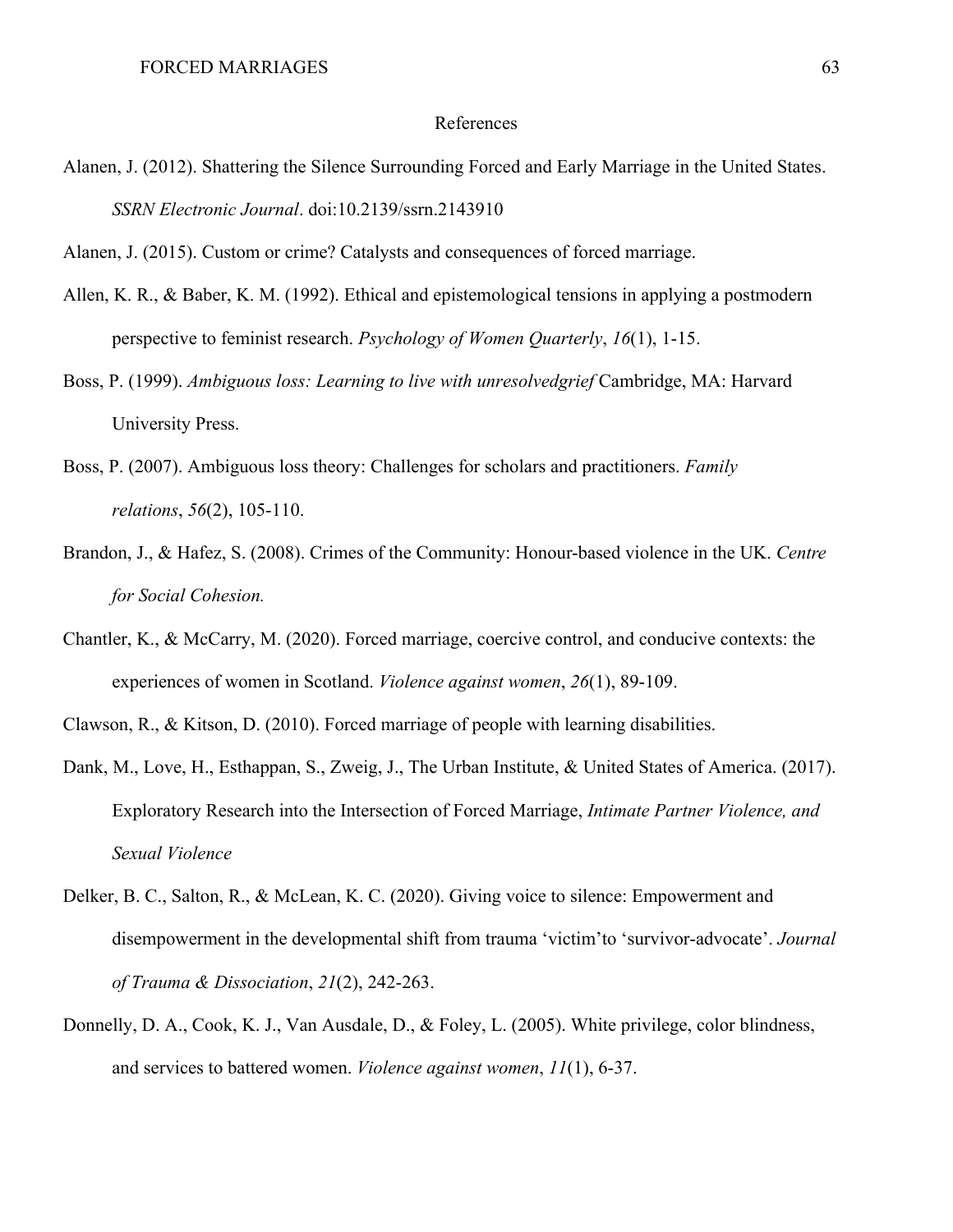- Ebeturk, I. A., & Cowart, O. (2017). Criminalization of forced marriage in Europe: A qualitative comparative analysis. *International Journal of Comparative Sociology*, *58*(3), 169-191.
- Edmonds, G. W., Hampson, S. E., Côté, H. C., Hill, P. L., & Klest, B. (2016). Childhood personality, betrayal trauma, and leukocyte telomere length in adulthood: a lifespan perspective on conscientiousness and betrayal traumas as predictors of a biomarker of cellular ageing. *European journal of personality*, *30*(5), 426-437.
- Efevbera, Y., Bhabha, J., Farmer, P. E., & Fink, G. (2017). Girl child marriage as a risk factor for early childhood development and stunting. *Social Science & Medicine*, *185*(91-101).
- Frías, S. M. (2017). Family and Partner Violence Against Women: Forced Marriage in Mexican Indigenous Communities. *International Journal of Law, Policy and the Family*, *31*(1), 60-78.
- Gartner, R. (2000). Cross-cultural aspects of interpersonal violence: a review of international empirical evidence. *Crime and Violence: Causes and Policy Responses*, 4-5.
- Guruge, S., Roche, B., & Catallo, C. (2012). Violence against women: an exploration of the physical and mental health trends among immigrant and refugee women in Canada. *Nursing research and practice.*
- Hartsock, N. (1987). Rethinking modernism: Minority vs. majority theories. *Cultural critique*, (7), 187- 206.
- Hartsock, Nancy CM. "Standpoint theories for the next century." *Women & Politics* 18, no. 3 (1998): 93-101.
- Houshmand, S., Spanierman, L. B., & Tafarodi, R. W. (2014). Excluded and avoided: Racial microaggressions targeting Asian international students in Canada. *Cultural Diversity and Ethnic Minority Psychology, 20,* 377-388.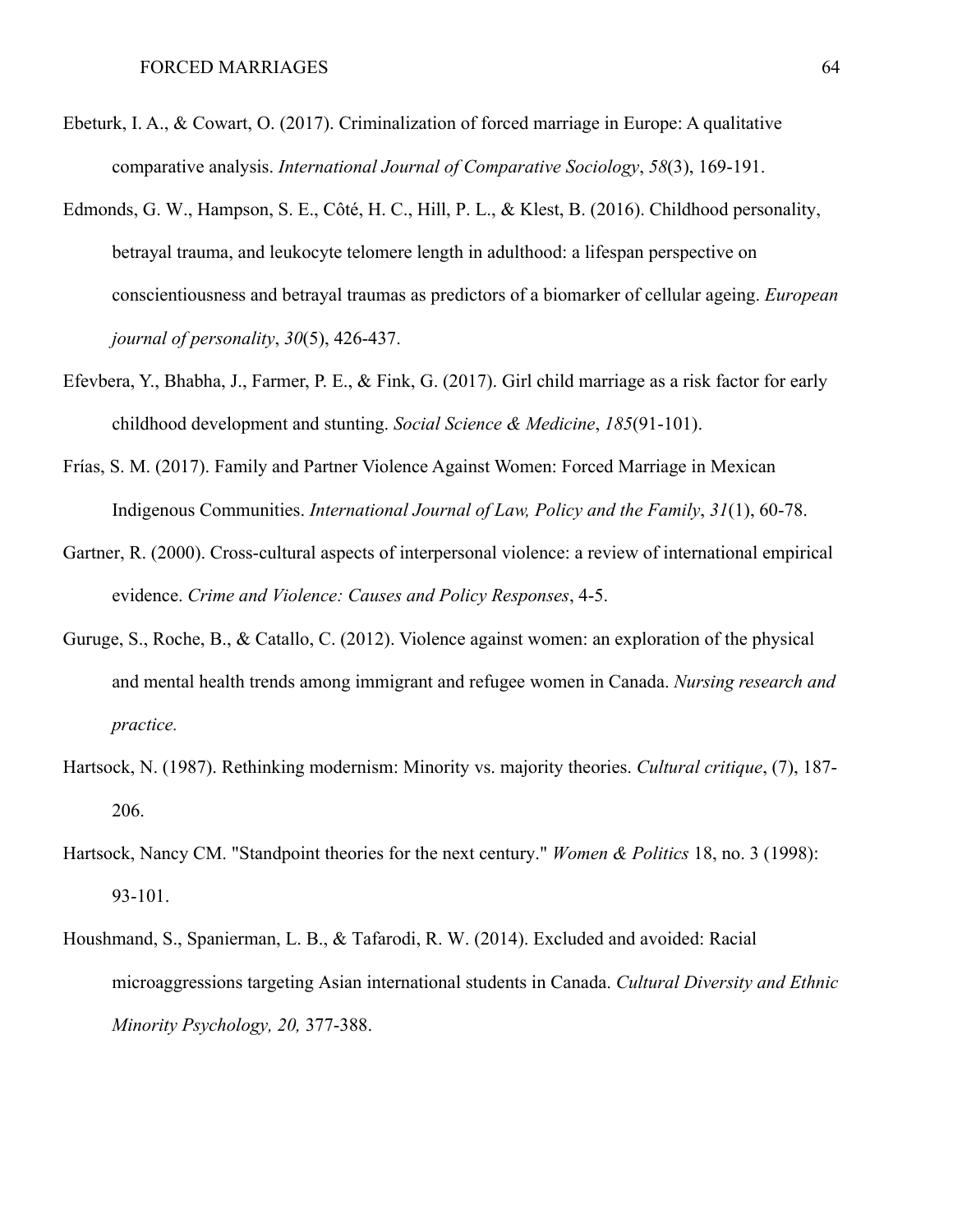Johnson, S. M. (2019). *Attachment theory in practice: Emotionally focused therapy (EFT) with individuals, couples, and families*. Guilford Publications.

Kandiyoti, D. (1988). Bargaining with patriarchy. *Gender & society*, *2*(3), 274-290.

- Konanur, S., & Mattoo, D. (2013). Who/If/When to marry: The incidence of forced marriage in Ontario. *South Asian Legal Clinic of Ontario*.
- Kopelman, L. M. (2016). The forced marriage of minors: a neglected form of child abuse. *The Journal of Law, Medicine & Ethics, 44*(1), 173-181.
- Levitt, H. M., Bamberg, M., Creswell, J. W., Frost, D. M., Josselson, R., & Suárez-Orozco, C. (2018). Journal article reporting standards for qualitative primary, qualitative meta-analytic, and mixed methods research in psychology: The APA Publications and Communications Board task force report. *American Psychologist*, *73*(1), 26.
- Love, H., Dank, M., Esthappan, S., & Zweig, J. (2019). Navigating an Unclear Terrain: Challenges in Recognizing, Naming, and Accessing Services for "Forced Marriage". *Violence against women*, *25*(9), 1138-1159.
- Marcus, A., Begum, P., Henninger, A., Alsabahi, L., Hanna, E., Robbins-Stathas, L., & Curtis, R. (2016). Is forced marriage a problem in the United States? Intergenerational conflict over marital choice among college students at the City University of New York from Middle Eastern, North African, and South Asian migrant families.
- Martin, C., Van Ryzin, M. J., & Dishion, T. J. (2016). Profiles of childhood trauma: Betrayal, frequency, and psychological distress in late adolescence. *Psychological trauma: theory, research, practice, and policy*, *8*(2), 206.
- Mason, J., (2002) Qualitative researching (2<sup>nd</sup> ed.). London: Sage.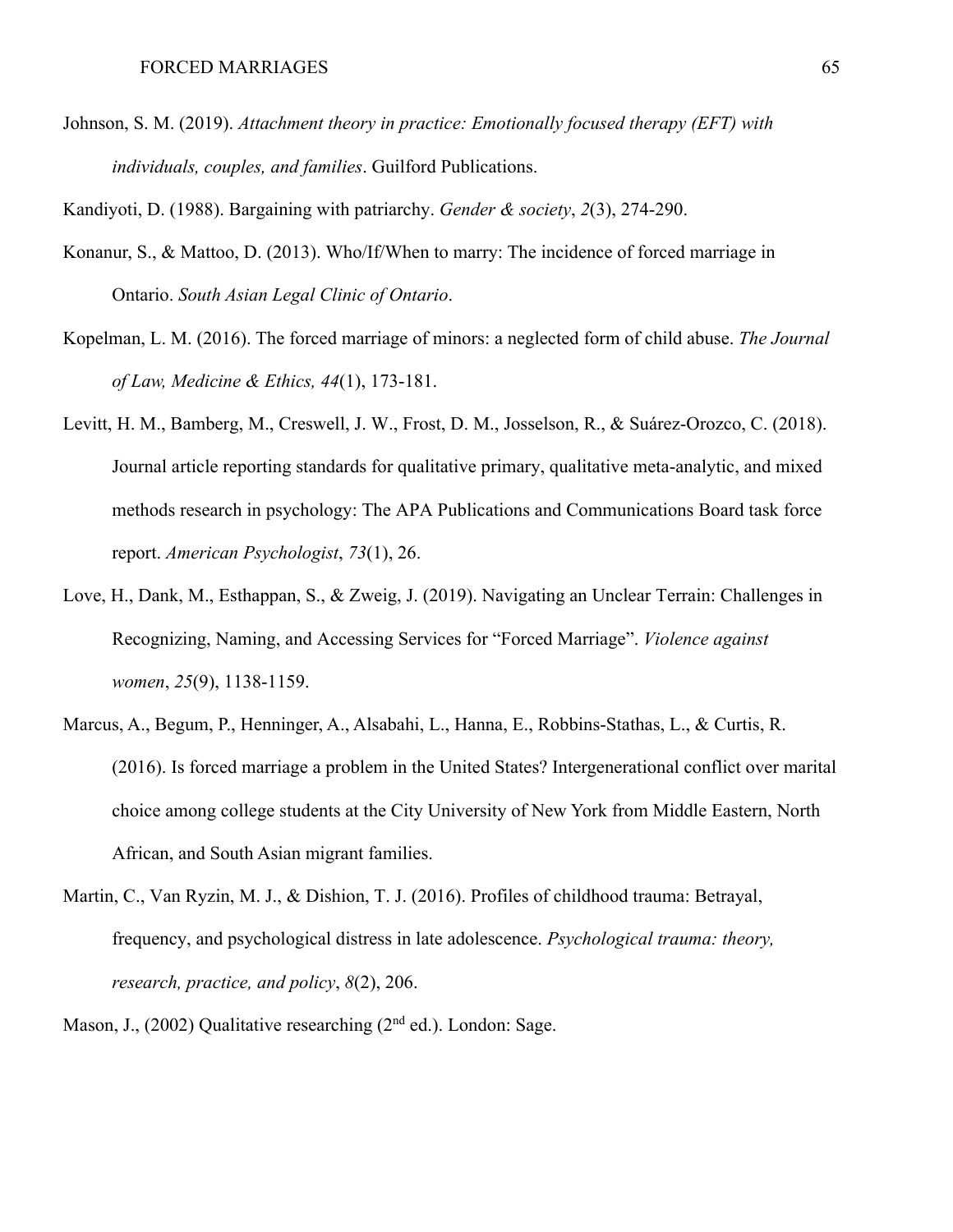- McAdams, D. P., & Guo, J. (2015). Narrating the generative life. *Psychological Science*, *26*(4), 475- 483.
- McFarlane, J., Nava, A., Gilroy, H., & Maddoux, J. (2016). Child brides, forced marriage, and partner violence in America: Tip of an iceberg revealed. *Obstetrics & Gynecology*, *127*(4), 706-713.
- McLean, K. C., & Pratt, M. W. (2006). Life's little (and big) lessons: identity statuses and meaningmaking in the turning point narratives of emerging adults. *Developmental psychology*, *42*(4), 714.
- Milliez, J. (2008). Surrogacy: FIGO Committee for the Ethical Aspects of Human Reproduction and Women's Health.
- Rauf, B., Saleem, N., Clawson, R., Sanghera, M., & Marston, G. (2013). Forced marriage: implications for mental health and intellectual disability services. *Advances in psychiatric treatment*, *19*(2), 135-143.
- Rodham, K., Fox, F., & Doran, N. (2015). Exploring analytical trustworthiness and the process of reaching consensus in interpretative phenomenological analysis: Lost in transcription. *International Journal of Social Research Methodology*, *18*(1), 59-71.
- Roy, D. (2011). An introduction to forced marriage in the South Asian community in the United States. *Manavi Occasional Paper*, *9*, 7-56.
- Sabbe, A., Temmerman, M., Brems, E., & Leye, E. (2014). Forced marriage: an analysis of legislation and political measures in Europe. *Crime, Law and Social Change*, *62*(2), 171-189.
- Sayem, A. M. (2012). Preventing Domestic Violence in the South Asian Context: Men's or Family Involvement?. *Asian Social Work and Policy Review*, *6*(3), 218-236.
- Shinebourne, P. (2011). The Theoretical Underpinnings of Interpretative Phenomenological Analysis (IPA). *Existential Analysis: Journal of the Society for Existential Analysis*, *22*(1).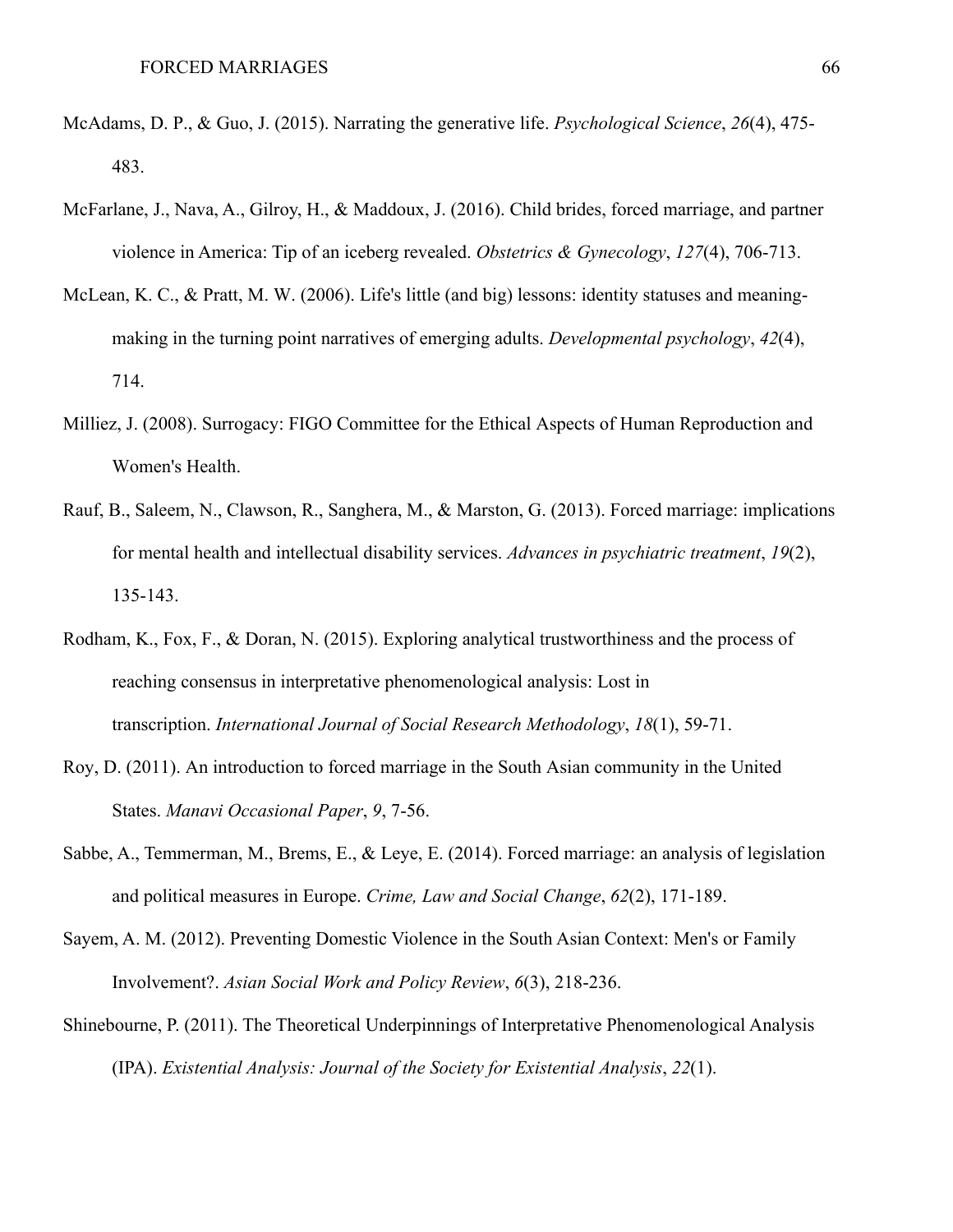- Smith, J., & Osborn, M. (2003). Interpretative phenomenological analysis. Qualitative psychology: a practical guide to methods.
- Sokoloff, N. J., & Pratt, C. E. (2005). *Domestic violence at the margins: Readings on race, class, gender, and culture*. Rutgers University Press.
- Sowey, H. (2018). From an emic perspective: Exploring consent in forced marriage law. *Australian & New Zealand Journal of Criminology*, *51*(2), 258-274.
- Sri, V., & Raja, D. (2013). Voices from the frontline: Addressing forced marriage within the United States.
- Swegman, C. (2016). The intersectionality of forced marriage with other forms of abuse in the United States. *NRCDV Applied Research Paper. Harrisburg, PA: National Resource Center on Domestic Violence*.
- Tahirih Justice Center. (2016). *National consultation: Should forced marriage be a crime in the United States?* (Consultation report). Retrieved from http://www .tahirih.org/pubs/national-consultationshould-forced-marriage-be-a-crime-in -the-united-states/
- Tahiry Justice Center parentheses (2011), *forced marriage in immigrant communities in the United States.*
- Tonsing, J. C. (2016). Domestic violence: Intersection of culture, gender and context. *Journal of immigrant and minority health*, *18*(2), 442-446.
- Tseris, E. J. (2013). Trauma theory without feminism? Evaluating contemporary understandings of traumatized women. *Affilia*, *28*(2), 153-164.

Tsui, A., Nolan, D., & Amico, C. (2017). Child Marriage in America: By the Numbers. *Frontline*. Urquhart, C. (2012). *Grounded theory for qualitative research: A practical guide*. Sage.